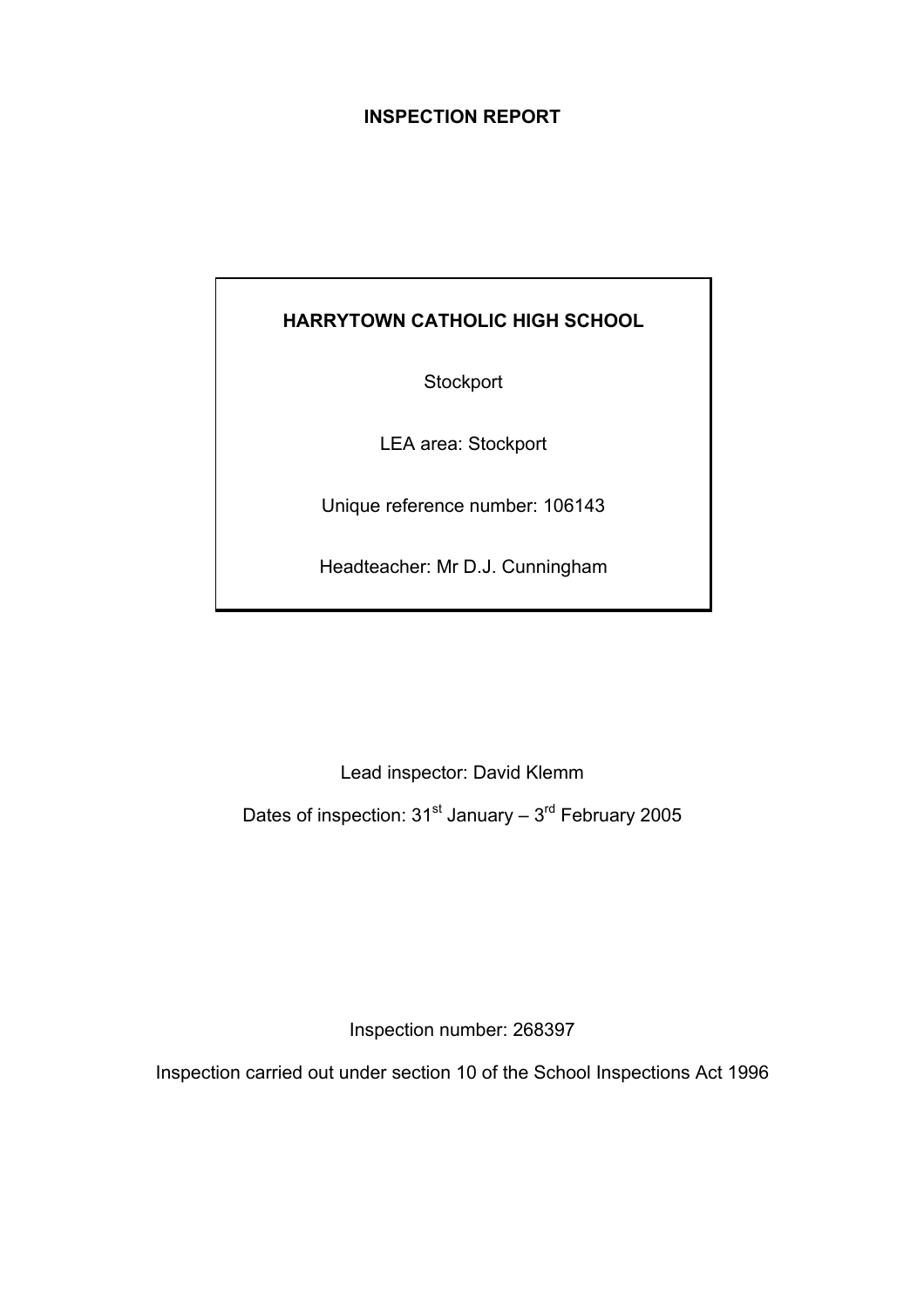## © Crown copyright 2005

This report may be reproduced in whole or in part for non-commercial educational purposes, provided that all extracts quoted are reproduced verbatim without adaptation and on condition that the source and date thereof are stated.

Further copies of this report are obtainable from the school. Under the School Inspections Act 1996, the school must provide a copy of this report and/or its summary free of charge to certain categories of people. A charge not exceeding the full cost of reproduction may be made for any other copies supplied.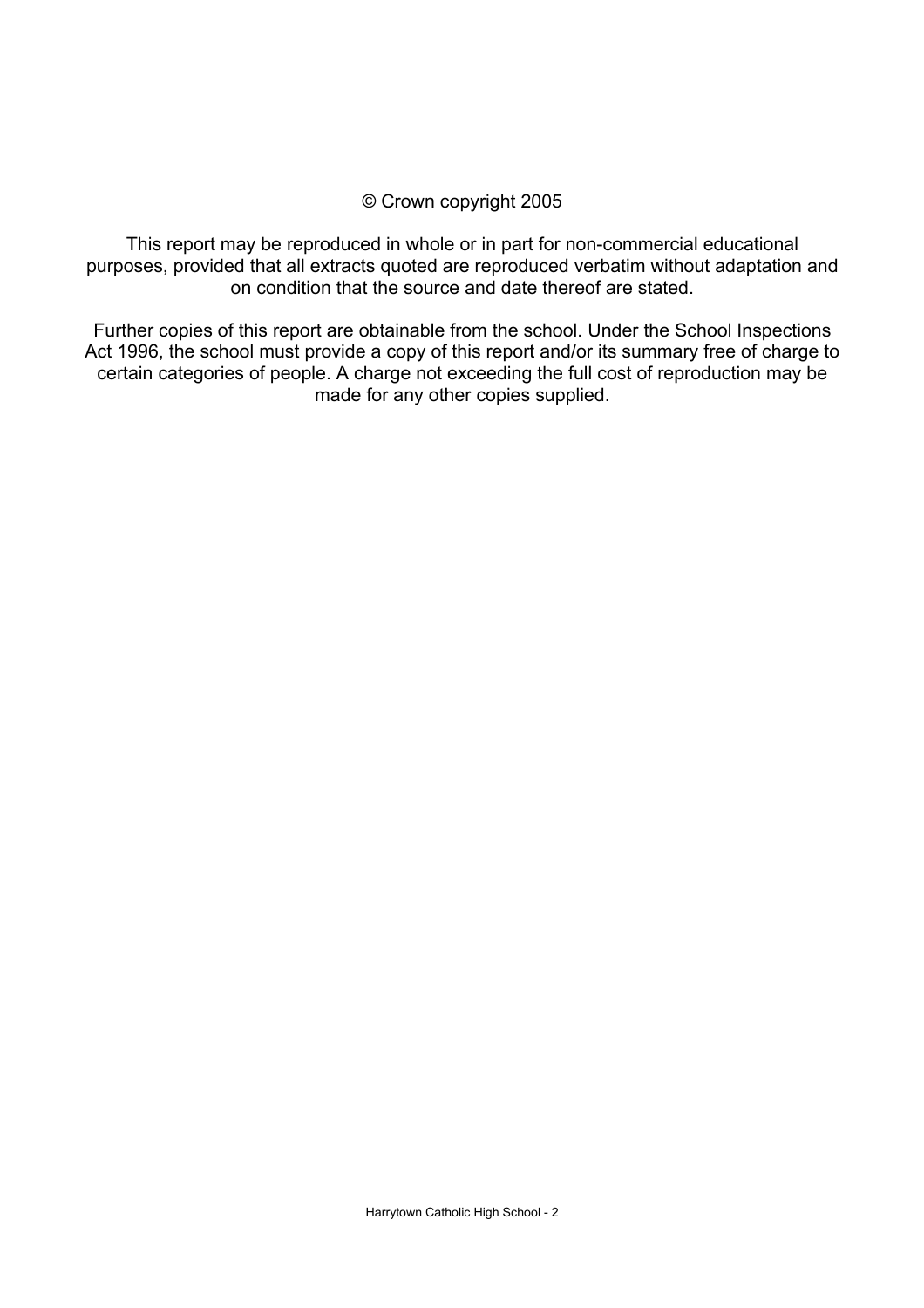## **INFORMATION ABOUT THE SCHOOL**

| Type of school:                         | Comprehensive                          |  |  |
|-----------------------------------------|----------------------------------------|--|--|
| School category:                        | <b>Voluntary Aided</b>                 |  |  |
| Age range of pupils:                    | $11 - 16$                              |  |  |
| Gender of pupils:                       | Mixed                                  |  |  |
| Number on roll:                         | 792                                    |  |  |
| School address:                         | Harrytown Lane<br>Romiley<br>Stockport |  |  |
| Postcode:                               | Cheshire<br>SK6 3BU                    |  |  |
| Telephone number:                       | 0161 4305277                           |  |  |
| Fax number:                             | 0161 4301700                           |  |  |
| Appropriate authority:                  | Governing Body                         |  |  |
| chair<br>of<br>Name<br>Ωf<br>governors: | Mrs C Walsh                            |  |  |
| Date<br>Ωf<br>inspection:               | previous 25th January 1999             |  |  |

## **CHARACTERISTICS OF THE SCHOOL**

Harrytown Catholic High School is an 11-16 comprehensive high school with 792 pupils on roll. It is smaller than other secondary schools, with slightly more girls than boys. There are few pupils from minority ethnic backgrounds or with English as an additional language. The school is situated in a suburban residential area in Stockport with seven main feeder catholic primary schools although many pupils travel from across the town to attend the school. The number of pupils who leave or join the school after the start of Year 7 is below average. Over 95 per cent of the pupils are from catholic backgrounds.

The percentage of pupils with special educational needs, 11.9 per cent, and those with statements, 1.3 per cent, is below the national average. As at the last inspection, the school attracts pupils from a range of advantaged and disadvantaged socio-economic backgrounds. Overall the background of pupils is similar to that found in schools nationally. On entry to the school standards vary from year to year but are average overall.

The school's declared aim is to promote excellence for all within a strong catholic ethos of living life through the gospel tradition. For the last three years the school has received the School Achievement Award and is in the process of submitting a bid to achieve specialist status in mathematics and computing. The headteacher has been in post for just over two years.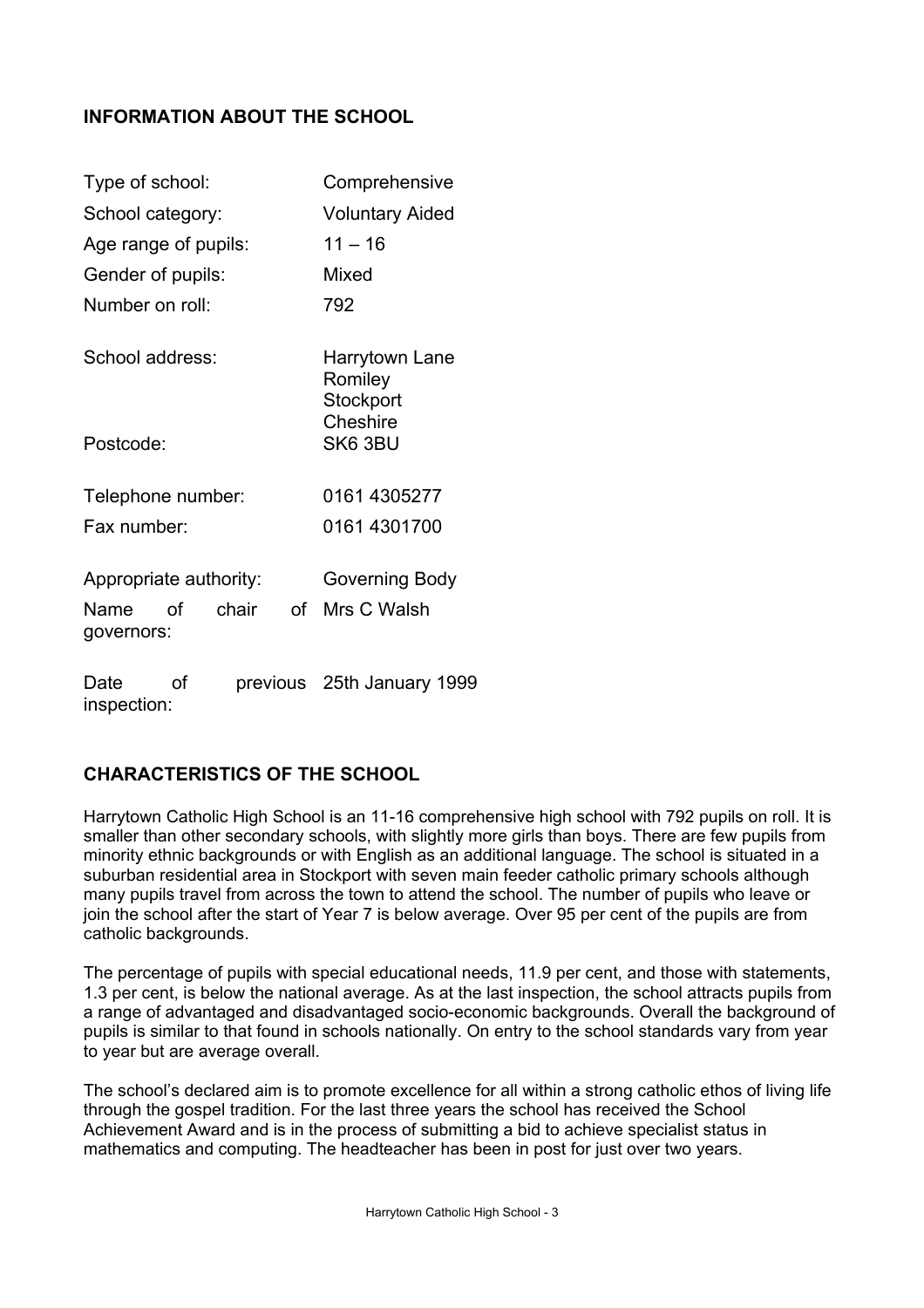## **INFORMATION ABOUT THE INSPECTION TEAM**

| Members of the inspection team |              |                | <b>Subject responsibilities</b>               |
|--------------------------------|--------------|----------------|-----------------------------------------------|
| 2049                           | D. Klemm     | Lead inspector |                                               |
| 9649                           | J. Smith     | Lay inspector  |                                               |
| 13155                          | J. Dixon     | Team inspector | Modern foreign languages                      |
| 4355                           | F. Earle     | Team inspector | History                                       |
| 21971                          | J. Glennon   | Team inspector | Special educational needs                     |
|                                |              |                | Drama                                         |
| 11969                          | J. Hardy     | Team inspector | Design and technology                         |
| 11044                          | J. Hedge     | Team inspector | English                                       |
|                                |              |                | English<br>additional<br>as<br>an<br>language |
| 23926                          | D. Howorth   | Team inspector | Geography                                     |
|                                |              |                | Work-related learning                         |
| 32724                          | G. Jepson    | Team inspector | Physical education                            |
| 18453                          | C. Lower     | Team inspector | Science                                       |
| 12271                          | I. Thompson  | Team inspector | Art and design                                |
| 31096                          | J. Thornhill | Team inspector | Information and communication<br>technology   |
| 33139                          | M. Wilson    | Team inspector | <b>Mathematics</b>                            |
| 31660                          | M. Young     | Team inspector | <b>Music</b>                                  |
|                                |              |                | Citizenship                                   |

The inspection contractor was

 ISIS 3 Harrowby Road

 West Park Leeds LS16 5HN

Any concerns or complaints about the inspection or the report should be made initially to the inspection contractor. The procedures are set out in the leaflet *'Complaining about Ofsted Inspections'*, which is available from Ofsted Publications Centre (telephone 07002 637833) or Ofsted's website (www.ofsted.gov.uk).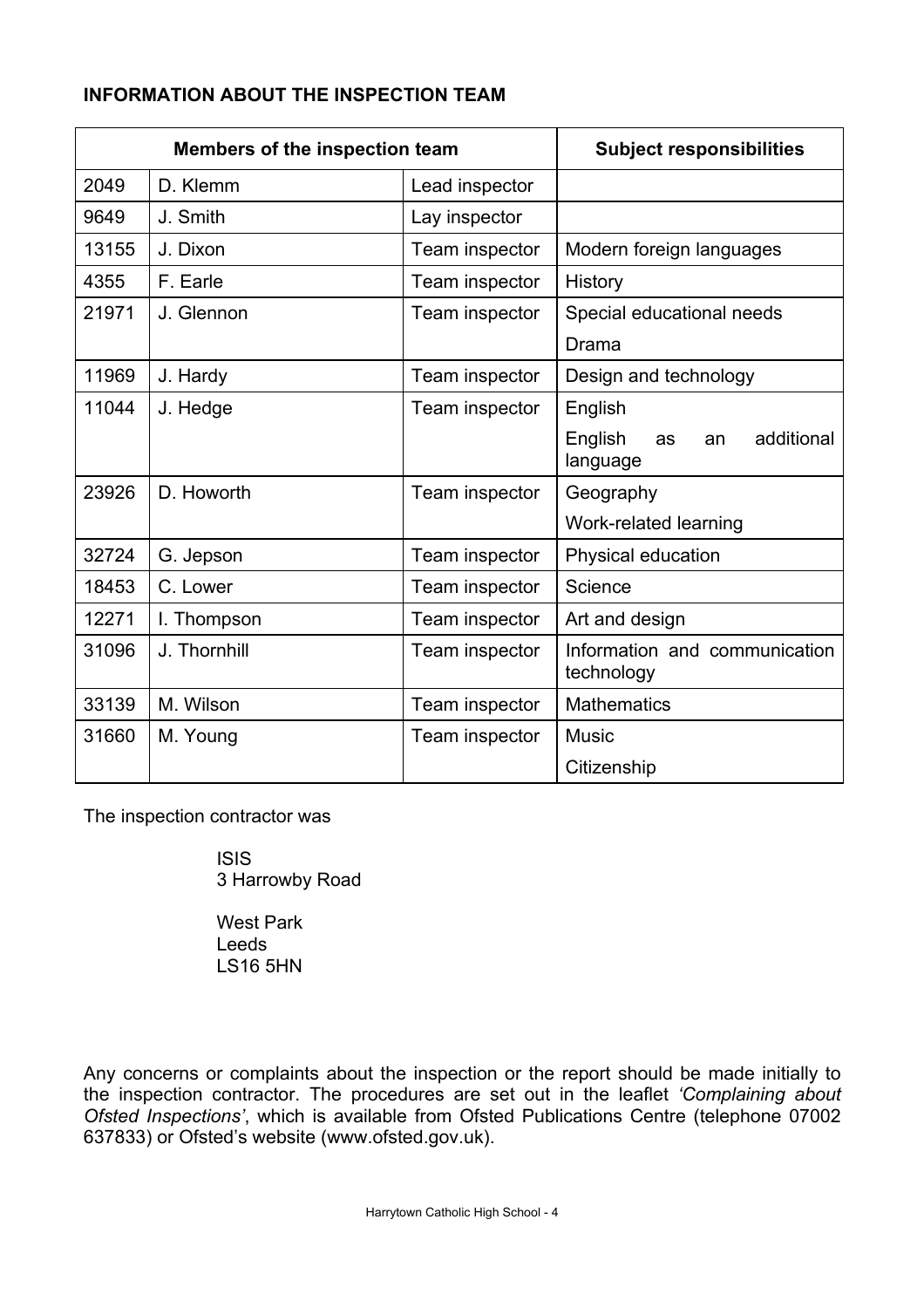## **REPORT CONTENTS**

|                                                                                                                                    | Page |
|------------------------------------------------------------------------------------------------------------------------------------|------|
| <b>PART A: SUMMARY OF THE REPORT</b>                                                                                               | 6    |
| <b>PART B: COMMENTARY ON THE MAIN INSPECTION FINDINGS</b>                                                                          |      |
| <b>STANDARDS ACHIEVED BY PUPILS</b>                                                                                                | 8    |
| Standards achieved in subjects and courses                                                                                         |      |
| Pupils' attitudes, values and other personal qualities (ethos)                                                                     |      |
| <b>QUALITY OF EDUCATION PROVIDED BY THE SCHOOL</b>                                                                                 | 12   |
| Teaching and learning<br>The curriculum<br>Care, guidance and support<br>Partnership with parents, other schools and the community |      |
| <b>LEADERSHIP AND MANAGEMENT</b>                                                                                                   | 18   |
| <b>OTHER SPECIFIED FEATURES</b>                                                                                                    | 20   |
| <b>PART C: THE QUALITY OF EDUCATION IN SUBJECTS AND COURSES</b><br><b>IN KEY STAGES 3 AND 4</b>                                    | 22   |
| <b>PART D: SUMMARY OF THE MAIN INSPECTION JUDGEMENTS</b>                                                                           | 42   |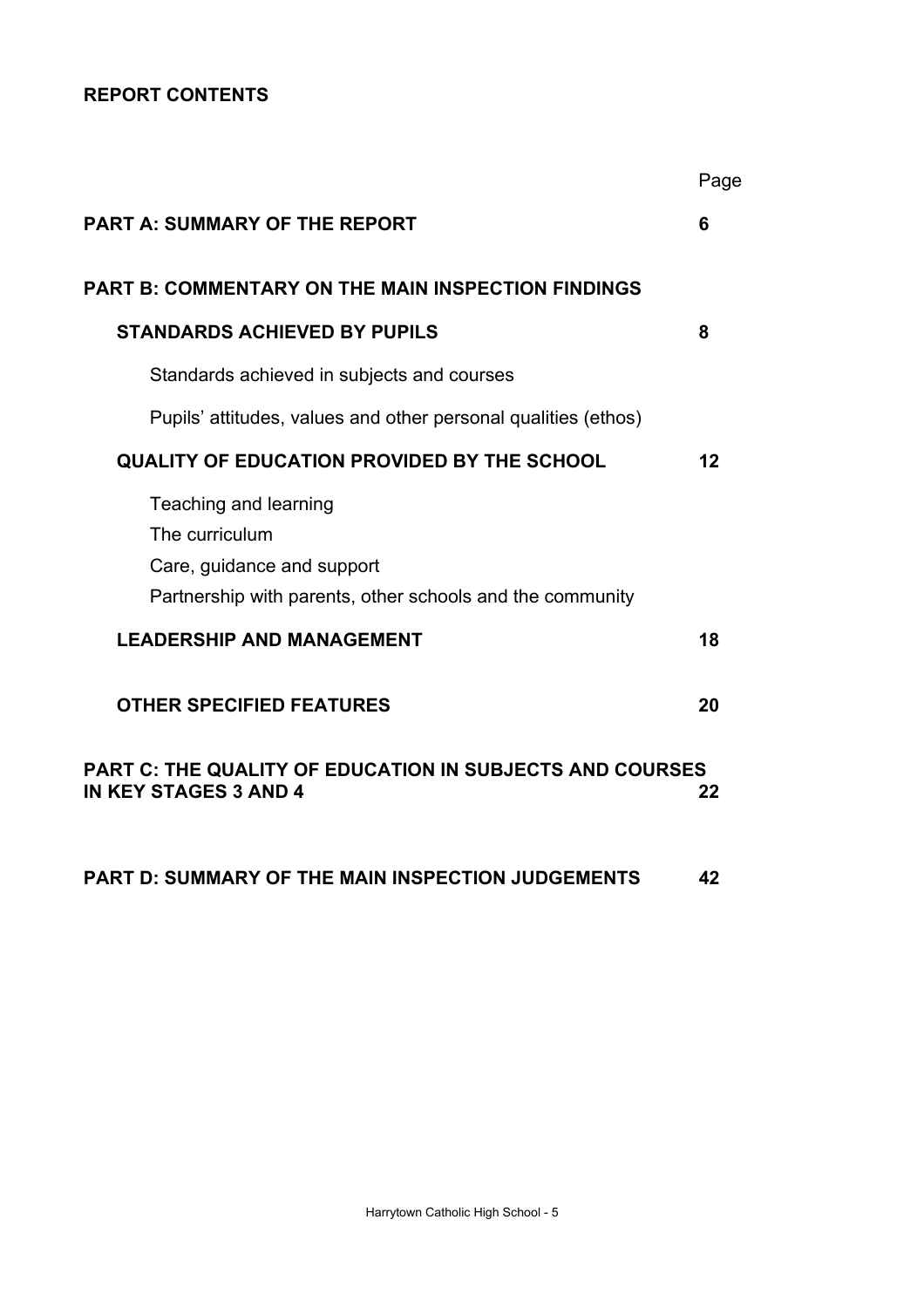# **PART A: SUMMARY OF THE REPORT**

## **OVERALL EVALUATION**

**Harrytown Catholic High School is a good school with some very good features.** It ensures that all pupils benefit equally from the learning opportunities it provides. The headteacher and his senior team provide good leadership and management and are well supported by a very good governing body. Teaching is good and pupils make good progress. Pupils are very well cared for. It provides good value for money.

#### **The school's main strengths and weaknesses are:**

- The school provides very good support for its pupils and the majority behave well and develop positive attitudes, although a small number can be disruptive.
- Results at GCSE are well above average.
- The school provides very well for the spiritual, moral, social and cultural development of its pupils.
- Provision for information and communication technology (ICT) across the school is unsatisfactory and pupils do not achieve as well as they should in music in Years 7 to 9.
- Links with parents are very good.
- Provision in physical education is very good and standards in mathematics are well above average across the school.
- The leadership and management of the English department are unsatisfactory and this has an impact on the quality of assessment of pupils' work and what they are taught in lessons.
- Advice to pupils on how they can improve their work is weak in some subjects.

### **How the school has changed since the previous inspection**

Since the previous inspection in January 1999 school improvement has been **satisfactory**. In the Year 9 national tests well above average standards have been sustained except in 2003 and GCSE results are higher. Results in the national tests have improved more than in most schools nationally. At GCSE improvement has been below that in schools nationally although in 2004 there was significant improvement and all pupils achieved very well at GCSE. Teaching continues to be good overall although there is a relatively small amount of very good or excellent teaching. Issues identified at the previous inspection have been partially resolved. There has been a good improvement in the quality of reports to parents and the monitoring of pupil progress. The quality of advice to pupils on how they can achieve higher standards has improved although practice is variable across departments. Support for pupils with special educational needs has improved. The use of ICT skills continues to be a weakness. Development planning is better although there continue to be weaknesses in some subject areas.

#### **STANDARDS ACHIEVED**

**Achievement** is **good** throughout the school. In the national tests in English, mathematics and science at the end of Year 9 results are usually well above average. In comparison with similar schools, results in 2003 were just below average but improved in 2004. Results in GCSE examinations were well above the national average and pupils made very good progress from the end of Year 9. The best results in 2004 were in drama, food technology and mathematics. The least successful subjects were German, graphics and electronics.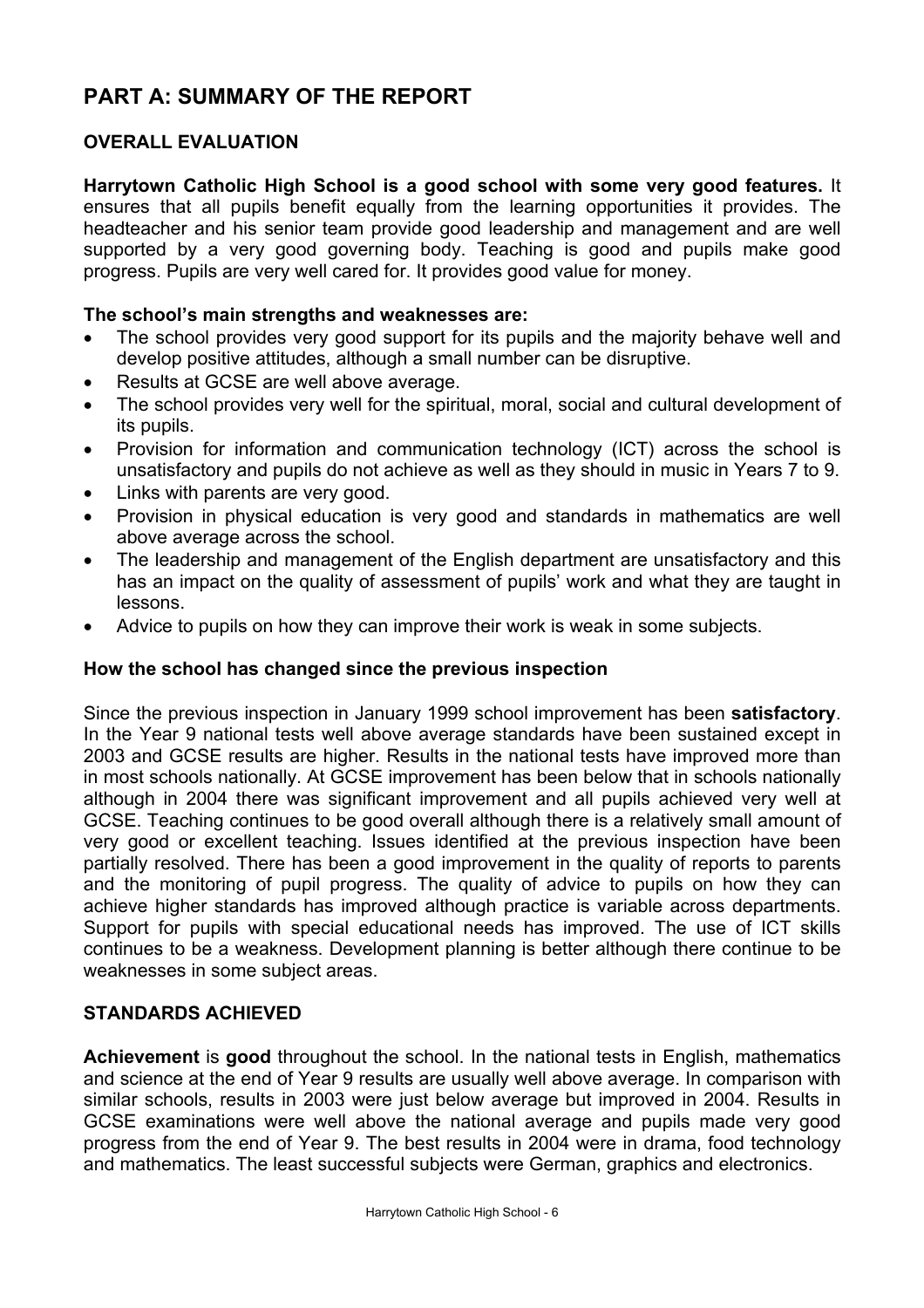Standards are above average across the school. The current Year 11 did not do as well in the Year 9 national tests as other year groups in the school. Standards in English and science are above average across the school and are well above average in mathematics. There is no significant difference in the attainment of boys and girls across the school. Pupils with special educational needs and those who are gifted and talented achieve equally well. Standards seen in ICT lessons across the school and in music in Years 7 to 9 are below average.

**Pupils' personal qualities** including their **spiritual, moral, social and cultural development** are being developed **very well**. Their behaviour is generally good and, although a small number can be disruptive, the majority have very positive attitudes to their work and the values of the school. Attendance is good.

| Performance in GCSE/GNVQ examinations at<br>the end of Year 11, compared with: | all schools<br>similar schools |      |      |      |  |
|--------------------------------------------------------------------------------|--------------------------------|------|------|------|--|
|                                                                                | 2002                           | 2003 | 2004 | 2004 |  |
|                                                                                |                                |      |      |      |  |

*Key: A - well above average; B – above average; C – average; D – below average; E – well below average Similar schools are those whose pupils attained similarly at the end of Year 9.* 

## **QUALITY OF EDUCATION**

**The quality of education is good** and most students have very positive attitudes to their work. **Teaching is good** and pupils achieve well and reach standards which are above average. Teaching is especially strong in physical education but there are weaknesses in ICT. Pupils learn well because the majority are prepared to work and concentrate well. The curriculum is broad and balanced and meets all legal requirements. The introduction of vocational courses in Years 10 and 11 has strengthened this provision. Extra-curricular activities are satisfactory with a good range of sporting activities. Students benefit from very good pastoral care and good advice and support. Links with parents are very good and are good with other schools, colleges and the community.

## **LEADERSHIP AND MANAGEMENT**

The leadership and management of the headteacher and senior staff are good and the work of the governing body is very good. The headteacher is very clear about what needs to be done to improve standards in the school and has set an ambitious agenda for change. He is very well supported by his governors and senior staff. Leadership and management of subjects are good overall although there are weaknesses in English, music and ICT. The sharing of very good and excellent teaching has not yet been fully established in the school.

## **PARENTS' AND PUPILS' VIEWS OF THE SCHOOL**

The school has a high reputation with parents who speak passionately about the quality of care their children receive. They appreciate the opportunity to comment upon the school's performance through the regular use of questionnaires at parents' meetings. Pupils also value the school especially the supportive relationships they have with other pupils and staff and the good quality teaching they enjoy. The school respects their views and tries to respond to them although the new school council has had a limited impact on developing links between pupils and staff.

### **IMPROVEMENTS NEEDED**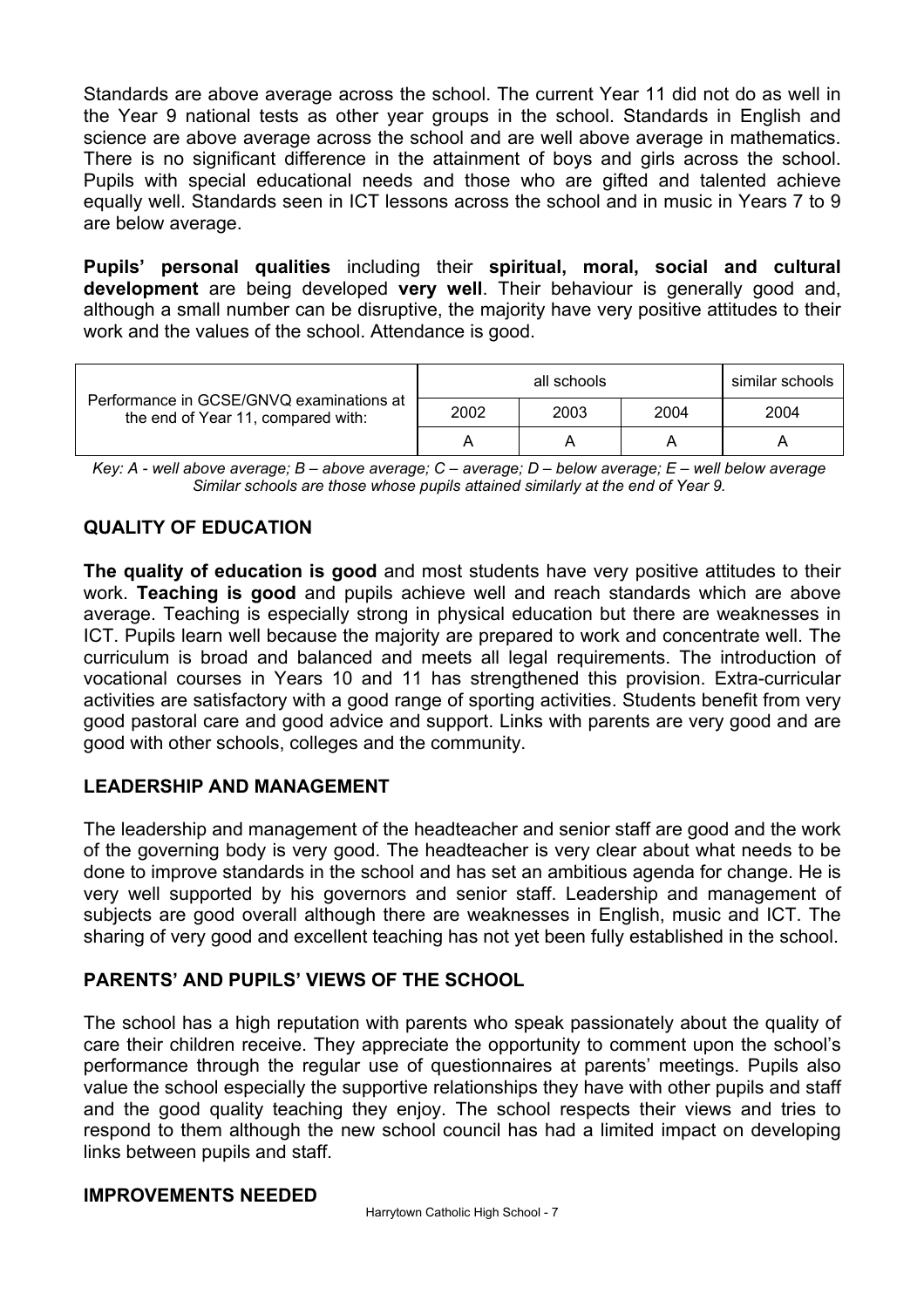The most important things the school should do to improve are:

- Improve provision for the teaching of ICT across the school;
- Improve the quality of the leadership and management of the English department;
- Ensure achievement is at least satisfactory in music in Years 7 to 9;
- Make effective arrangements for managing and improving the behaviour of a small number of pupils who can be disruptive;
- Improve the quality of advice to pupils in some subjects on how they can improve their work.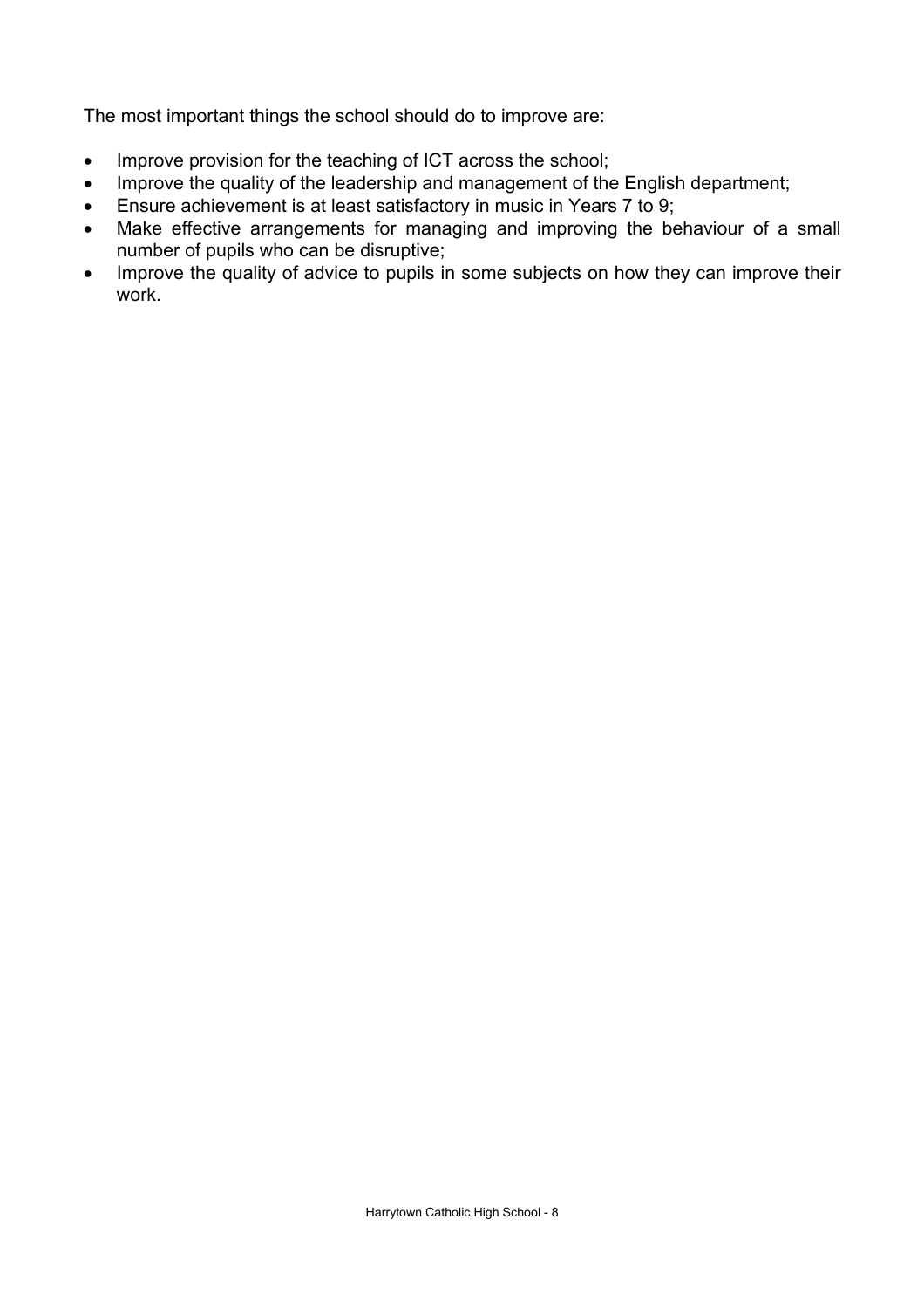# **PART B: COMMENTARY ON THE INSPECTION FINDINGS**

## **STANDARDS ACHIEVED BY PUPILS**

## **Standards achieved in subjects and courses**

Standards across the school are above average and achievement is good. In English, mathematics and science they are above average. They are below average in ICT. Boys and girls achieve similar results with boys doing better than girls in the national tests at the end of Year 9 and girls doing slightly better at GCSE.

#### **Main strengths and weaknesses**

- GCSE results in 2004 were well above the national average and all pupils achieved very well.
- Standards and achievement in ICT across the school and in music in Years 7 to 9 are not as good as they should be because of staff absence.
- Pupils make very good progress in physical education in Years 10 and 11 because teaching and coaching skills are outstanding.
- Literacy skills are well developed in most subjects across the school.
- Standards in mathematics are well above average and pupils achieve well because teachers know their subject and pupils are given specific advice on how to improve.
- Pupils with special educational needs make good progress.
- Achievement in English throughout the school and in science in Years 7 to 9 is satisfactory but could be improved.

### **Commentary**

1. On entry to school standards vary from year to year and are stronger in English and mathematics than in science and other subjects. Overall they are around the national average. There are high attaining pupils in all years although the majority of pupils are around the national average. Although the school does have pupils with special educational needs the numbers are smaller than in most schools nationally.

### **Key Stage 3 – Years 7 to 9**

| Standards in:      | School results | <b>National results</b> |
|--------------------|----------------|-------------------------|
| English            | 34.8 (35.8)    | N/A (33.4)              |
| <b>Mathematics</b> | 37.6 (37.2)    | $N/A$ (35.4)            |
| Science            | 35.0(34.7)     | N/A (33.6)              |

 *Standards in national tests at the end of Year 9 – average point scores in 2004* 

*There were 157 pupils in the year group. Figures in brackets are for the previous year. National results were not available for 2004. School results for 2004 have not been verified* 

2. Over the last few years results in the national tests in English, mathematics and science have been well above average except in 2003 when they were above average. In 2004 the unverified national results indicate improvement in mathematics and science although there may be a slight decline in English. In comparison with similar schools nationally Harrytown compares very favourably and apart from 2003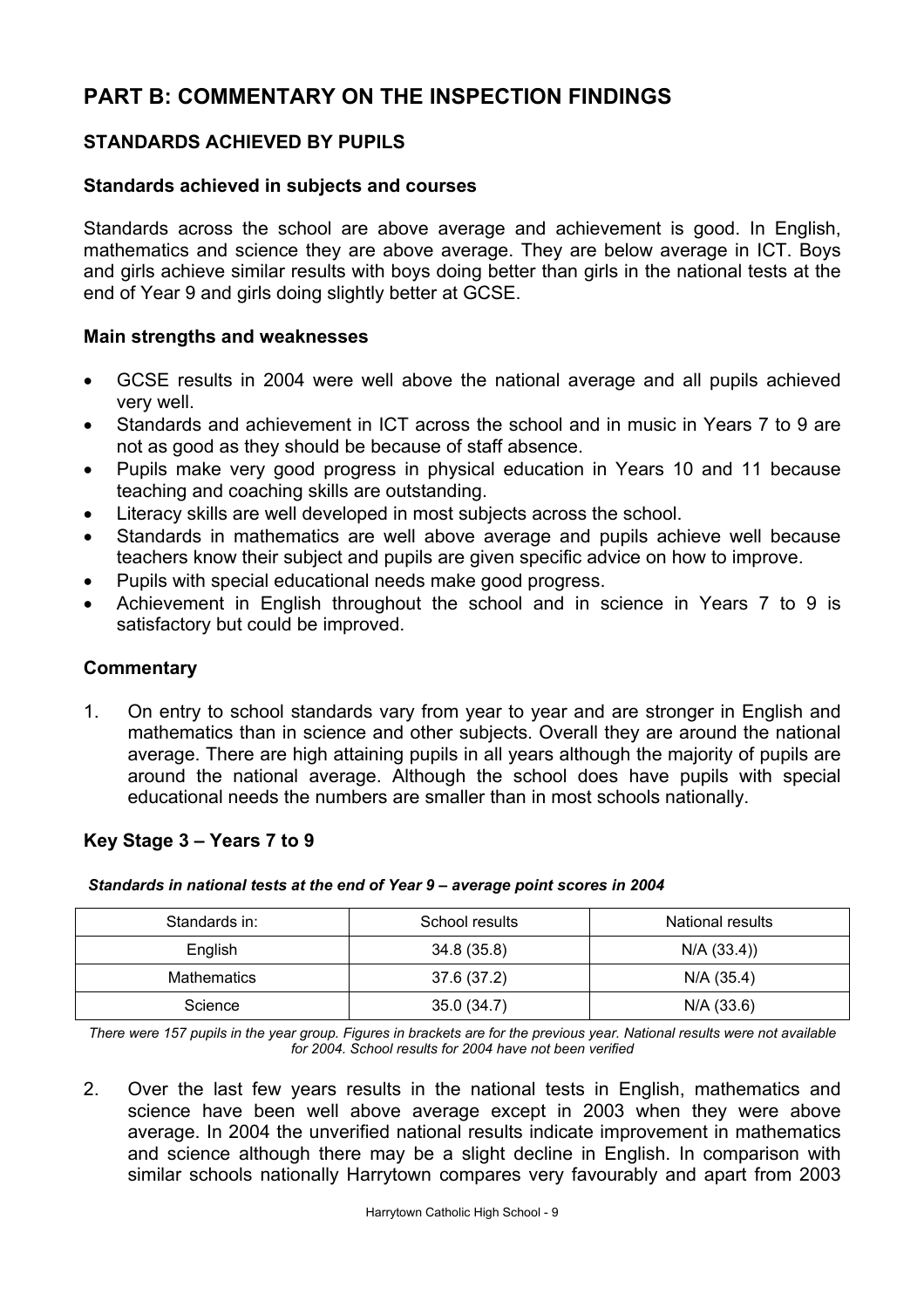value added is satisfactory in Years 7 to 9. The trend in improvement has been above that found nationally.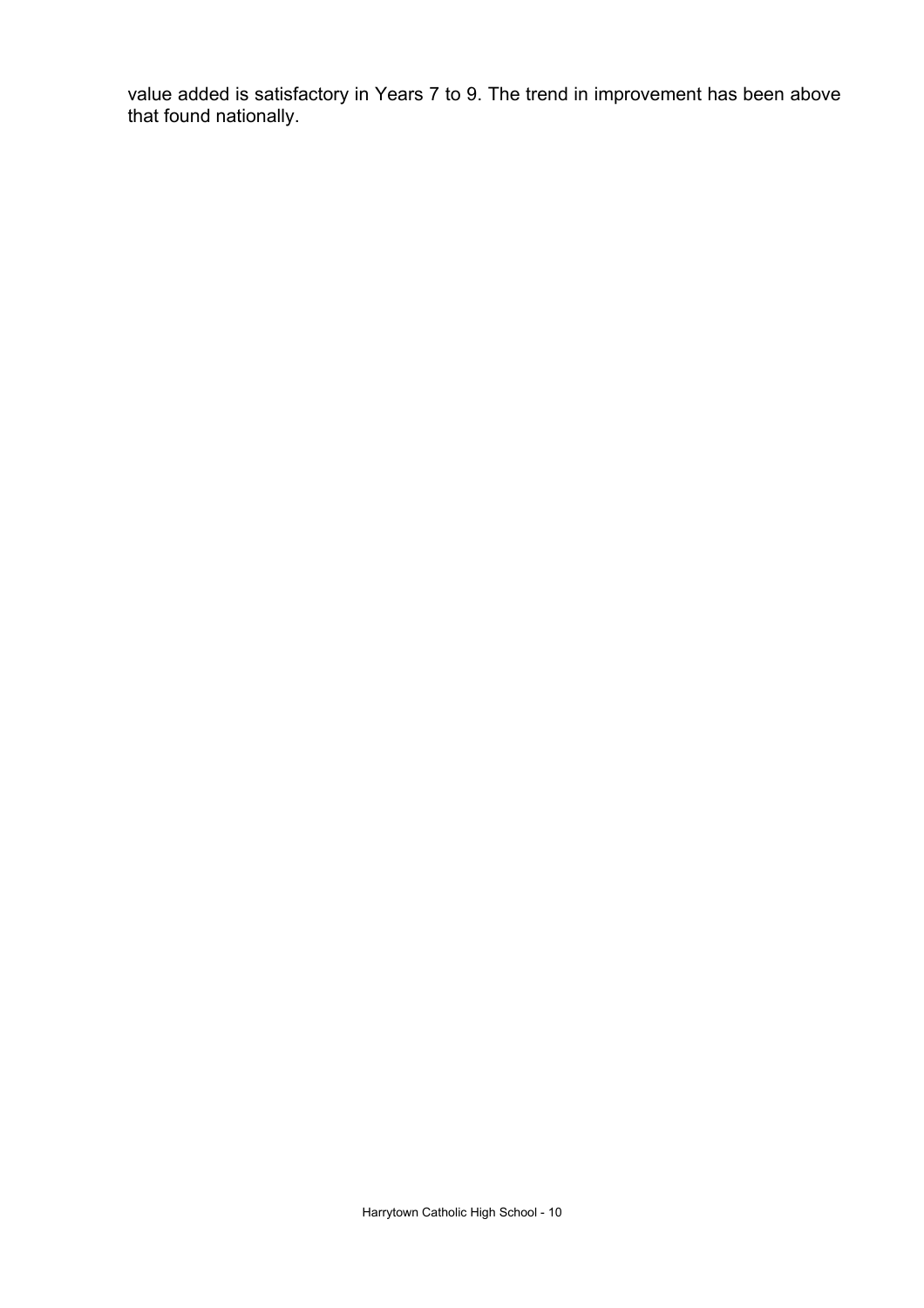#### *Standards in GCSE/GNVQ examinations at the end of Year 11 in 2004*

|                                                    | School results | National results |
|----------------------------------------------------|----------------|------------------|
| Percentage of pupils gaining 5 or more A*-C grades | 69 (60)        | 52(50)           |
| Percentage of pupils gaining 5 or more A*-G grades | 100 (95)       | 91 (91)          |
| Percentage of pupils gaining 1 or more A*-G grades | 100 (99)       | 96 (96)          |
| Average point score per pupil                      | 48.2 (47.1)    | 41.4 (40.6)      |

*There were 149 pupils in the year group. The percentages include the equivalent GCSE grades obtained in GNVQ assessments. Figures in brackets are for the previous year.* 

3. GCSE results were significantly better in 2004 than 2003 and were well above the national average. The school is quite rightly proud that all pupils gained at least five A\*-G grades. This group of pupils achieved extremely well and made very good progress in Years 10 and 11. In recent years the improvement in GCSE results has been below that in most schools but the 2004 results indicate very good achievement. Overall standards in the current Year 11 are above average but are well above average in mathematics, art and design and physical education. Standards in ICT are below average. This year group entered the school with weaker standards and this was reflected in their performance in the Year 9 national tests.

| Judgement      | Years 7 to 9                                                                                                                                              | Years 10 and 11                                                                                                                                           |
|----------------|-----------------------------------------------------------------------------------------------------------------------------------------------------------|-----------------------------------------------------------------------------------------------------------------------------------------------------------|
| Excellent      |                                                                                                                                                           |                                                                                                                                                           |
|                |                                                                                                                                                           |                                                                                                                                                           |
| Very good      |                                                                                                                                                           | Physical education                                                                                                                                        |
| Good           | foreign<br>Modern<br>languages,<br>mathematics, geography, history,<br>design and technology, art and<br>physical<br>design,<br>drama<br>and<br>education | Modern<br>foreign<br>languages,<br>mathematics, science, geography,<br>history, design and technology, art<br>and design, drama, music and<br>citizenship |
| Satisfactory   | ICT<br>English,<br>science.<br>and<br>citizenship                                                                                                         | English                                                                                                                                                   |
| Unsatisfactory | Music                                                                                                                                                     | <b>ICT</b>                                                                                                                                                |
| Poor           |                                                                                                                                                           |                                                                                                                                                           |

### **Summary of achievement by subject in work seen during the inspection**

- 4. The table indicates that the achievement of pupils seen during the inspection was good although there are weaknesses in the teaching of ICT and music. In order to improve standards further the school needs to increase the number of good and better lessons in English across the school and in science in Years 7 to 9.
- 5. There is no significant difference in the achievement of boys and girls in Years 7 to 9 although boys are doing better in mathematics and science. In Years 10 and 11 girls do better than boys but much less so than in most schools nationally. The small number of pupils from minority ethnic groups achieve as well as other pupils
- 6. Pupils who have special educational needs make good progress. In the 2004 GCSE examination they all achieved at least five passes at grades A\* to G with an average grade of E. There were very few passes at the very lowest grades. In lessons they make progress at the same rate as other pupils.
- Harrytown Catholic High School 11 7. Gifted and talented pupils achieve well in the majority of subjects. A senior manager identifies and monitors the progress of gifted and talented pupils effectively. Teachers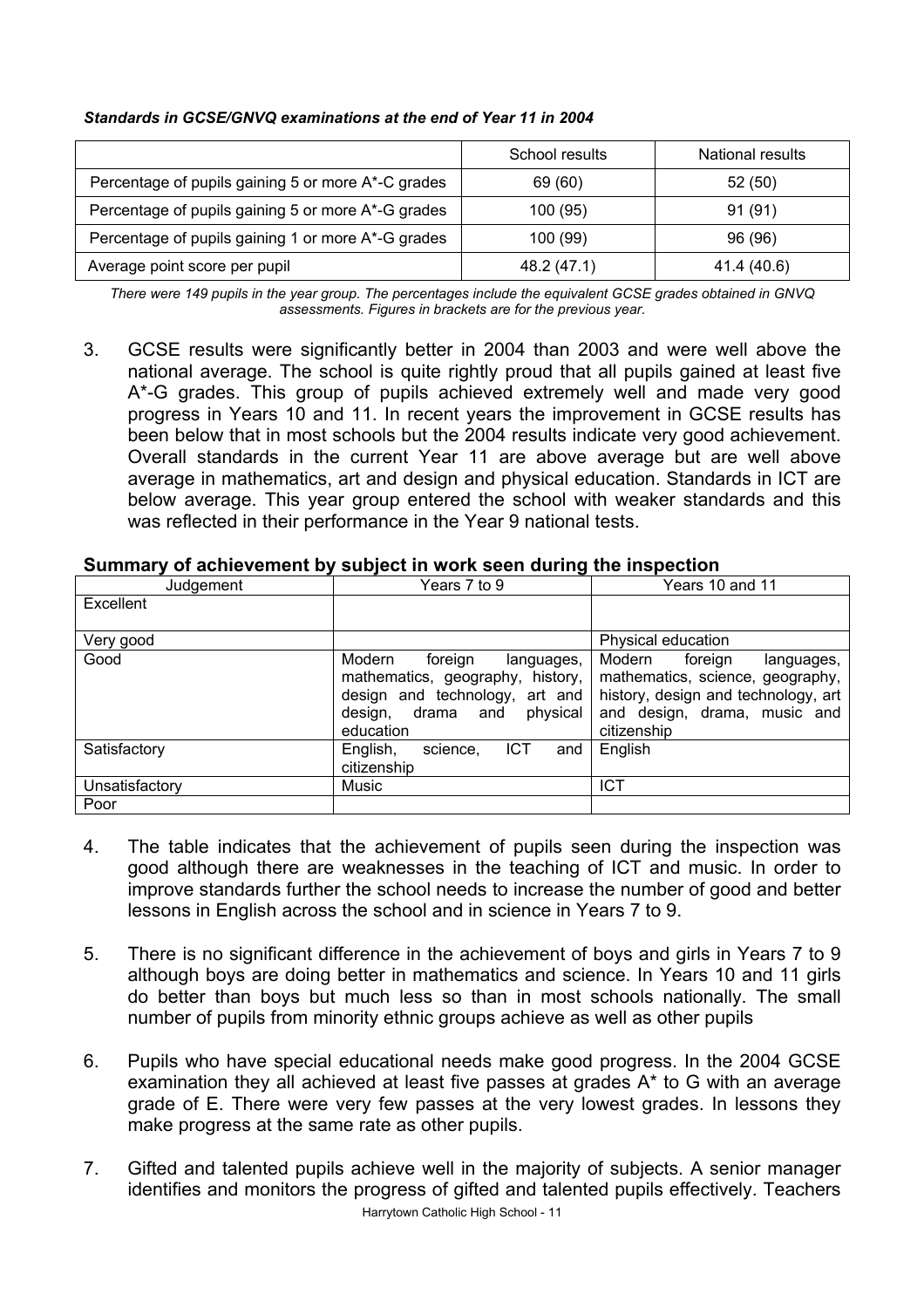are given the necessary information to plan for appropriate provision and this usually takes the form of challenging pupils to achieve the highest possible levels and grades in individual subjects.

8. Literacy standards are above average and most subjects provide good support for all pupils including those who have problems with reading and writing. Registration time is used well to promote reading with stimulating materials being provided by the literacy co-ordinator. The librarian organises a good range of reading activities. Numeracy skills are taught well in mathematics and the department has produced useful materials on common approaches to teaching skills such as calculation. In food technology, numeracy is developed well and overall provision is satisfactory across the school although in some subject areas it is not yet embedded securely. ICT is used well in a small number of subjects including music, physical education and history although its use in mathematics, science, geography and English and other curriculum areas is less well developed.

## **Pupils' attitudes, values and other personal qualities (ethos)**

The school makes very good provision for pupils' personal development, including their spiritual, social, moral and cultural development, and as a result pupils develop very positive attitudes and display a growing sense of responsibility as they move up the school. Behaviour is good but there is a high number of temporary exclusions. Attendance is good and punctuality is satisfactory.

## **Main strengths and weaknesses**

- The very positive attitudes of the majority of pupils make a significant contribution to their learning and achievement.
- The school provides very good opportunities for pupils to take on responsibility.
- Pupils develop into considerate and confident young people as a result of the school's very good provision for their spiritual, moral and social development.
- A small number of pupils, especially younger pupils, sometimes misbehave in lessons.
- A small minority of pupils are responsible for the high level of exclusions.

- 9. Pupils bring positive attitudes to their learning and in the very best lessons seen they displayed excellent attitudes. Overall, older pupils have better attitudes to their work than younger ones. Carefully devised and imaginative reward schemes, including 'the walls of achievement', help to motivate both girls and boys very effectively. The school's ethos strongly encourages consideration for others. Relationships are very harmonious and supportive and pupils highly value the helpfulness of their teachers. There are few incidents of bullying and pupils and parents agree that the school deals with these quickly and well. The very small number of pupils from minority ethnic groups are integrated well in the school.
- 10. Most pupils are very trustworthy and the school provides many good opportunities for them to exercise responsibility, such as the prefect system, the school council, and the Year 10 sports leadership award. An outstanding example of pupils' keenness to take on responsibility is the Anti- Bullying Council. Well over a hundred pupils have joined this and the co-ordinator has devised a number of different roles, in addition to peer mentors, so that everyone can participate. This is a very well-organised, imaginative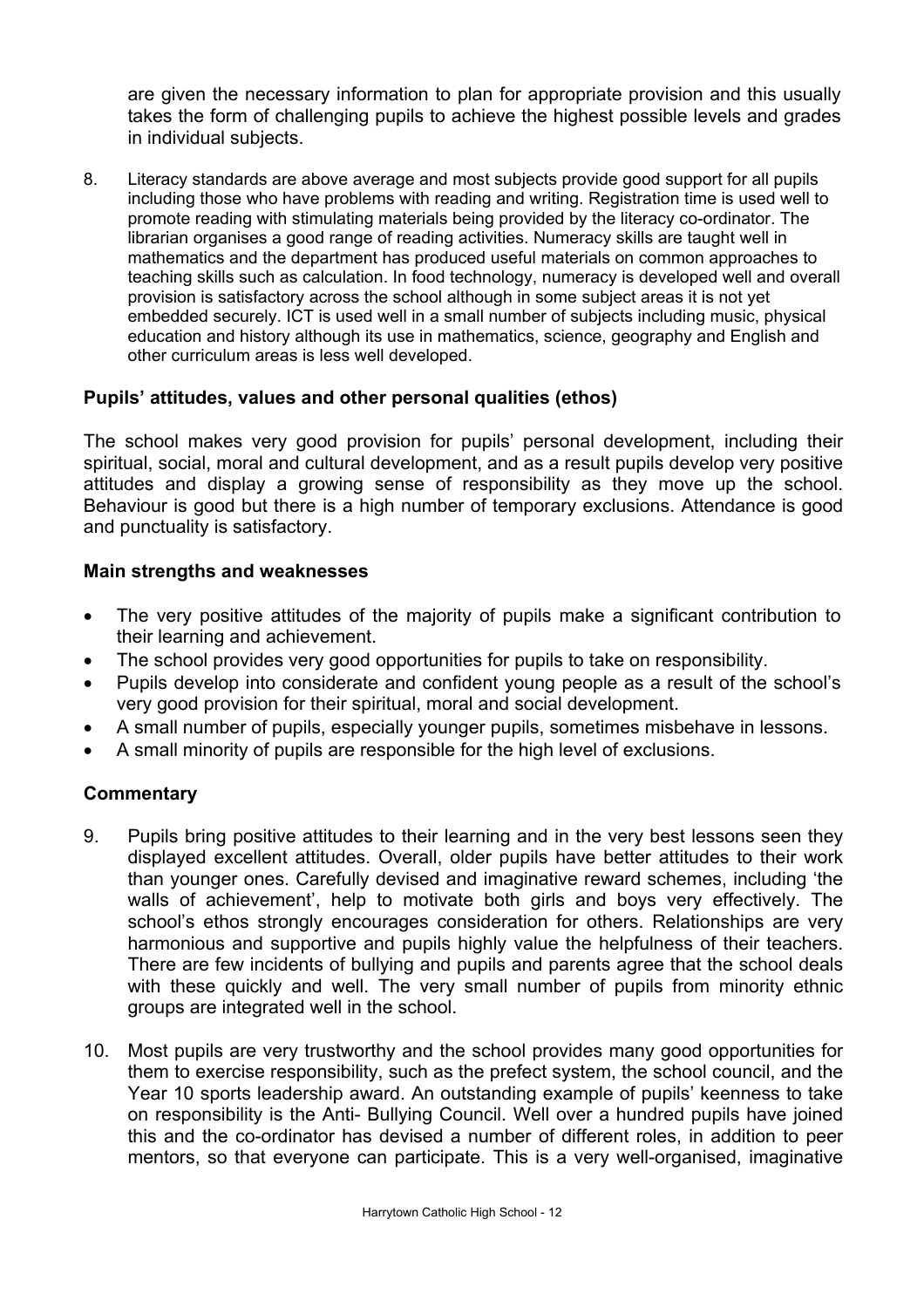and innovative scheme which is helping to raise awareness of bullying issues very effectively.

- 11. Most pupils respond very well to the school's very high expectations of good behaviour. However, a small minority of pupils sometimes misbehave and spoil lessons for others. During the inspection this happened most frequently in Year 7 classes. Movement around the school is generally calm and orderly but at changeover times in some congested areas a few incidents of inconsiderate jostling were seen, exacerbated by the apparent absence of a traffic system.
- 12. In common with many other schools in the local area the school has a high level of fixed-term exclusions. These follow the correct procedures and are given as a consequence of serious breaches of the school's code of discipline. In accordance with its inclusive ethos the school works hard to avoid permanently excluding pupils and there are good support strategies for pupils who are at risk of exclusion. However, the number of pupils who are repeatedly excluded indicates that in many cases this sanction is not having the desired deterrent effect. The school does not at present monitor and evaluate the incidence of exclusions sufficiently closely and in view of the high rate it should urgently pursue its plans for an inclusion unit.

#### **Exclusions**

#### *Ethnic background of pupils Exclusions in the last school year*

| Categories used in the Annual School Census | No of pupils<br>on roll | Number of<br>fixed period<br>exclusions | Number of<br>permanent<br>exclusions |
|---------------------------------------------|-------------------------|-----------------------------------------|--------------------------------------|
| White - British                             | 736                     | 144                                     | 4                                    |
| White – Irish                               | 20                      |                                         |                                      |
| White – any other White background          | 9                       |                                         |                                      |
| Mixed - White and Black Caribbean           | 3                       |                                         |                                      |
| Mixed - White and Black African             | 1                       | 1                                       |                                      |
| Mixed - White and Asian                     | 4                       |                                         |                                      |
| Mixed - any other mixed background          | 4                       |                                         |                                      |
| Asian or Asian British - Pakistani          | 1                       |                                         |                                      |
| Black or Black British - Caribbean          | 1                       |                                         |                                      |
| Black or Black British - African            | 1                       |                                         |                                      |
| Chinese                                     | 6                       |                                         |                                      |
| Any other ethnic group                      | 3                       |                                         |                                      |
| No ethnic group recorded                    | 3                       |                                         |                                      |

*The table gives the number of exclusions, which may be different from the number of pupils excluded. Where there are no pupils from a specific ethnic group represented in the school these categories have been omitted from the above table.*

### **Attendance**

Harrytown Catholic High School - 13 13. Pupils enjoy school and attendance is good. The school has very rigorous procedures for monitoring and following up absence. Most pupils arrive punctually except when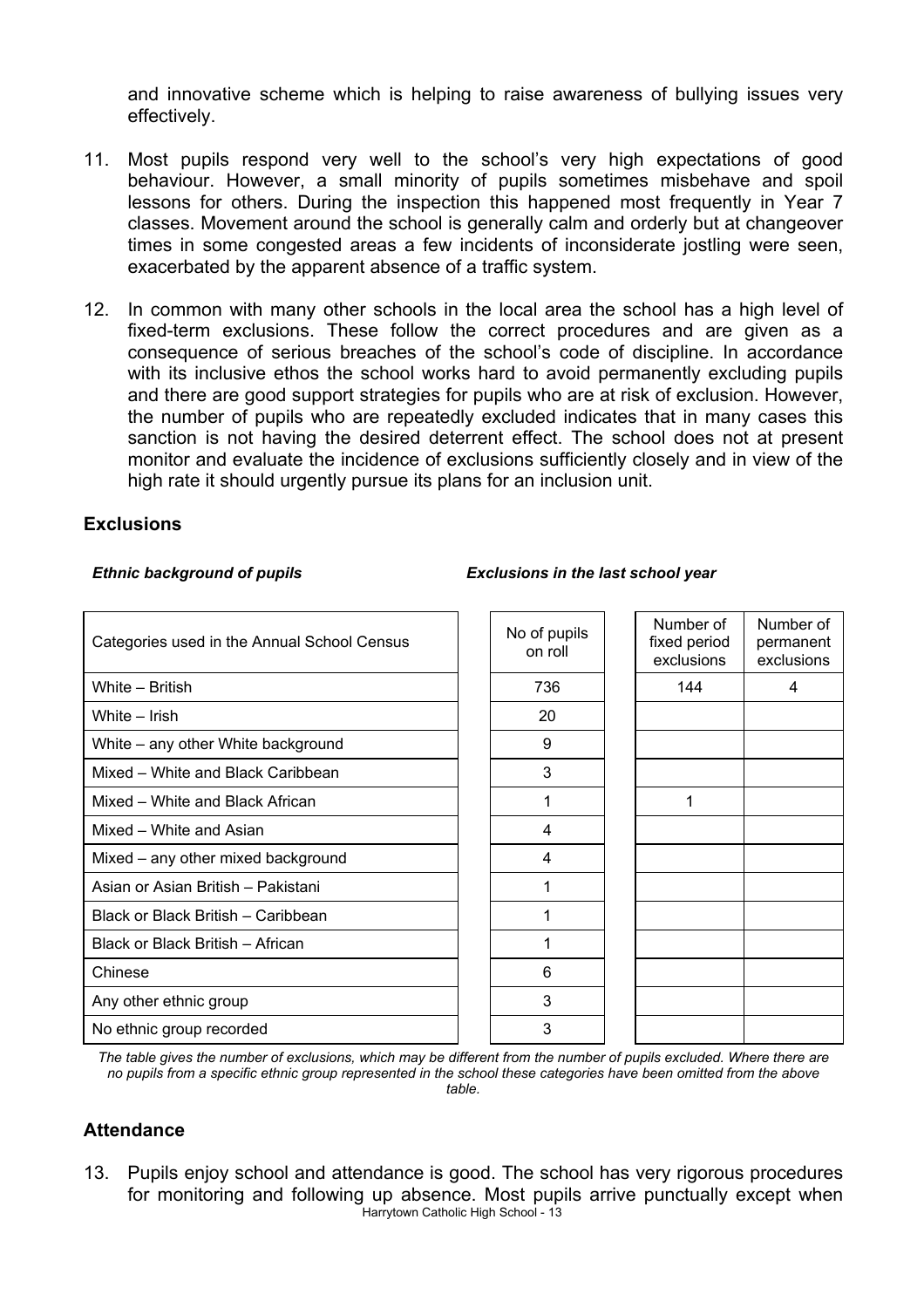buses are delayed by traffic congestion, but there is some dawdling between classrooms resulting in a slow start in a small number of lessons.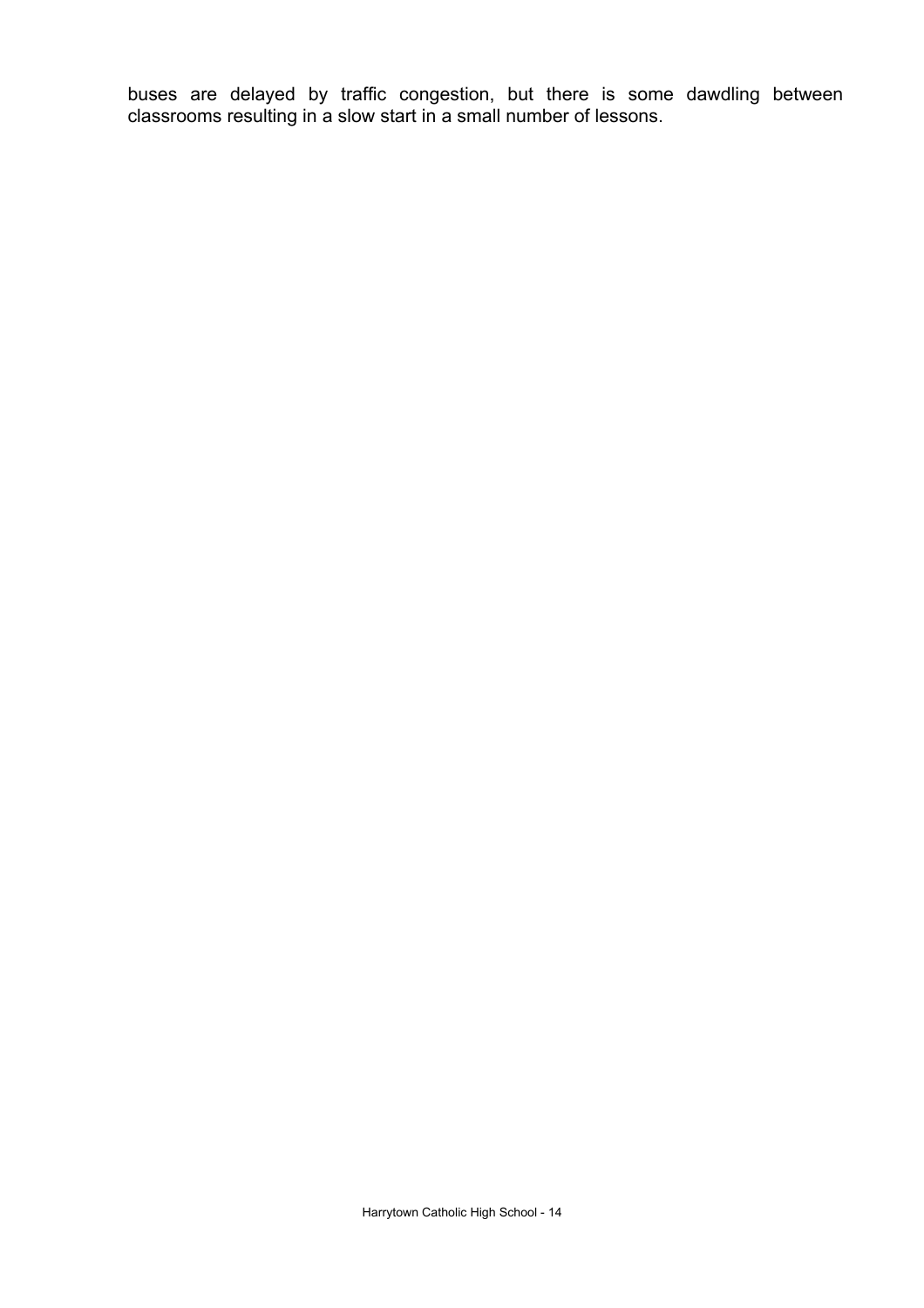#### *Attendance in the latest complete reporting year 2003/04*

| Authorised absence |     | Unauthorised absence |  |
|--------------------|-----|----------------------|--|
| School data        |     | School data<br>0.5   |  |
| National data      | 6.9 | National data        |  |

*The table gives the percentage of half days (sessions) missed through absence for the latest complete reporting year.*

- 14. The strong Catholic ethos of the school provides a very secure foundation for pupils' personal spiritual development. Each year all pupils take part in a retreat and in Year 11 pupils volunteer to be Eucharistic Ministers who lead prayer in the Oratory at lunch times. Assemblies are very well planned and provide very good opportunities for reflection on both moral and cultural issues such as the Holocaust. The well-regarded chaplain further helps to develop pupils' spiritual awareness. Pupils have very good opportunities to consider ultimate questions about life and to develop their own responses to them. The school makes very good provision for pupils' social and moral development. By meeting the high expectations of their teachers pupils help to create a well-ordered and harmonious environment. Pupils are encouraged to take action to support others, as seen in their charitable response to the recent tsunami disaster. They also support a local charity for the homeless. In drama there is a strong focus on self-awareness and the Anti-Bullying Council helps to develop the social skills of the large number of pupils involved in this service. The school makes good provision for the cultural development of pupils. In art pupils make very good consideration of the work of other cultures and their work is displayed in local galleries. There is a feeling of place and heritage as pupils use the street where Lowry painted as a basis for some of their work. There are, however, not many opportunities for pupils to experience other aspects of the ethnic diversity of Britain today.
- 15. At the previous inspection pupils' very good attitudes and values were considered to be strengths of the school and this continues to be the case.

### **QUALITY OF EDUCATION PROVIDED BY THE SCHOOL**

The school provides a good quality of education for its pupils. Teaching and learning are good overall and pupils achieve well by the end of the Year 11. Curriculum provision is good and fully meets the requirements of the National Curriculum. The school provides very good care and welfare for pupils. Links with parents are very good and are good with the community and other schools and colleges.

### **Teaching and learning**

Teaching is good and pupils learn well. The number of lessons where teaching and learning are good was higher in Years 10 and 11 than in Years 7 to 9. The assessment of pupils' work is satisfactory overall and reports to parents are very good.

### **Main strengths and weaknesses**

- In most lessons pupils work hard and learn well.
- Homework is used well to enhance learning.
- Teaching and learning in ICT are unsatisfactory.
- Teaching is excellent in physical education.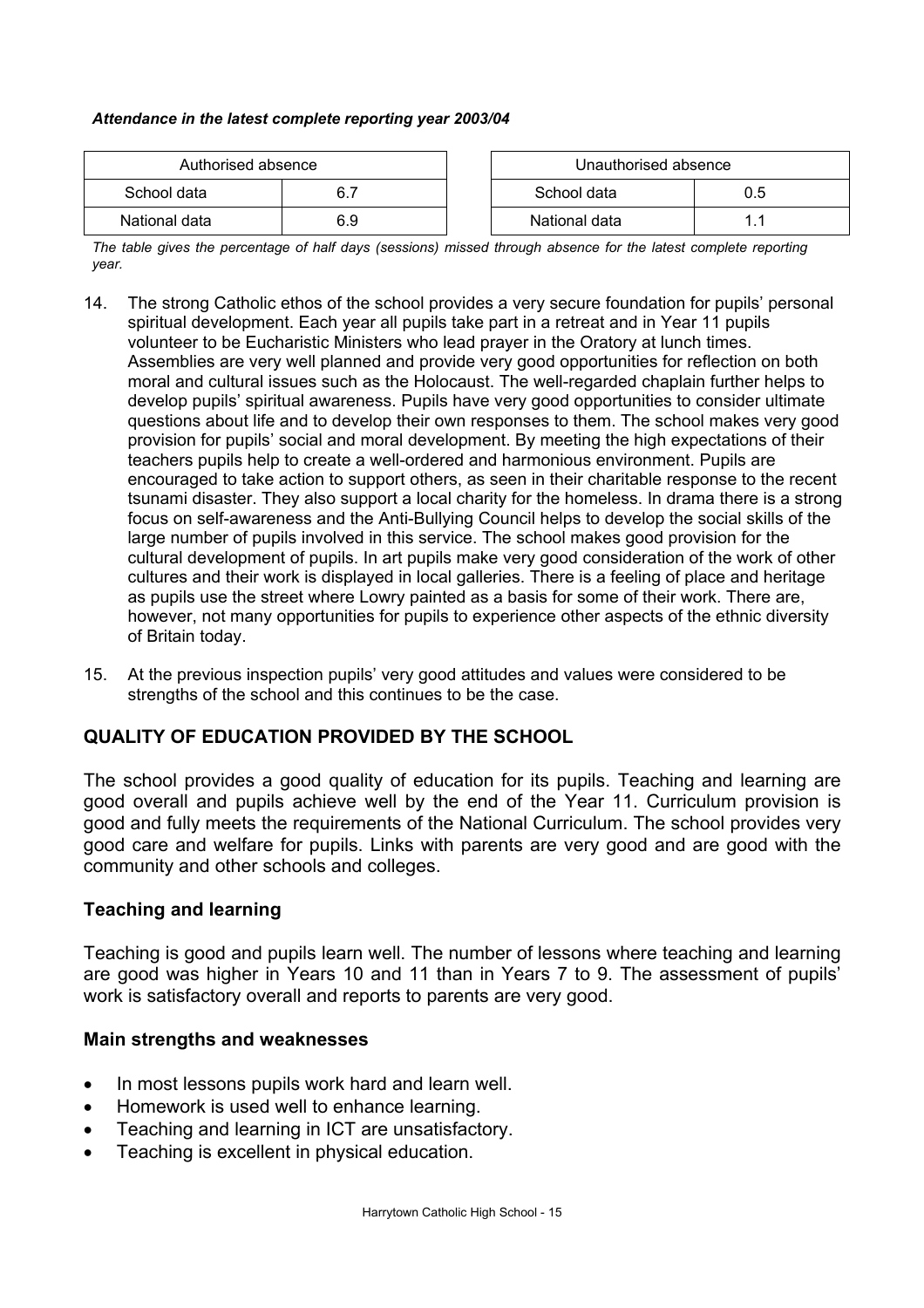- In some subjects pupils are not given enough specific advice on how to improve their work.
- The teaching of literacy skills in most subjects is good.
- Pupils with special educational needs are taught well and learn effectively
- There is a small amount of very good and excellent teaching.

- 16. Teaching is good overall and is stronger in Years 10 and 11 than in Years 7 to 9. During the inspection week, due to staff absence, one in seven lessons was being taught by temporary staff or non-specialist permanent teachers and this had an impact on the quality of learning observed, especially in Years 7 to 9 which were the most affected year groups. Teaching is excellent in physical education and good in most other subjects. It is satisfactory in English across the school and in science, citizenship and music in Years 7 to 9. It is unsatisfactory in ICT across the school. The quality of teaching is similar to that at the last inspection and although fewer unsatisfactory lessons were observed during this inspection the amount of very good and excellent teaching has not increased. Literacy skills are taught well in most subject areas with particular strengths in geography, physical education and art and design.
- 17. In the good or better lessons pupils learn well because teachers have high expectations and good subject knowledge: they plan lessons which have a range of stimulating activities as in geography and the pace of learning is brisk. Learning objectives are clear and provide a clear framework for pupils to learn well. Homework is used well in many subjects to extend learning and is a particular strength in mathematics and art and design where pupil self-assessment of learning enhances their confidence in how much they are learning. In physical education teachers share their expertise and provide outstanding coaching in a variety of skills. Teachers' subject knowledge is good and discipline in most lessons is effective. In the majority of lessons pupils work hard and learn well.
- 18. Where teaching is satisfactory, as in some English and science lessons, learning would be improved if pupils were presented with more learning activities and encouraged to participate more. In some science lessons pupils are not given enough opportunities for independent work including using ICT. When encouraged to do so pupils are prepared to work both collaboratively and independently, as in drama lessons. Teaching in ICT and music has been affected by the long-term absence of staff. Most teaching in ICT is unsatisfactory because expectations are low and learning tasks are not challenging enough. Pupils behave well but are making insufficient progress. Music teaching is good in Years 10 and 11 because wellqualified staff are teaching these groups but in Years 7 to 9 teaching is just satisfactory and some pupils have gaps in their learning. The use of ICT to extend learning across the curriculum is limited.
- 19. The quality of teaching and learning of pupils with special educational needs is good. In lessons teachers support them well because they know which pupils are on the special needs register and have suitable strategies to meet their needs. In some lessons, particularly in geography, they are given work which is tailored to their abilities but this practice is not universal. The proportion of learning support assistants is below the national average and thus they are sometimes not in lessons where pupils would benefit from their presence. When they are in lessons, learning support assistants are effective.
- 20. The school has responded well to the findings of the previous report by taking steps to improve its procedures for the assessment of pupils' progress and for target setting. As a result, effective use is made of information about pupils' attainment in order to form the basis of the school's expectations of their future performance. Pupils'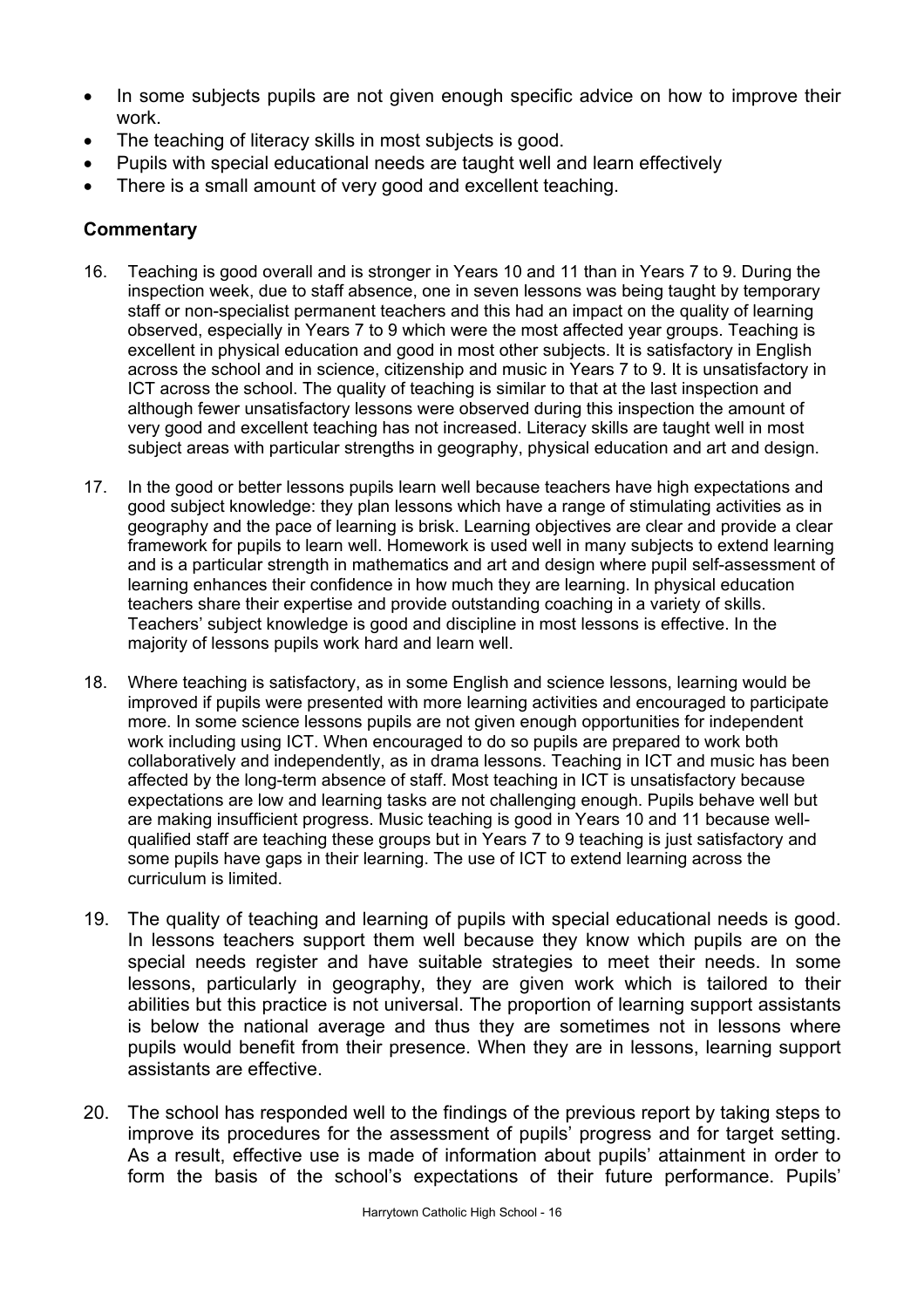progress and behaviour are reviewed with parents twice a year, and steps taken where appropriate to ensure that pupils remain on track. The quality of information provided for parents in the annual report on their children is high. There is a clear commentary on each pupil's strengths and weaknesses in each subject, and sound advice on what they have to do to raise their performance. Pupils add most constructively their own targets for improvement which they have set for themselves.

21. The quality of assessment and target-setting at subject level is variable but is satisfactory overall. There has been some improvement since the previous inspection report. Whilst there are good assessment procedures in design and technology, geography, physical education and art and very good procedures in mathematics, they are less secure in some other subjects, notably English and science, where the targetsetting process is not always sufficiently related to specific aspects of the subject and does not enable pupils to understand the progress they have made and what they need to do to improve.

#### *Summary of teaching observed during the inspection in 113 lessons*

| Excellent | Verv good  | Good       | Satisfactory | Unsatisfactory | Poor      | Very poor |
|-----------|------------|------------|--------------|----------------|-----------|-----------|
| 4(3.5%)   | 18 (15.9%) | 50 (44.2%) | 37 (32.7%)   | 3(2.7%)        | $(0.9\%)$ |           |

*The table gives the number of lessons observed in each of the seven categories used to make judgements about lessons; figures in brackets show percentages where 30 or more lessons are seen.* 

#### **The curriculum**

The school provides a **good** curriculum with a **satisfactory** range of opportunities for enhancement activities. Resources and accommodation are **satisfactory**.

### **Main strengths and weaknesses**

- The curriculum is broad and balanced in Years 7 to 9.
- Vocational provision in Years 10 and 11 is good.
- Long-term staff absence is affecting the quality of provision in ICT and music.
- Provision for pupils with special educational needs is good.
- Work-related learning and arrangements for citizenship are good.
- Extra-curricular provision in sport is good.
- Full access to the building is impossible for wheelchair users.

#### **Commentary**

22. In Years 7 to 9 the curriculum is good with opportunities for pupils to study two languages. Drama and citizenship lessons enhance the quality of this provision which is available to all pupils including those with special educational needs. In Years 10 and 11 the school offers a good range of academic courses and is now providing a variety of vocational courses including science, ICT, health and social care and business studies. These vocational courses recruit pupils from across the attainment levels and are a positive curriculum development. In the current Year 10 pupils can now choose three courses from a range of options including vocational courses. All Year 10 pupils follow courses in English, religious education, ICT, mathematics,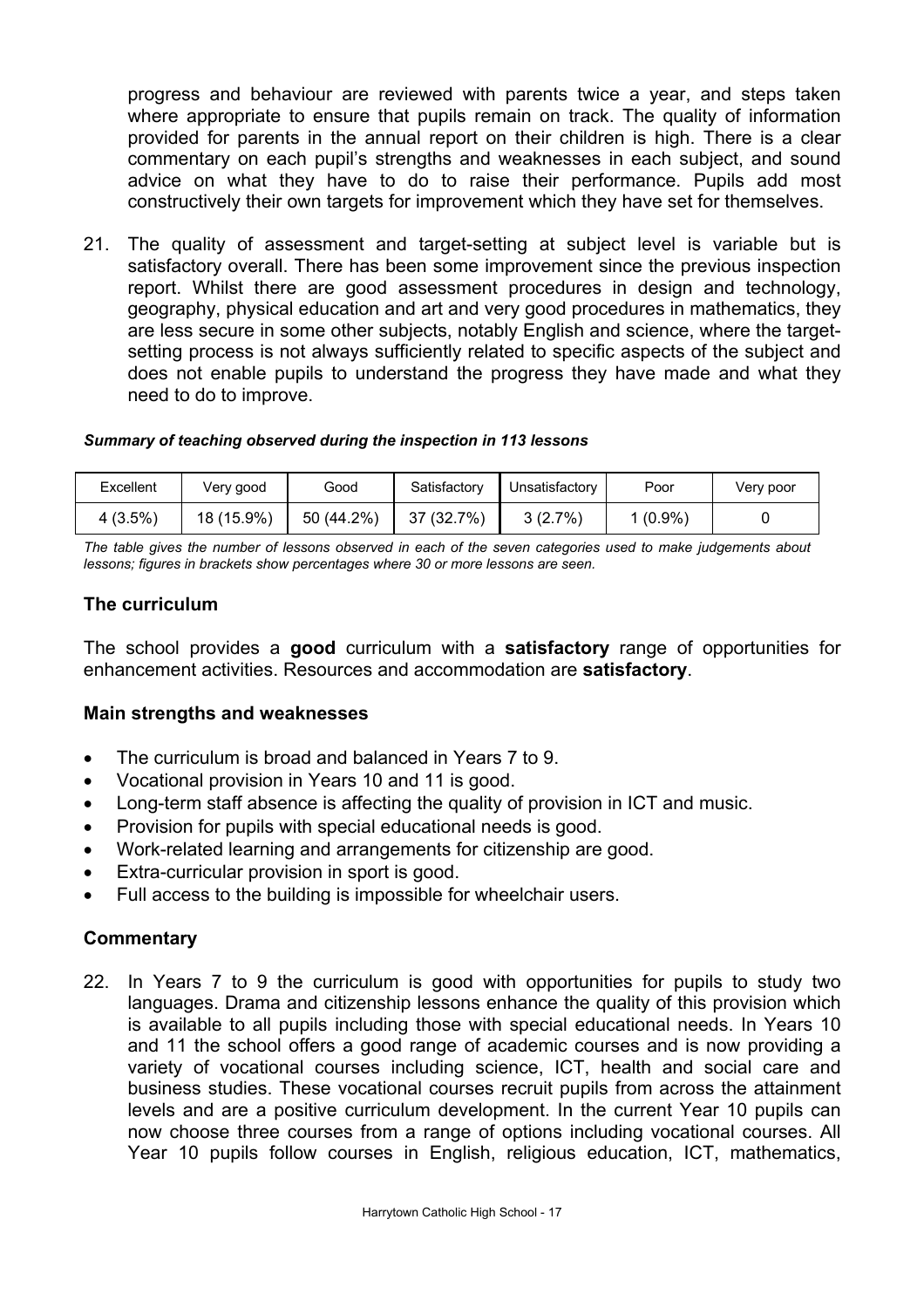science and physical education. The school meets statutory requirements with regard to the National Curriculum and the daily act of collective worship.

- 23. The school two-week timetable has been constructed skilfully to enable the transition from a 30-period to a 25-period week and the change in the option scheme in Year 10. This has caused some problems in art and design where the time distribution of one hour restricts opportunities for sustained work in ceramics.
- 24. The school is working hard to develop teaching and learning across the school. The curriculum is under regular review and governors are involved well in this process. Before the end of this academic year the school is submitting a bid for specialist status in mathematics and computing.
- 25. There is good provision for pupils who have special educational needs. They are fully included in all aspects of school life. Pupils who have particular literacy or numeracy needs receive extra tuition during registration periods and, in a very small number of cases, by being withdrawn from lessons. The small number of learning support assistants, however, limits the amount of such support although the quality is good. Pupils with social needs are well catered for in the learning support area during lunch times. There is no wheelchair access to science laboratories. Governors have discussed this issue but have reasonably ruled that at present it is impracticable to make the necessary changes to enable full access to the building. Gifted and talented pupils are supported well in their lessons and extra support is provided for them in the mathematics lunch-time club.
- 26. Enhancement of learning through extra-curricular activities is satisfactory. There are strengths in a number of curriculum areas particularly in sport although there are fewer extra-curricular activities in the performing arts, especially music. Art and science run weekly clubs which are attended well and in modern foreign languages there are topup lessons and an annual trip abroad in addition to a group of pupils learning Italian. In geography, fieldwork sessions and examination revision in school are having a positive impact on examination results. In drama the Shakespeare Theatre Company meets weekly and Years 10 and 11 produce a pantomime for the local primary school. There are many good opportunities for competition in sport with inter-form games and local league fixtures against other schools. The homework support club provides good encouragement and an opportunity for pupils to work independently, particularly for those pupils who find it difficult to work at home.
- 27. Citizenship education and the personal, social and health education programme make a good contribution to pupils' personal development although there is a need to monitor the effectiveness of this provision across all years. Form tutors provide very good pastoral, spiritual and academic support for pupils. Assemblies are uplifting spiritual experiences and sensitively examine current moral and social issues. Good quality business studies and other vocational courses allied to sensitive careers advice and guidance prepare pupils well for the world of work.
- 28. During the inspection almost one in seven lessons was being taught by temporary staff or being covered by other members of staff. In spite of the efforts of the senior team, the longterm absence of key staff in music and ICT is having an impact on pupils' achievement. Although the absence of the special educational needs co-ordinator has been covered well, this has placed a considerable strain on senior staff who have key roles in management and are often redeployed to cover affected areas. During the inspection week a number of other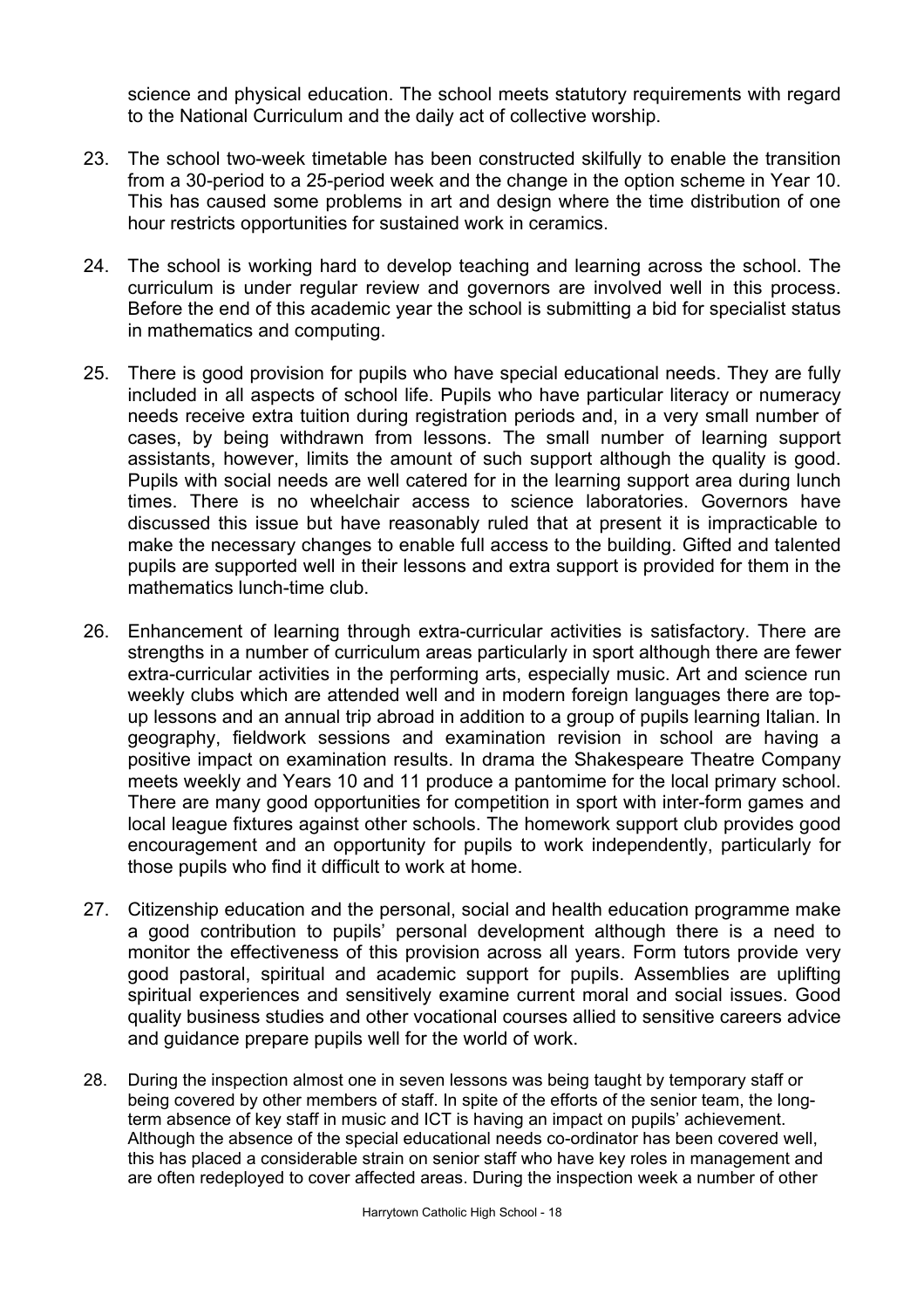key staff were absent. Whilst staffing is satisfactory in the majority of subjects and good in many, long-term absence is having an impact on achievement and standards in the affected departments. Ancillary staff are well qualified and experienced and are used effectively to support teaching and learning.

29. Accommodation is satisfactory overall but it is poor in drama, where space is limited. Dining hall space is extremely tight and part of the playground has to be used as a staff car park. Toilet provision is inadequate and there are few social areas for pupils to meet. The school library is a very good facility which is well used and managed. Resources for learning are satisfactory with the exception of drama where poor lighting adversely affects learning. There has been a recent and considerable improvement in the number of computers although their use in some areas of the curriculum is not as good as it should be. There has been some improvement since the last inspection.

## **Care, guidance and support**

The school provides very good pastoral care and guidance for pupils and has good arrangements for their welfare, health and safety. The school has satisfactory arrangements for involving pupils in the work of the school.

## **Main strengths and weaknesses**

- Pupils value the friendly and very supportive relationships they have with their teachers.
- A great strength of pastoral care is the way that the school seeks to meet the needs of individual pupils.
- There are effective systems in place to ensure that pupils receive very good support and guidance, particularly at points of transition.
- The school council is not yet fully effective.

- 30. Pupils speak very positively about the care they receive and the friendly supportive relationships they enjoy both with each other and with staff. Year heads and form tutors stay with pupils throughout their time at school and get to know them well. Retreats and social functions such as discos help to strengthen relationships. Morning registration periods are generally used purposefully and provide a good start to the day. The pastoral system is well led and clear procedures and good lines of communication underpin the very effective pastoral support provided for pupils. There are very good arrangements to ease the transition of new pupils to the school and Year 7 pupils spoke about how well the school helped them to settle.
- 31. A notable feature of the school's pastoral provision is the school's sensitivity to the needs of individual pupils. Pupils who are facing difficulties receive very good support from pastoral staff, a counsellor, the chaplain or external agencies. The school's commitment to supporting pupils who have difficulty in controlling their behaviour and who are at risk of exclusion is shown by the employment of a highly skilled and committed behaviour support worker. There is an after-school study club for those who need help with homework and a significant proportion of Year 11 pupils are supported in preparation for their examinations through a mentoring scheme.
- 32. A strength of the good careers provision is the way that the school provides extra careers guidance for younger pupils who might benefit from this and gain in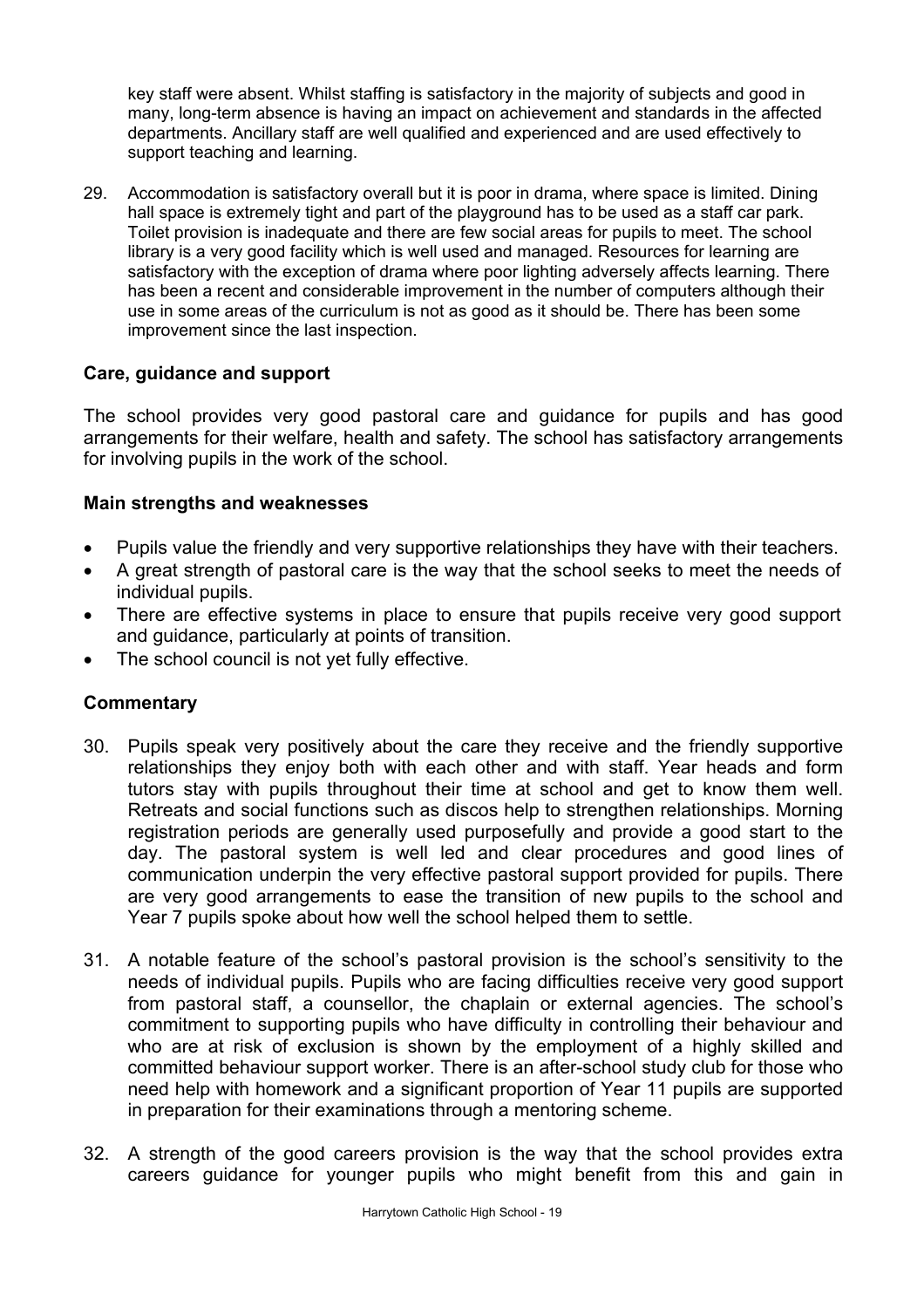motivation. This is in addition to the individual interviews which all Year 11 pupils receive with the Connexions advisor. Pupils receive good guidance on options in Year 9 and the school is careful to ensure that pupils consider the full range of post-16 options open to them when they leave the school. Pupils who are interested in modern apprenticeships are taken to ''Skill City' and the post-16 choices evening informs pupils about a range of different college and school routes.

- 33. The academic review is an effective means of monitoring pupils' academic performance against potential as well as other aspects of performance such as homework and behaviour. Good achievement is recognised and pupils who are underachieving are carefully monitored by pastoral staff. All pupils are encouraged to think about how they can improve their work through the setting of personal targets. However, the quality of advice given to pupils on how they can improve their work varies across departments
- 34. The school follows local procedures for child protection and all staff are aware of these. Health and safety procedures are effective: the premises are regularly inspected, appropriate risk assessments are carried out and safety concerns are given priority. Pupils receive good medical care from qualified staff when they are hurt. However, the recording of accidents does not provide sufficient detail to enable records to be properly monitored. There are a few health and safety concerns which the school is aware of: the toilets are poorly maintained and their condition does not encourage use; the lack of soap is a health concern. The dual use of the forecourt as a car park and a social space for pupils is a concern and the school is looking at ways it can solve this problem.
- 35. The school listens to and respects pupils' views. Where possible it tries to respond to pupils' requests; for example, in response to the request for more social spaces the hall is now open at lunchtime. The school council is relatively new and does not yet have a high profile in the school. Lines of communication between pupils and the council are not consistently effective and although the school council has had some successes it meets infrequently and many pupils see it as ineffective.

### **Partnership with parents, other schools and the community**

The school has a very good partnership with parents and a good partnership with the community and with other schools.

### **Main strengths and weaknesses**

- The school benefits from strong parent support.
- The school keeps parents very well informed about their children's progress.
- The many good links with the community help to promote pupils' personal development.
- There are few links with local businesses.
- There is good pastoral liaison with primary schools but curriculum links are underdeveloped.

## **Commentary**

36. The school has a deservedly high reputation with parents and the community. At the parents' meeting held before the inspection parents spoke very positively about all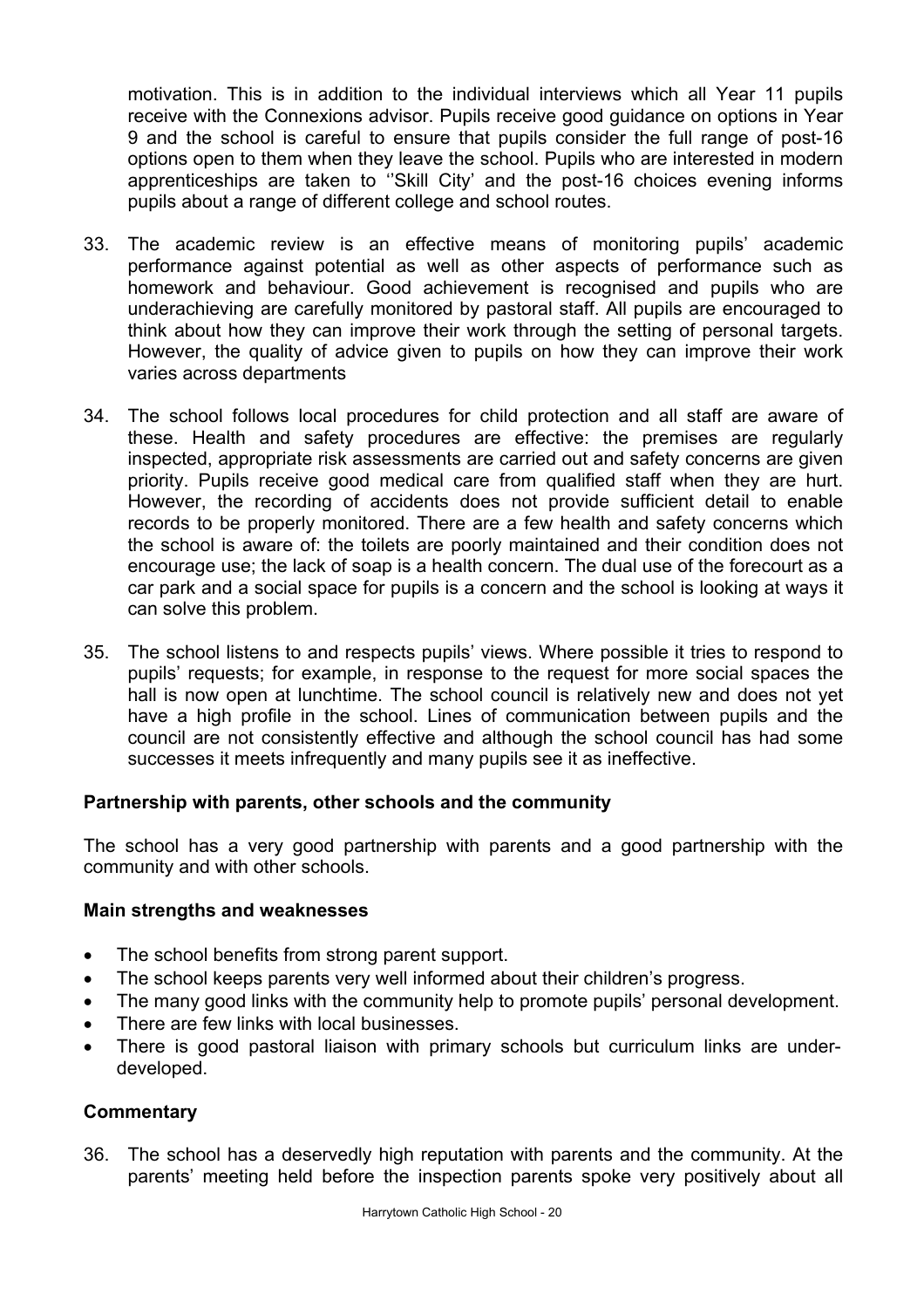aspects of the school's work and they described the pastoral care their children receive as 'second to none'. A minority of parents, through the questionnaires, expressed concerns about incidents of bullying and poor behaviour but they recognised that the school deals with these well. The school consults parents regularly through exit polls at parents' evenings. It also holds meetings for parents about proposed changes such as changes to options and the application for specialist school status.

- 37. Parents give very effective support for their children's learning. Parents' evenings are very well attended and parents spoke highly of the informative meetings held at the various transition points in pupils' careers. The school provides parents with a good range of printed information including newsletters. The recently introduced academic review keeps parents well informed about their children's overall progress and parents value the way in which the school acknowledges their children's achievements and quickly informs them when there are concerns. Annual reports on progress which were criticised at the last inspection are now very good. Subject reports include the levels which pupils are working at, good comments on achievement, and a helpful section on 'ways forward'. Pupils' personal development is also well covered.
- 38. The very strong links between home, school and parish are central to the school's ethos. Participation in retreats helps to foster pupils' personal development well. The school makes many external links through its regular charitable giving. At Christmas staff and pupils join together to give hands-on help to a local charity for the homeless, 'The Wellspring'. The art department's strong links with the local community have stimulated much good art work such as that inspired by the local allotments. There is some use of the community by other departments but overall this is under-developed and the school has few business links.
- 39. The school has good links with local schools and colleges particularly the Catholic college to which most pupils transfer. The good liaison which the school has with local primary schools assists the smooth transition of new pupils to the school. However, curriculum links with primary schools which would support continuity of learning for pupils when they move between schools are under-developed.

## **LEADERSHIP AND MANAGEMENT**

Leadership and management are **good**. The leadership of the head teacher is **good**. Governance is **very good**.

### **Main strengths and weaknesses**

- The headteacher has a clear vision for the school and manages the school well. He is well supported by his senior team.
- Governors provide very good support to the school and play an increasing part in shaping the school's future.
- Leadership and management of the English department are unsatisfactory.
- Long-term staff absence has adversely affected achievement in ICT and music.
- Management of the support for pupils with special educational needs is good.
- All statutory requirements are met.
- Financial management is good.
- Performance management is helping to improve teaching and learning.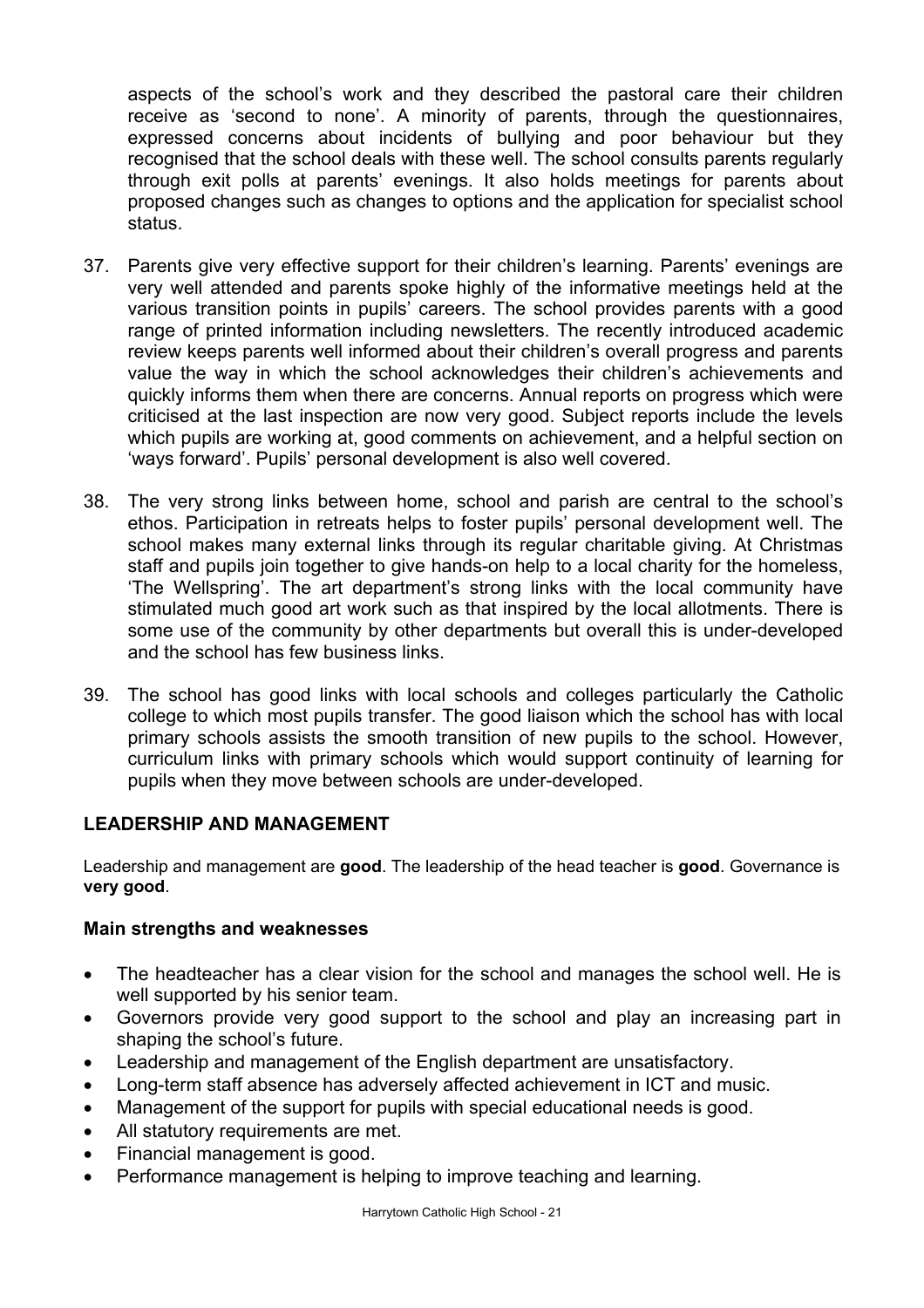- There are limited opportunities for teachers to observe and share good practice.
- The school improvement plan is a good framework for future developments although the number of targets could be reduced.

- 40. The headteacher was appointed just over two years ago. He is very well supported by his governing body and senior team and has a clear commitment to maintaining the catholic values of the school and improving teaching and learning. He provides good leadership and is well aware of the strengths and areas for development in the school. As a teacher he provides a good role model for staff and he is prepared to make unpopular decisions if this in the school's interest. His senior team share his vision for the school's future and provide good support. Both pupils and parents speak positively about his purposeful leadership of the school and during the inspection he was a calm and positive presence around the school. In his first two years the senior management team was considerably under strength and this affected progress on a number of issues identified in the previous inspection. The school is now well placed to improve and there is the capacity for significant future improvement.
- 41. Governance is very good. Governors are very clear about what the school needs to do to improve and provide excellent support to the headteacher. They meet regularly and bring a variety of high quality expertise to their work. The work of the various committees not only sets the strategic direction of the school but is unusually selfcritical in how well the school is performing. They accept that some of the issues from the last inspection have not yet been fully addressed although they have ensured that all statutory requirements are being met. They have established clear educational, social and religious priorities for the school. The very experienced chair of governors provides very strong leadership and is a weekly visitor to the school. She is very much in touch with what is happening in school. The governing body is clear that a successful application for specialist school status in mathematics and computing is the top priority for the school this year. Governors are also clear that the benefits of this should be available to all pupils in the school and to the wider community.
- 42. The school improvement plan is comprehensive and detailed with a clear focus on improving teaching and learning. It is somewhat ambitious and would benefit from a reduction in the number of targets. The governing body is involved well with wholeschool planning. Departmental planning has improved since the last inspection and is now good, although there are weaknesses in English, ICT and music.
- 43. Performance management is good. The system was established two years ago as a tool for improving teaching and learning. It is designed to form part of an integrated system for monitoring teaching and learning and in most subjects is working well and leading to improvements. There are regular meetings between heads of subjects and senior staff and reviews of departments have been established recently. What is missing are opportunities for staff to observe good practice and systems for spreading good practice across the school. A programme for the effective induction of all new staff is in place and continuing professional development through internal training and external support from subject consultants is of a good standard. Initial teacher training is effective and trainee teachers are supported well.
- Harrytown Catholic High School 22 44. The school operates very well on a day-to-day basis. Senior staff work hard to maintain the quality of teaching and learning in those subjects where staff are absent although the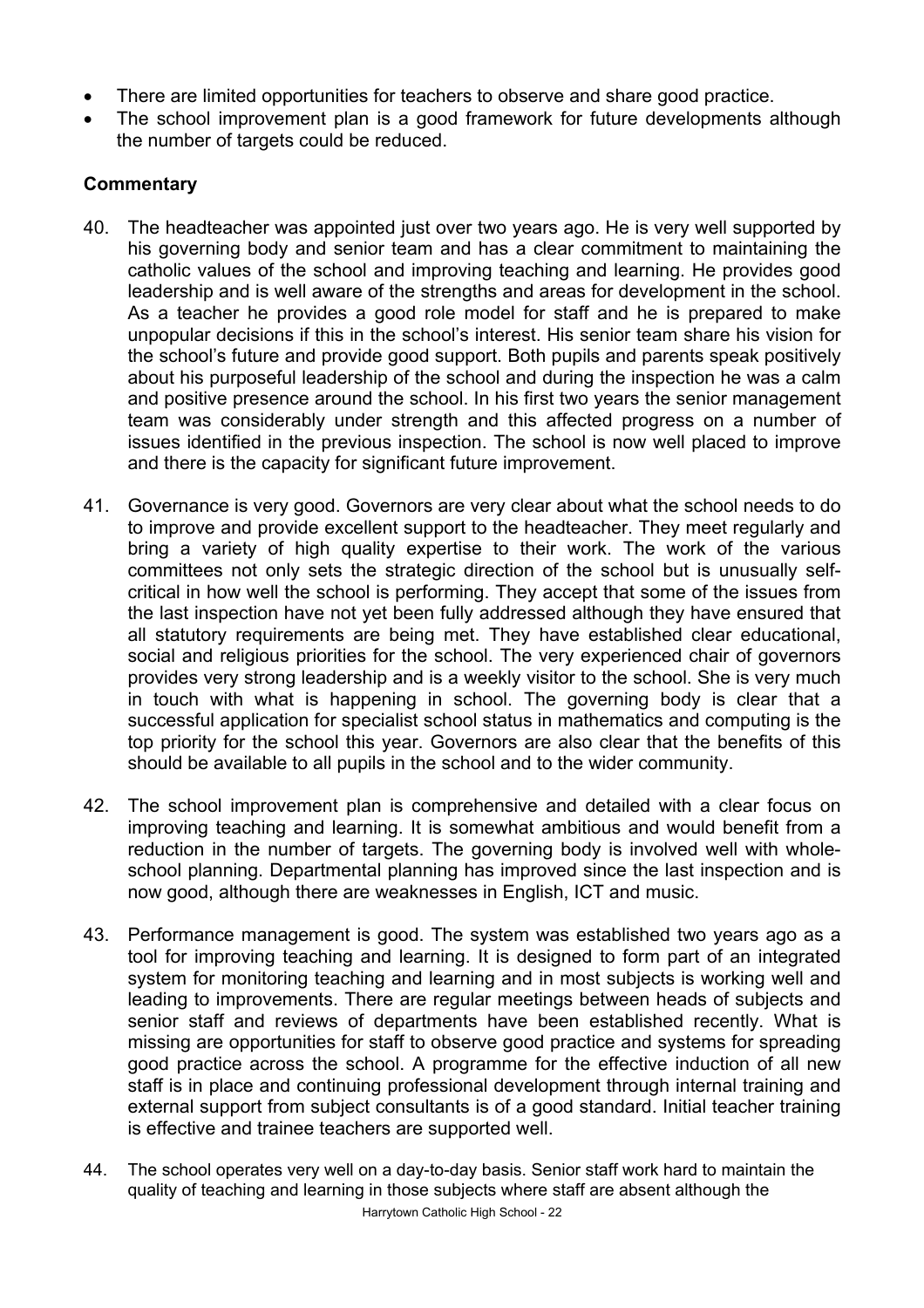leadership team are having to spend too much time on supporting the work of individual teachers in small departments . The pastoral system is very well led and managed. Leadership of the mathematics, art and design and physical education departments is very good. Most subject areas are well led and managed except in ICT and music where long-term absences have affected the quality of provision and in English where there is no clear vision and the planning of teaching is weak.

45. In spite of staffing difficulties over an extended period, management of provision for pupils with special educational needs is good. This is because effective emergency arrangements have been made. There is an efficient system of transferring information about pupils between the learning support department and subject teachers. Consequently teachers have all the necessary information about pupils with special needs and feed back information to the learning support department efficiently when required. Individual education plans are of very good quality. All legal requirements regarding pupils with statements of special educational need are met.

## **Financial Information**

| Income and expenditure $(E)$ |           | Balances (£)               |         |
|------------------------------|-----------|----------------------------|---------|
| Total income                 | 2.360.324 | Balance from previous year | 90,751  |
| Total expenditure            | 2,256,661 | Balance carried forward    | 194,413 |
| Expenditure per pupil        | 2.871     |                            |         |

#### *Financial information for the year April 2003 to March 2004*

46. The good financial accounting and management systems help the school achieve its educational priorities. The school makes some comparison of costs and seeks best value for money. The benefits of these approaches are seen across the school. Although the school's level of funding is below the average for schools nationally, its financial systems are sufficiently effective to have maintained spending on staff, premises and resources. Efficient administrative support helps ensure that the school runs smoothly on a day-to-day basis. There are no specific aids or barriers which are affecting achievement although the school would benefit from improvements in accommodation and resources.

## **OTHER SPECIFIED FEATURES**

## **Work-related learning (WRL)**

Provision in work-related learning is **good**.

## **Main strengths and weaknesses**

- Vocational courses and business studies are a good feature of WRL.
- Careers education and the Connexions service make a good contribution to this provision.
- Good quality work experience is provided.
- Policy and planning have yet to be firmly established and fully implemented across the school.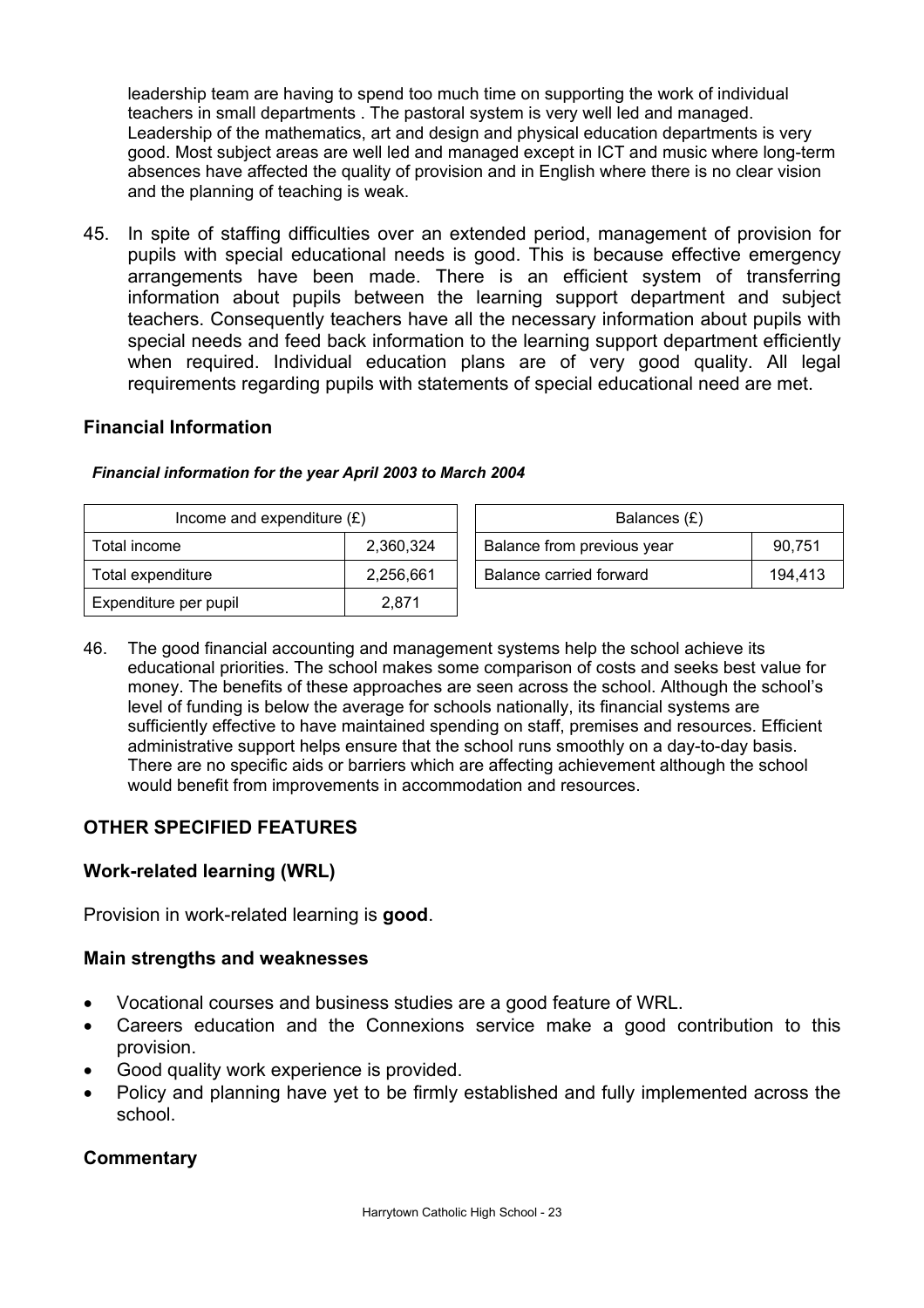- 47. WRL is having a positive impact upon pupils' achievements, particularly in Year 10 because of the new curriculum. The intention was that all pupils would take a vocational subject, but this was amended following consultation with parents. Nevertheless, over a third of pupils in Year 10 opted to take one of three vocational subjects or business studies. In these subjects, pupils increase their knowledge and understanding of the world of work. For example, in applied science demonstrations from fire service personnel extend learning about first aid and health and safety issues. In health and social care pupils gain confidence making effective presentations to primary school pupils on dental care. There are very good links with Manchester airport in business studies, for example, to study the impact of industrial development on the environment. Teaching and learning are good in these subjects and consequently pupils achieve well. Plans for WRL in other subjects are at an early stage.
- 48. Careers education and guidance are good and include individual interviews through the Connexions service. All pupils are interviewed in readiness for their progression into work, training or further education. More pupils are now taking up modern apprenticeships following attendance at 'Skill City' workshops. Pupils were very positive about this particular provision and stated that they were pleased with the support they were receiving. More extensive guidance is provided for pupils with special educational needs and the few pupils who are disaffected. Careers education is now taught in Year 10 within the programme for citizenship. As a result, pupils learn in a more coherent way about work and for work in such areas as the qualities required of a modern workforce.
- 49. The work experience programme in Year 10 is well planned, involves all pupils and is supervised by staff. A number of pupils find their own placements and the school offers very good support for those who need extra help. Pupils maintain a log of their work and experiences and their performance is evaluated with the employer. Pupils were very enthusiastic about these opportunities and reported that they had gained confidence from being able to take responsibility. A good development is that work experience now forms the coursework component of the newly introduced short GCSE course in citizenship.
- 50. The headteacher and senior managers are actively engaged in improving the provision. A policy is in place and there is a planned programme, based on the recommended framework, of what is currently provided and what is planned, like an Industry day later this year. However, planning is not as effective as it should be because there is no one with the specific responsibility for co-ordinating WRL. Consequently, WRL is not yet firmly embedded across the school. At this stage, therefore, leadership and management are satisfactory overall, although major aspects like careers, work experience and vocational subjects are effective and well managed.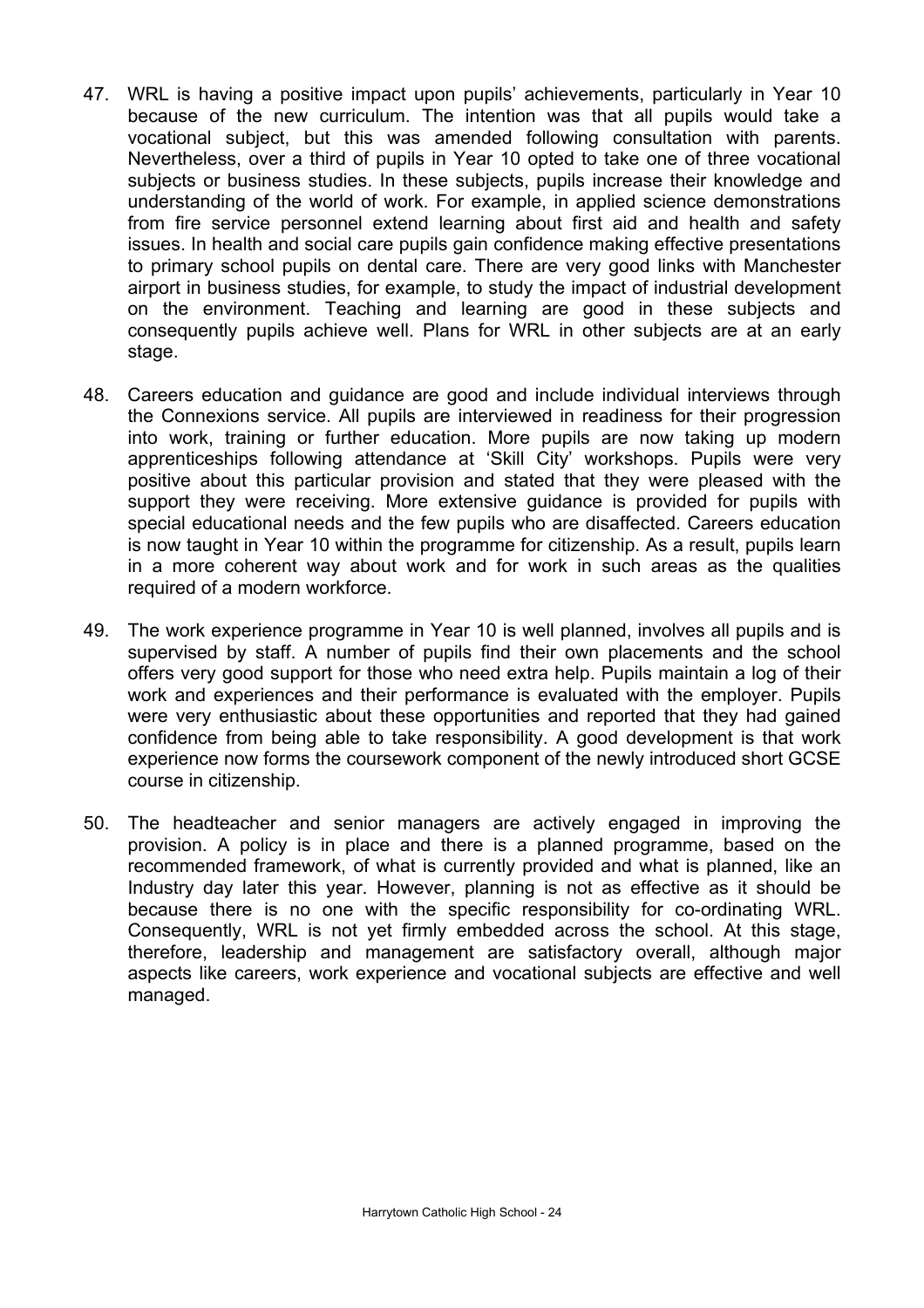# **PART C: THE QUALITY OF EDUCATION IN SUBJECTS AND COURSES**

## **SUBJECTS AND COURSES IN KEY STAGES 3 AND 4**

## **ENGLISH AND MODERN FOREIGN LANGUAGES**

## **English**

Provision in English is **satisfactory**.

### **Main strengths and weaknesses**

- The best lessons are very well planned, lively and intellectually challenging.
- In 2004 all pupils, including low attaining pupils, were successful at GCSE in both language and literature.
- Leadership and management are unsatisfactory.
- The curriculum is not properly planned to ensure that all pupils have access to the full range of experiences.
- Assessment is not well co-ordinated and teachers work in different ways.
- Monitoring of teaching is not established as part of departmental practice.

### **Summary of key inspection judgements:**

| Judgement                                                      | Year 9         | Year 11       |
|----------------------------------------------------------------|----------------|---------------|
| Standards of work seen during the inspection                   | Above average  | Above average |
| Achievement: whether the standards pupils reach are as high as | Satisfactory   | Satisfactory  |
| they should be                                                 |                |               |
| Attitudes of pupils to their work                              | Satisfactory   | Good          |
| Quality of teaching                                            | Satisfactory   | Satisfactory  |
| Quality of learning                                            | Satisfactory   | Satisfactory  |
| Quality of curriculum leadership                               | Unsatisfactory |               |
| Management of the department                                   | Unsatisfactory |               |
| Improvement since the previous inspection<br>Unsatisfactory    |                |               |

- 51. Standards are above average in English when pupils enter the school. Pupils' achievement is satisfactory throughout the school and above average standards are maintained. Test results at the end of Year 9 have fallen back each year since 2002 although in 2003, the last year for which national comparators are available, they were still well above average. Overall test results were not as strong in 2004 although the proportion of pupils reaching the higher levels was better than in 2003*.*
- 52. GCSE results indicate a very similar picture to that at the end of Year 9. GCSE results in 2003 were well above average in English and above average in English literature; girls did not do as well in English as in other subjects. In 2004, however, the proportion of pupils achieving grades A\*-C fell despite the well above average test results gained by this year group when they were tested in Year 9. Pupils did less well in both English and English literature than they did in other subjects; in comparison to the previous year the proportion of higher grades was halved and girls did much less well. Nonetheless, overall above average standards were achieved.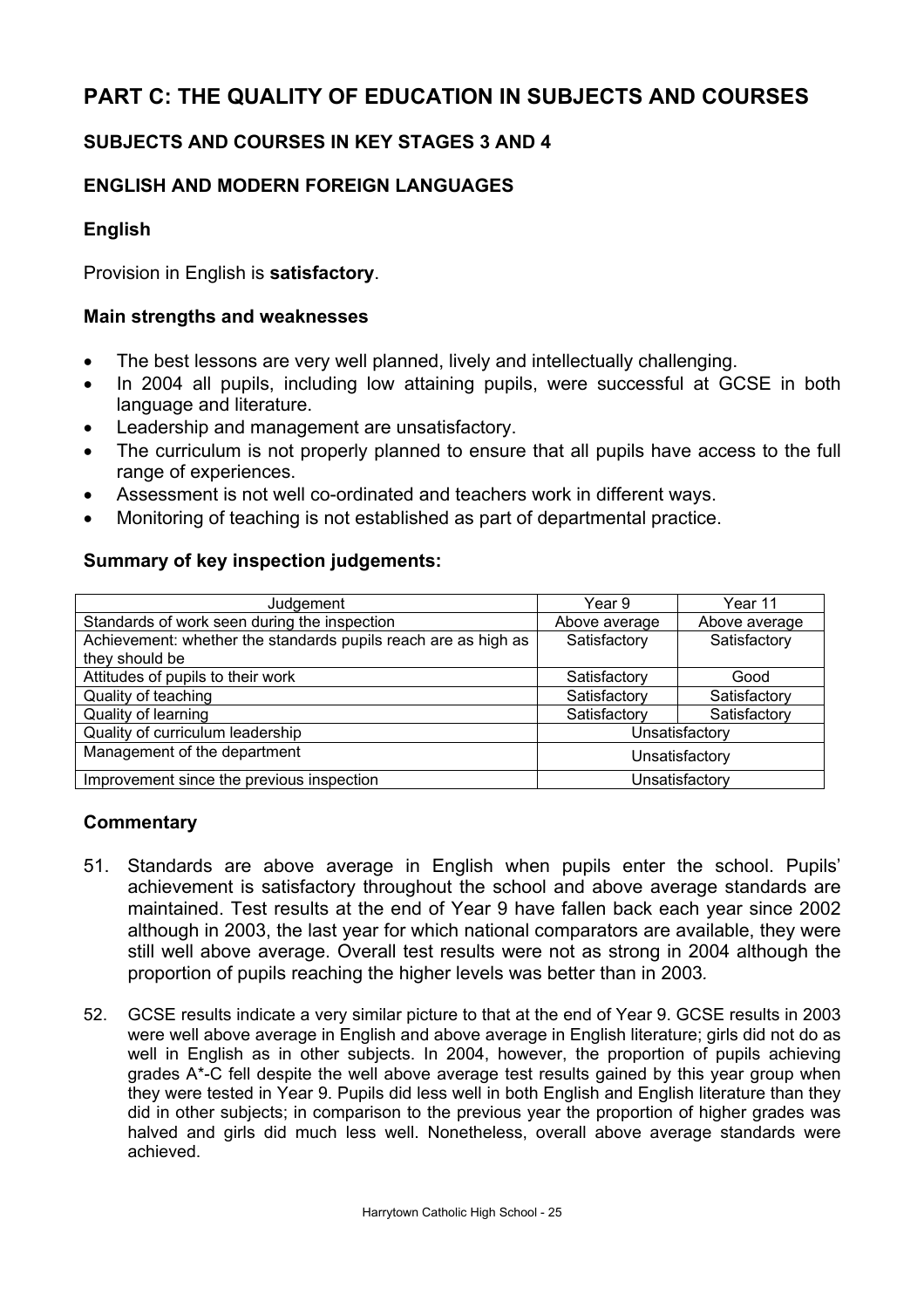- 53. The standard of work observed reflects pupils' achievements in National Curriculum tests and GCSE examinations. Most listen carefully and are able to explain and discuss ideas productively in pairs and groups. Pupils generally work well together. Lower attaining pupils make satisfactory progress with the use of language and in Year 10, for example, they can find and sort information about the poet Seamus Heaney and relate it to themes from his poems. By Year 11 higher attaining pupils display very good understanding of literary devices and context; they write fluently making good use of quotations to illustrate their ideas although fewer than might be expected produce work at the highest standard.
- 54. Overall the quality of teaching and learning in both key stages is satisfactory. There is no unsatisfactory teaching. Two experienced members of the department were not in school during the inspection and temporary arrangements were made to cover their classes. There is some very strong teaching in the department. In these lessons the pace is brisk, tasks are varied and challenging and are presented enthusiastically so interest is sustained. Lessons are lively and fun. Planning is very thorough, learning objectives clear and tasks extremely well organised so pupils understand what to do and why. Tasks are broken down and sequenced well so understanding develops coherently. Pupils work hard, making very good progress.
- 55. Progress is satisfactory in all lessons but in some the pace is slow and tasks, although challenging, provide too little opportunity for pupils to participate actively. Pupils listen well but the lack of variety and lively presentation reduces concentration and interest. Most pupils behave well but a small number have a short concentration span requiring particular strategies by the teacher. The quality of marking is variable. The best is detailed, gives pupils targets for improvement, and is supportive in tone. Relationships are generally good and pupils, including those with special educational needs, make progress at a similar rate to others; where there is additional support progress is better. Access to computers for wholeclass use is difficult.
- 56. Leadership and management are unsatisfactory. The department lacks a clear vision and shared sense of direction focused on improving teaching and learning to improve standards. The planning of teaching in all years is not sufficiently rigorous to ensure that pupils experience a common curriculum nor does the level of planning provide adequate support for teachers. There is little consistency in approaches to assessment. Some individual practice is very good but for the department as a whole too little account is taken of the importance of assessment for tracking progress. There is no common programme of assessment linked to teaching programmes. Pupils are not always clear about the level at which they are working or about what is needed to improve. Although teachers discuss their work frequently this is informal and does not enable systematic development and sharing of the best practice leading to professional development. There is no regular and ongoing system for observing teaching and learning. Departmental documentation is haphazard and poorly organised and takes little account of recent developments. Taken together, these important aspects of leadership and management inhibit teachers' enthusiasm and effort although some teaching is of a high standard.
- 57. The department has maintained a high level of success with double entry at GCSE since the last inspection. Planning for introducing the National Strategy in Years 7 to 9 is now underway. Standards in national tests and examinations have fallen back. The profile of teaching is not as strong. There has been little improvement in planning, the tracking of' progress and monitoring of work, all identified as weak areas in the last report.

#### **Language and literacy across the curriculum**

Harrytown Catholic High School - 26 58. Standards of literacy are above average and enable pupils to make good progress in their work. Pupils' writing is generally good and covers a range of styles and formats. Listening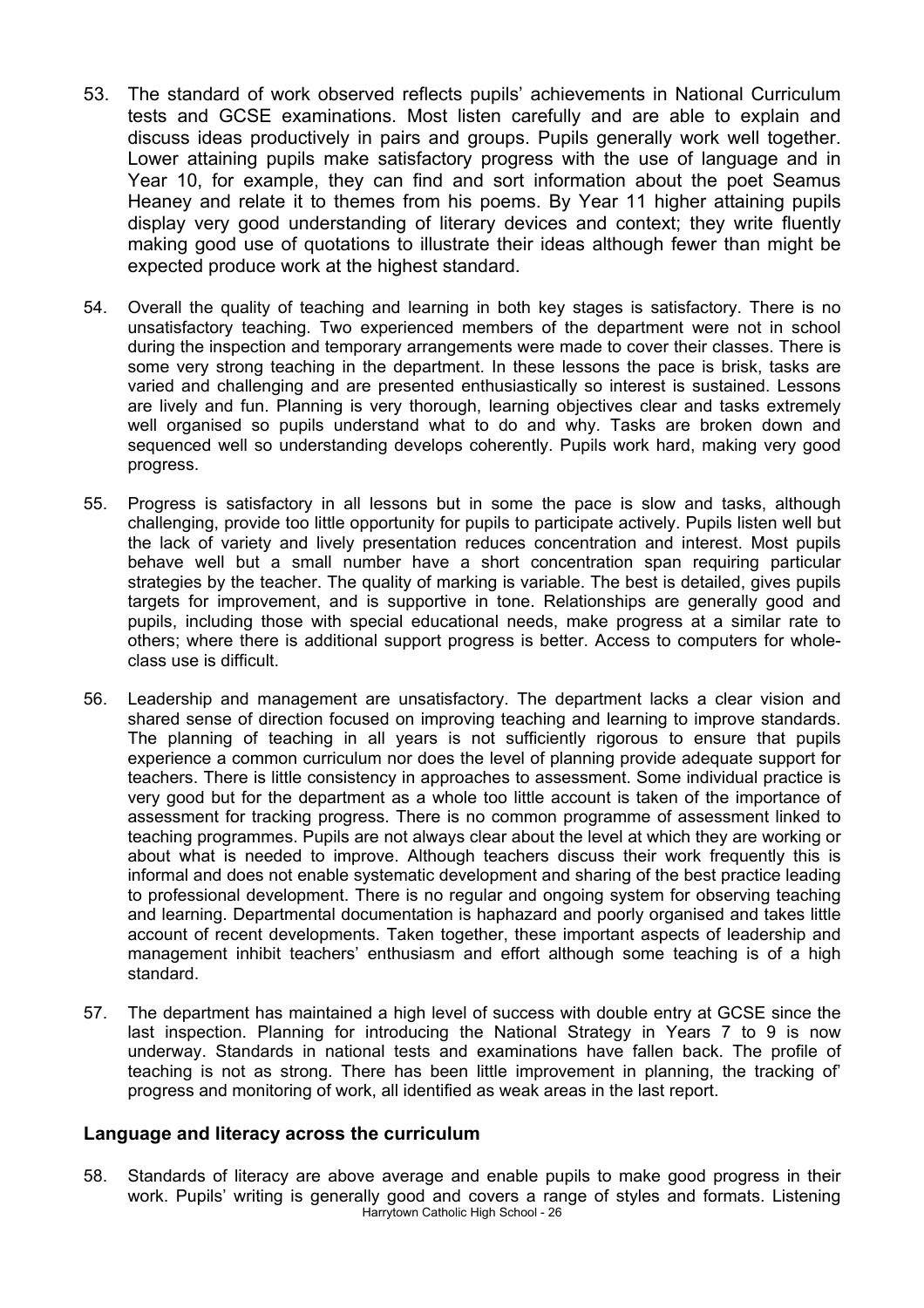skills are also good but there are too few planned opportunities for pupils to speak in business studies, design and technology and some English lessons. Most curriculum areas take the development of pupils' literacy skills seriously. In geography there is a very good focus on literacy in teachers' planning and pupils' own evaluation helps to improve their use of structure and language in examination answers. In physical education lower attaining pupils following the GCSE course use writing frames and there is very good emphasis on the meaning and spelling of specialist vocabulary. Poetry is used well in art as a stimulus for pupils' work. In these subjects pupils have regular and frequent opportunity to develop speaking and listening skills as part of their assessment. In modern languages there is opportunity to reinforce knowledge of grammatical terminology. Writing frames are used well in science and design and technology to promote effective writing and key words are emphasised in a number of subjects. There is some good display to emphasise literacy in religious education and English. Registration time is used effectively as an opportunity for quiet reading, especially for younger pupils; aspects of literacy are covered well by form teachers using materials supplied by the literacy co-ordinator. The library is very pleasant and well organised and is used by pupils to read at lunch time. The English department encourages younger pupils' personal reading through a regular library lesson. The librarian, in conjunction with the English department, organises a good range of activities to promote reading.

## **Modern foreign languages**

Provision in modern foreign languages is **good**.

#### **Main strengths and weaknesses**

- Teaching is good.
- Pupils have good understanding of language.
- Pupils' attitudes to languages learning are very good.
- Leadership of languages is good.
- Lack of resources prevents adequate use of ICT to support learning.
- Advice to pupils on how they can improve their written work is not detailed enough.

## **Summary of key inspection judgements:**

| Judgement                                                      | Year 9       | Year 11   |
|----------------------------------------------------------------|--------------|-----------|
| Standards of work seen during the inspection                   | Average      | Average   |
| Achievement: whether the standards pupils reach are as high as | Good         | Good      |
| they should be                                                 |              |           |
| Attitudes of pupils to their work                              | Very good    | Very good |
| Quality of teaching                                            | Good         | Good      |
| Quality of learning                                            | Good         | Good      |
| Quality of curriculum leadership                               | Good         |           |
| Management of the department                                   | Satisfactory |           |
| Improvement since the previous inspection                      | Good         |           |

### **Commentary**

59. Examination results in French in 2004 were well above the national average and showed an improvement on the previous year. Pupils did better in French relative to the other subjects they took than is the case in most schools, and the performance of boys – especially those achieving the highest grades  $A^*$  and  $A$  – was well above average. In German the performance of pupils was well below average in terms of A\* to C grades, although the attainment of most pupils entered for the examination was close to what the school expected.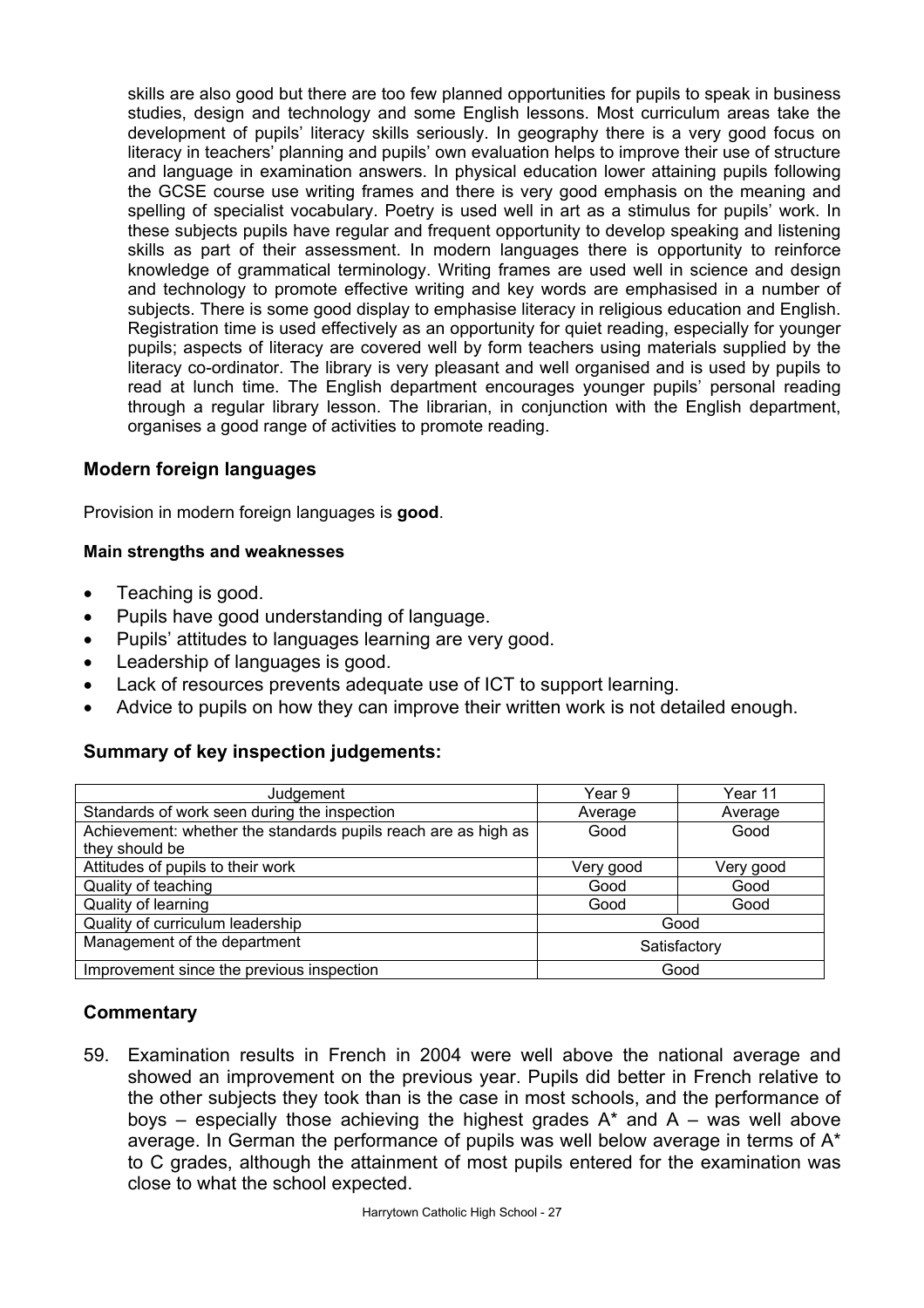- 60. Standards seen during the inspection were in line with national averages in Years 7 to 9 and in Years 10 and 11, with abler pupils reaching above average standards, especially in the upper school, where language knowledge in particular was well above average. Achievement is good throughout the school: most pupils achieve at least satisfactory levels, and some achieve very well. Pupils with special educational needs achieve well throughout the school. The achievement of average and lower attaining pupils is generally good, but that of gifted and talented pupils is variable; in some cases their attainment is above average but their achievement is no more than satisfactory. Where the teacher places extra challenge on these pupils they achieve well. There was some under-achievement in one group in Year 9, where pupils learning French as a second language under-achieved because of their poor attitudes. Most pupils have very good attitudes to languages learning. They concentrate well and try hard, and this contributes significantly to their achievement.
- 61. Teaching is mainly good; pupils respond well to high expectations, lessons are well planned and there are good strategies for group work. In some cases, teachers do not spend enough time practising the spoken language with pupils, and this is reflected in pupils' confidence in speaking. This is particularly the case with older pupils in German, where speaking has been recognised by the school as an area which needs to be developed. Nonetheless, opportunities for speaking are planned in lessons, and here pupils work well in pairs and groups. Writing in exercise books across the range of attainment is mainly of a good standard. Teachers' marking of written work, whilst being supportive and encouraging, does not sufficiently inform pupils how to improve or give targets for their future development. Inadequate resources and access to computers means that pupils cannot make sufficient use of ICT to support their learning in languages.
- 62. Leadership of the department is good. Planning is good and the teachers work well together as a team. The department analyses its performance well and uses this data to plan for the future.
- 63. Management is satisfactory. There is insufficient formal monitoring of the department's work and sharing expertise through lesson observations. The modern languages department has sustained the standards achieved and the quality of teaching noted in the previous inspection. Boys' attainment has improved markedly. The use of computers remains an area for development. Overall, improvement since the previous inspection has been good.

## **MATHEMATICS**

Provision in mathematics is **good**.

### **Main strengths and weaknesses**

- There is very good leadership of the department resulting in a very clear vision for improvement.
- Teachers have a good knowledge and understanding of mathematics, which support pupils' achievement well.
- ICT is not used sufficiently to consolidate or extend pupils' learning.
- The pupils benefit from good regular assessment and the resulting information is used well to monitor their progress.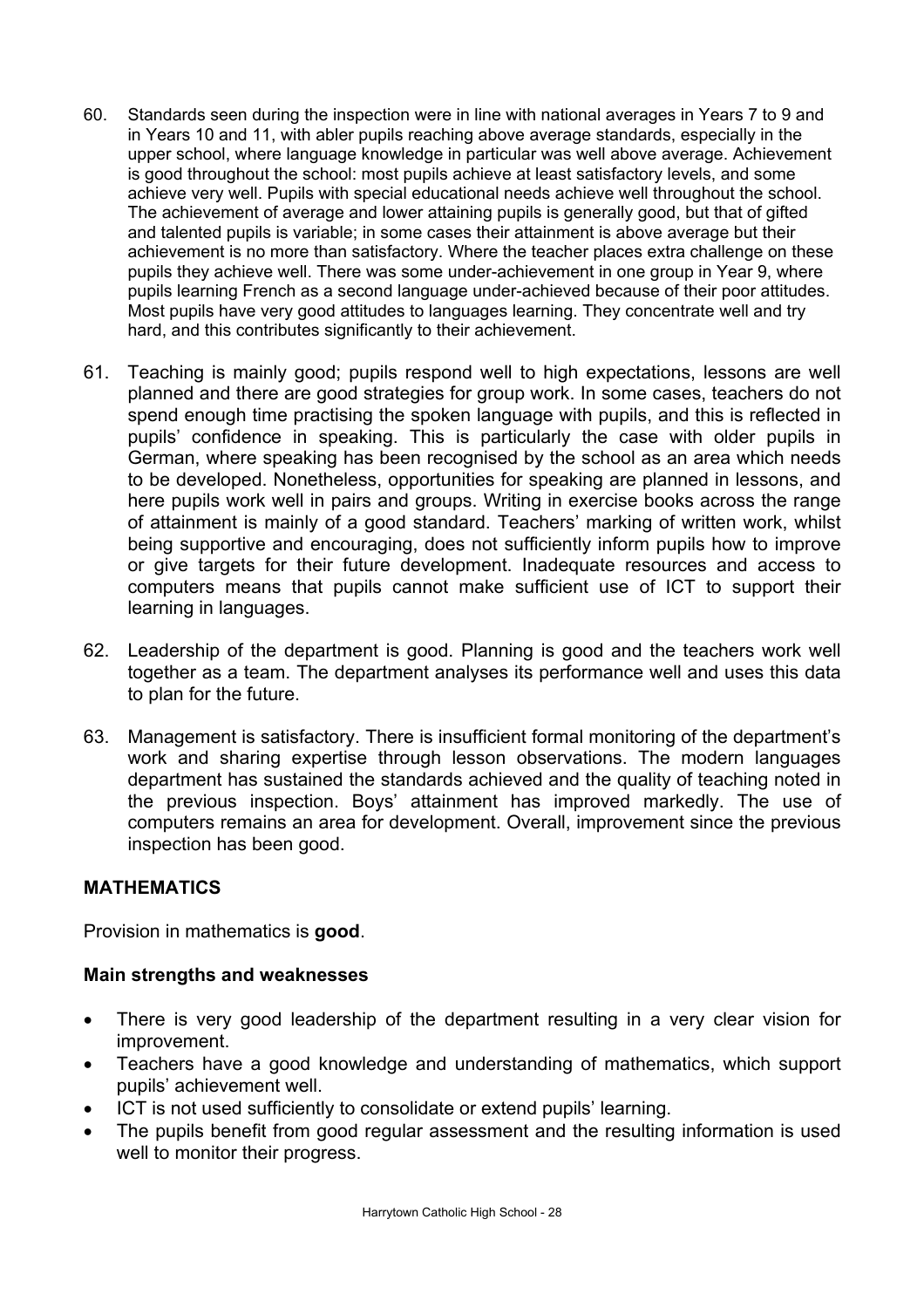• Higher attaining pupils in some lessons are insufficiently challenged to achieve their potential.

|  |  |  | <b>Summary of key inspection judgements:</b> |
|--|--|--|----------------------------------------------|
|--|--|--|----------------------------------------------|

| Judgement                                                      | Year 9     | Year 11    |
|----------------------------------------------------------------|------------|------------|
| Standards of work seen during the inspection                   | Well above | Well above |
|                                                                | average    | average    |
| Achievement: whether the standards pupils reach are as high as | Good       | Good       |
| they should be                                                 |            |            |
| Attitudes of pupils to their work                              | Good       | Good       |
| Quality of teaching                                            | Good       | Good       |
| Quality of learning                                            | Good       | Good       |
| Quality of curriculum leadership                               | Very good  |            |
| Management of the department                                   | Good       |            |
| Improvement since the previous inspection                      |            | Good       |

- 64. Results in the 2004 national tests at the end of Year 9 were well above average and continued the upward trend in these results. The GCSE results in 2004 were also well above the national average and were slightly higher than those in 2003. Overall, girls and boys achieve broadly similar results at the end of Years 9 and 11.
- 65. By the end of Year 9, pupils' algebraic skills are well above average and they achieve well, having entered the school with above average standards. Higher attaining pupils can use algebraic and graphical methods very effectively to solve simultaneous equations; however, lower attainers struggle to expand brackets in expressions correctly. In Year 11, higher attaining pupils have well above average numerical and algebraic skills. They can graph linear inequalities with two and three boundaries and identify the appropriate shaded regions. The lower attainers have below average shape, space and measures skills. Whilst they can calculate the circumference of a circle, they struggle to correct the answer to one decimal place due to their weaker numerical skills. Overall, by the end of Year 11 there is good achievement for a group of pupils who entered the school with just above average standards. Pupils with special educational needs achieve well.
- 66. Teachers have a good knowledge of mathematics, which, combined with their good rapport with pupils and the pupils' good attitudes, results in effective learning. However, apart from the aim of the lesson, teachers rarely relay to the pupils the content and progress to be made in the lesson. Consequently in the weaker lessons pupils are often unaware of the teachers' expectations and as a result the pace of learning drops as the lesson progresses. Teachers use good starter activities, to get pupils working in lessons, but the endings of lessons do not always sufficiently recapitulate what has been learnt or set the scene for the next lesson. In the top sets the most able are well challenged; however, the higher attaining pupils in other classes are not sufficiently challenged to achieve their potential. Opportunities for pupils to work collaboratively are not a feature of most lessons; however, in one Year 11 lesson on inequalities, this was very effectively used as pupils marked constructively each other's work, giving targets on how to improve. Helpful, constructive marking by teachers does take place. In the better lessons pupil self-assessment of learning is used very well to let them know how well they are doing. Homework is provided regularly and assists well in the raising of achievement.
- 67. There is very good leadership of the department with a clear vision for improvement. Teachers work well in a team where roles are effectively delegated. Schemes of work are in place, although they are not sufficiently developed to support teaching fully.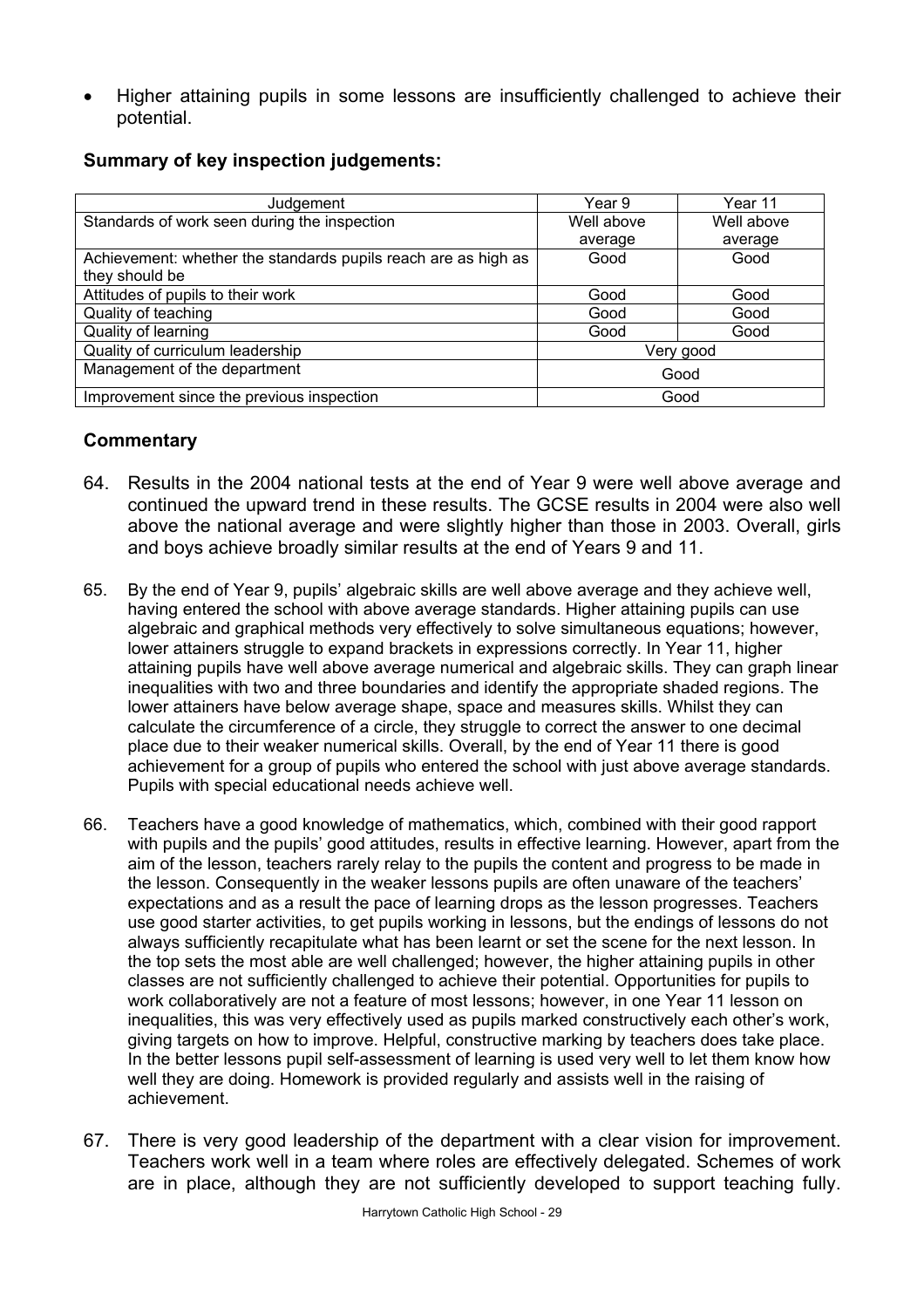Monitoring of teaching and pupils' work does take place and assists well in the raising of standards. However, ICT is not used sufficiently as a teaching aid or by pupils to develop their understanding of mathematics. The pupils are assessed well through regular testing, the outcomes of which pupils record and use to set targets to assist them to improve. Good monitoring of the pupils' performance takes place, informing target setting and identifying underachieving pupils. This good departmental selfreview is the framework for a good development plan aimed at improving standards further. Teachers give very freely of their time at breaks, providing drop-in support sessions to further support pupils in their work. However, links with the community are embryonic and do not sufficiently enhance the curriculum.

68. There has been good improvement since the last inspection due to the very good leadership of the department which has focused upon improving teaching and learning. Teaching is good with some excellent and very good practice being observed.

#### **Mathematics across the curriculum**

69. Standards of mathematics across the curriculum are above average. The teaching of mathematics as a basic skill in all subjects across the curriculum is satisfactory. The mathematics department has carried out an audit of provision in subjects and consequently helpful booklets on common mathematical approaches, such as calculations, have been produced. In some subjects, such as food technology, numeracy is clearly identified and developed in lessons, for example measuring the rate of bacterial growth in decaying food. However, this is not the case in the majority of subjects where numeracy is not sufficiently embedded to develop further pupils' numerical skills across the curriculum.

### **SCIENCE**

Provision in science is **satisfactory**.

### **Main strengths and weaknesses**

- Leadership is good and there is a commitment to improving standards and making science enjoyable
- Teaching in Years 10 and 11 is good and pupils achieve well in lessons.
- Teachers treat pupils with respect and relationships are good.
- Pupils are given few opportunities to develop independent research skills.
- Pupils are not given sufficient guidance on what they need to do to improve.
- Pupils are not given opportunities to use ICT to support their learning in experimental science.
- Some departmental policies and guidelines are not in place.

## **Summary of key inspection judgements:**

| Judgement                                                      | Year 9        | Year 11       |
|----------------------------------------------------------------|---------------|---------------|
| Standards of work seen during the inspection                   | Above average | Above average |
| Achievement: whether the standards pupils reach are as high as | Satisfactory  | Good          |
| they should be                                                 |               |               |
| Attitudes of pupils to their work                              | Satisfactory  | Good          |
| Quality of teaching                                            | Satisfactory  | Good          |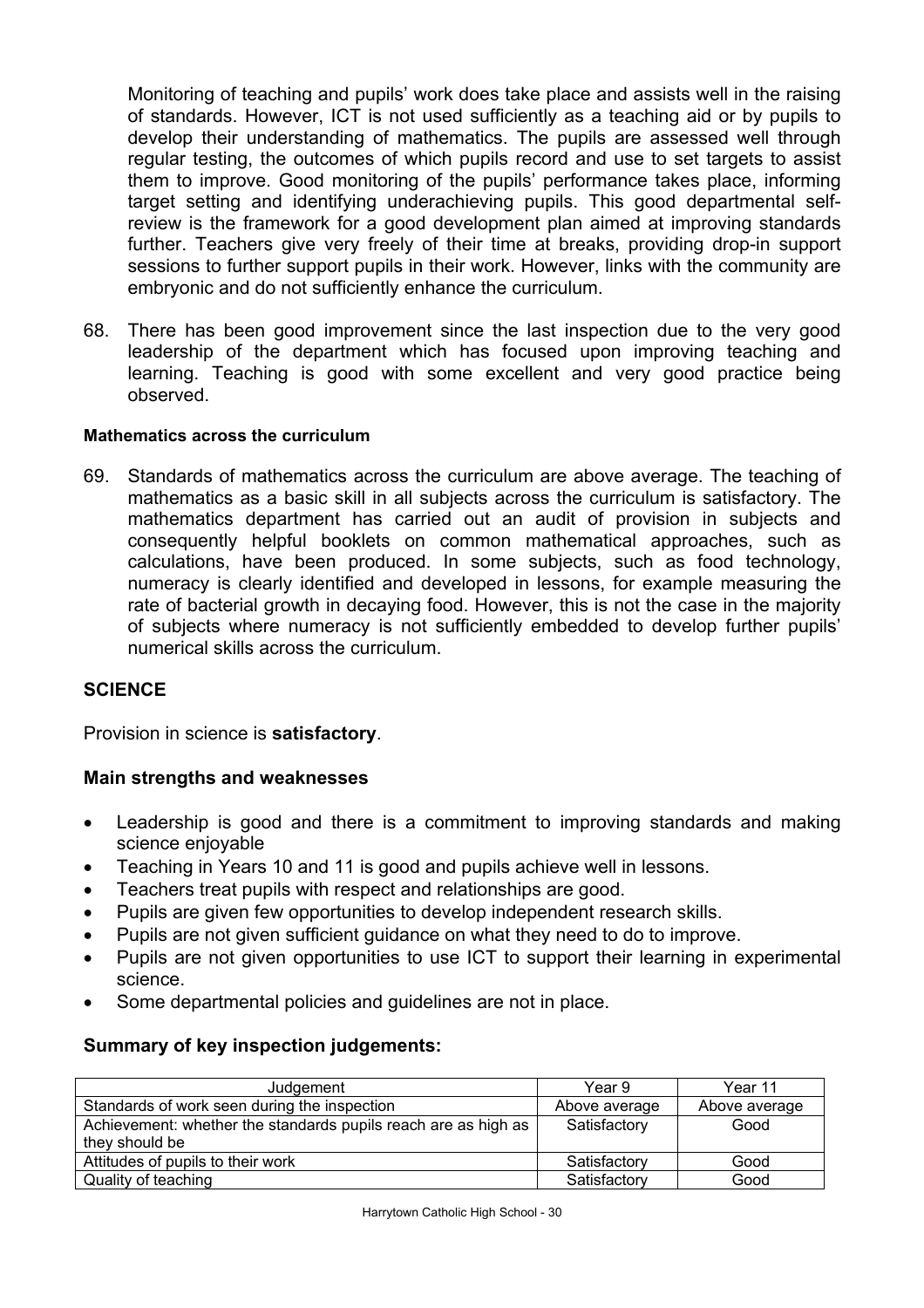| Quality of learning                       | Satisfactory | Good |
|-------------------------------------------|--------------|------|
| Quality of curriculum leadership          | Good         |      |
| Management of the department              | Satisfactory |      |
| Improvement since the previous inspection | Satisfactory |      |

- 70. The results for Year 9 in 2004 were above national standards and were similar to those of the previous year. Over the last three years results have declined. Pupils enter the school in Year 7 with above average results in science, make satisfactory progress and generally obtain the levels expected of them in Year 9. Results in the 2004 GCSE examinations at the end of Year 11 were above average and boys did better than girls. The results were slightly better than the previous year and pupils made satisfactory progress, obtaining the grades expected of them based upon their performance in Year 9. The standards seen during the inspection were above average in all years.
- 71. Pupils' achievement overall is satisfactory. It is satisfactory in Years 7 to 9 with pupils obtaining the levels expected of them based upon their levels of attainment on entry to the school. Pupils' achievement over time in Years 10 and 11 is satisfactory and pupils obtain the grades expected of them based upon their test results in Year 9. The good achievement seen in Year 10 and 11 lessons has resulted from a greater focus on the applications of science, the employment of a variety of stimulating activities and a more effective use of time. Pupils with special educational needs achieve as well as other pupils and no difference was seen between the achievement of boys and girls. Talented and gifted pupils achieve as well as other pupils although opportunities are sometimes missed to extend them further. In a Year 8 mixed ability class on magnetism in which three gifted and talented pupils were identified the lack of opportunity to go beyond the whole class experiment restricted their levels of attainment to above average rather than well above average.
- 72. Teaching overall is satisfactory. It is satisfactory in Years 7 to 9 and good overall in Years 10 and 11. Teachers treat pupils with respect and establish good relationships with them. Pupils generally behave well, with only a minority disrupting learning. When teaching is good, science is made relevant to the real world and activities are varied and well timed. To reinforce reality, in a Year 10 lesson, fire officers were used to demonstrate the resuscitation process. Less effective teaching often lacks variety and pace. The teaching of literacy and numeracy is satisfactory although few opportunities are given for pupils to develop independent research skills. Pupils are given few opportunities to find out things for themselves. They are not given opportunities to use ICT to support their experimental work in the form of data logging.
- 73. Leadership of the department is good because the head of department has a clear vision for raising standards and making science an enjoyable subject for all. There is innovative leadership of the curriculum, particularly in Year 10 with the introduction of applied science. The management of the department is satisfactory. Good systems for self-evaluation and for monitoring long-term pupil progress are in place. However, target setting for pupils is not fully developed and pupils do not always know what to do to improve. Some policies and departmental guidelines are not in place to ensure a consistent approach to teaching and learning across the department. Accommodation is satisfactory for pupils but storage and preparation space are inadequate. Improvement since the last inspection is satisfactory.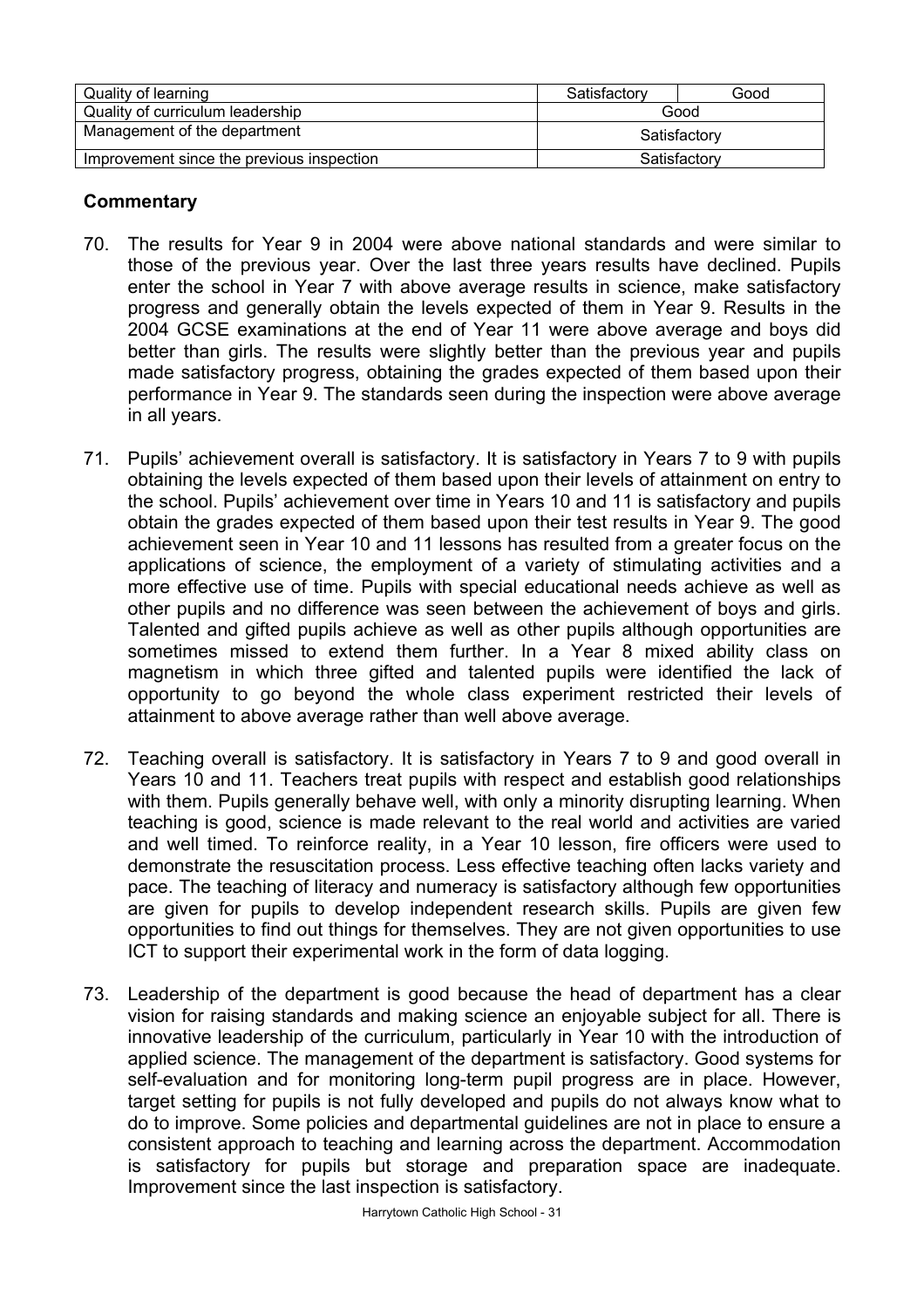## **INFORMATION AND COMMUNICATION TECHNOLOGY**

Provision in information and communication technology (ICT) is **unsatisfactory**.

### **Main strengths and weaknesses**

- Standards are below the national averages in both Year 9 and 11.
- Unsatisfactory planning and teaching have resulted in pupils underachieving.
- The small amount of good teaching is beginning to raise standards.
- The modification of schemes of work in Years 7 to 9 makes it difficult for pupils to reach the higher levels.
- Poor leadership of the subject has contributed to the lack of improvement in teaching and assessment.

## **Summary of key inspection judgements:**

| Judgement                                   | Year 9         | Year 11        |
|---------------------------------------------|----------------|----------------|
| Standards of work see during the inspection | Below average  | Below average  |
| Achievement                                 | Satisfactory   | Unsatisfactory |
| Attitudes of pupils to their work           | Good           | Good           |
| Quality of teaching                         | Unsatisfactory | Unsatisfactory |
| Quality of learning                         | Unsatisfactory | Unsatisfactory |
| Quality of curriculum leadership            | Poor           |                |
| Management of the department                | Poor           |                |
| Improvement since the previous inspection   | Unsatisfactory |                |

- 74. Teacher assessments at end of Year 9 in 2004 were average. These assessments were not reflected in the standards of work seen during the inspection which were below average. Pupils gain basic skills and knowledge but are not challenged to extend their work. They perform simple tasks with little opportunity to model situations, make predications or search databases. Pupils enter the school below average and maintain these standards. Their achievement is satisfactory.
- 75. The small group entered for GCSE in 2004 achieved well below average results. Pupils in Years 10 and 11 continue to extend their skills but do not fully use more advanced features of software. There is limited evidence of pupils understanding or using validation routines, interactive presentations or conditional formulae in spreadsheets. Only the more able pupils include searches and reports in databases or navigation tools in presentations. As a result the standards of work are overall below average and achievement is unsatisfactory.
- 76. The quality of teaching and learning overall is unsatisfactory, but there is a small amount of good and better teaching. Teachers do not always set detailed objectives or explain tasks so pupils fully understand what they have to do. They do not provide sufficient direction to allow pupils to gain skills through realistic activities. In the few good lessons, teachers have high expectations and set challenging tasks that stretch all pupils. A group of Year 8 pupils evaluated successfully their own and others' good progress in adding successfully hyperlinks to web pages. In examination classes, pupils are given assessment sheets and guidance about syllabus requirements, but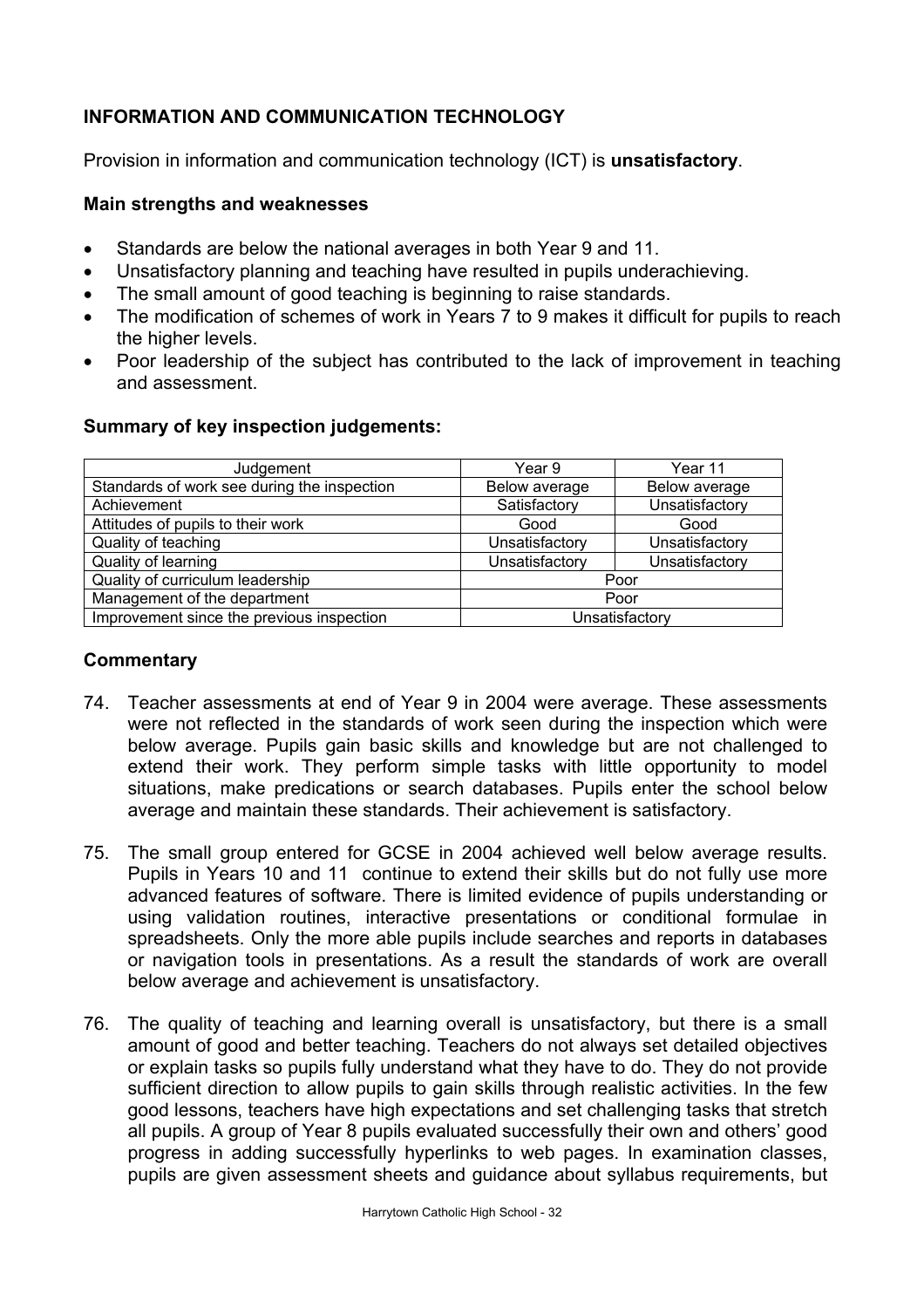expectations are low and pupils are not required to complete all tasks. As a result, pupils underachieve.

- 77. Pupils of all abilities, including those with special educational needs, make similar progress. There are no differentiated resources to stretch sufficiently the higher attaining and gifted and talented pupils, so they underachieve more than other pupils. There is inconsistent use of target setting and assessment procedures. In well-taught lessons in Years 7 to 9 pupils are given topic sheets and assessment criteria, but these do not relate to National Curriculum levels so pupils do not know what to do to improve. Marking is inconsistent and does not always show pupils how to reach higher levels and grades. Homework is not set regularly, but when it is, it helps pupils to extend their learning. There are limited opportunities to develop literary and numeracy skills.
- 78. There is a school vision for the development of ICT, but at departmental level there is poor direction. There is no effective strategy to improve the below average standards. The management of the department is disorganised. The National Strategy for ICT has been implemented. However, the schemes of work have been modified in such a way that pupils do not experience the full range of ICT activities at a sufficiently high level. In Year 11 not all pupils follow an ICT course. The curriculum time allocation is better in Year 10 with all pupils having the opportunity to do either a half or full award GCSE. Those pupils who study ICT as an option can achieve a vocational dual award. Pupils in Years 10 and 11 have little experience in modelling, control and measurement.
- 79. There has been recent good improvement in accommodation and resources with a pupil to computer ratio now better than national expectations. However, standards have not improved and no strategies have been introduced to improve the overall quality of teaching and assessment procedures.

### **Information and communication technology across the curriculum**

80. The use of ICT in many subjects is unsatisfactory, although some satisfactory use supports learning. In music, pupils use ICT for composing and recording and in physical education and history pupils enhance their coursework with word processing and desk-top publishing. In food technology the use of ICT enables pupils to more fully understand various topics in the subject, although in other aspects of technology facilities are dated and there is insufficient design software. The use of ICT in mathematics, science and English is unsatisfactory and does not support learning. This is also the case in geography and modern foreign languages. There are not yet sufficient interactive whiteboards or teacher laptops to support teaching although there have been recent improvements in the quality and quantity of computers.

### **HUMANITIES**

### **Geography**

Provision in geography is **good**.

#### **Main strengths and weaknesses**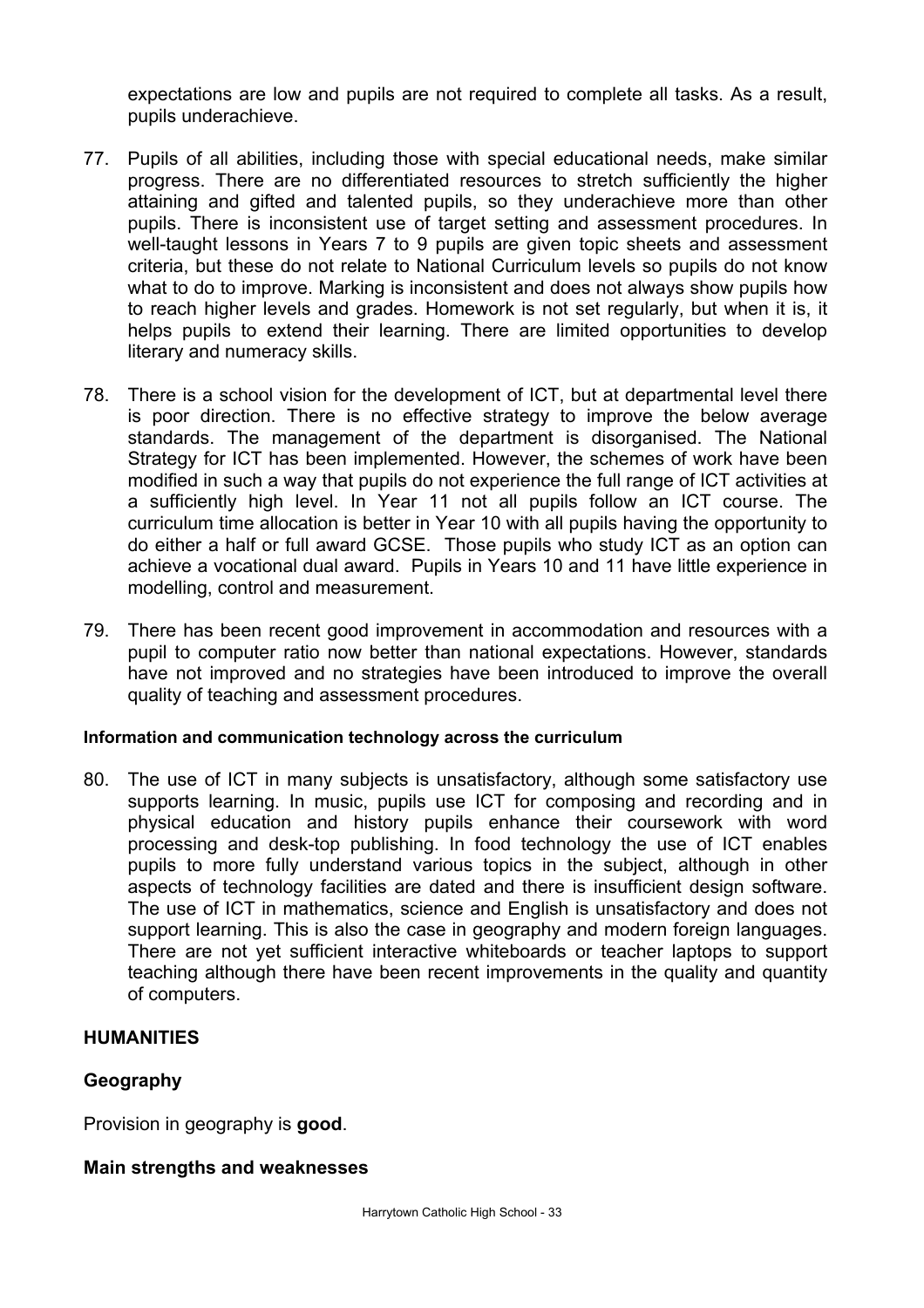- A variety of teaching methods are used very effectively to improve pupils' learning in stimulating lessons.
- The use of assessment to underpin learning is good, but pupils are not aware of their target levels and grades.
- The use of computers for both learning and teaching is not fully developed.
- Strategic planning has a focus on improving standards; however, it is narrow and short term.

#### Judgement Year 9 Year 11 Standards of work seen during the inspection Above average Above average Above average Achievement: whether the standards pupils reach are as high as they should be Good Good Attitudes of pupils to their work and the set of pupils to their work and the very good very good very good Quality of teaching Good Cuality of teaching Cuality of teaching Good Cuality of teaching Good Cuality of teaching Cood Cuality of teaching Cood Cuality of teaching Cuality of teaching Cuality of teaching Cuality of teachi Quality of learning Good Good Quality of curriculum leadership Good Management of the department Good Improvement since the previous inspection and the very good

## **Summary of key inspection judgements:**

- 81. Provision in geography has improved significantly since the previous inspection. All pupils are enabled to learn and achieve well in stimulating lessons. Teaching is frequently vigorous and effectively planned. Through group work and independent learning, using a wide variety of resources which are carefully matched to their needs, pupils make good progress. Consequently, standards and results have improved from their previously average levels and are close to well above average.
- 82. Given the average attainment in geography on entry to the school, standards in Year 9 represent good progress over time. Higher attainers demonstrate a very good knowledge and understanding of the structure of employment in detailed, well-written explanations. They produce evaluative fieldwork reports of high quality using a variety of graphs to illustrate their data on the impact of tourism on the environment. Lower attaining pupils produce less detailed written work, some of which is incomplete, and their maps and diagrams lack titles and annotation. Learning and achievement are promoted through a variety of assessment techniques that enable pupils to identify what they need to do to further improve their work. Homework is used effectively to extend and reinforce learning in lessons and teachers produce very clear guidelines for structuring the writing of reports and enquiries. Learning is least effective on the very few occasions when pupils have to listen for too long to teachers' explanations and when projected images are unclear to those seated at the back of the classroom.
- 83. In one Year 11 lesson, pupils made excellent progress in response to stimulating, lively and consistently challenging teaching that used a wide variety of resources to increase their understanding of coastal landforms. There was a very good focus on the use of technical language so that pupils were able to reach well above average standards when answering an examination question. Higher attaining pupils gain almost full marks in coursework on urban studies in which they analyse and interpret data accurately using statistical techniques. Lower attainers reach average standards in work on ecosystems; they draw climate graphs accurately but do not interpret them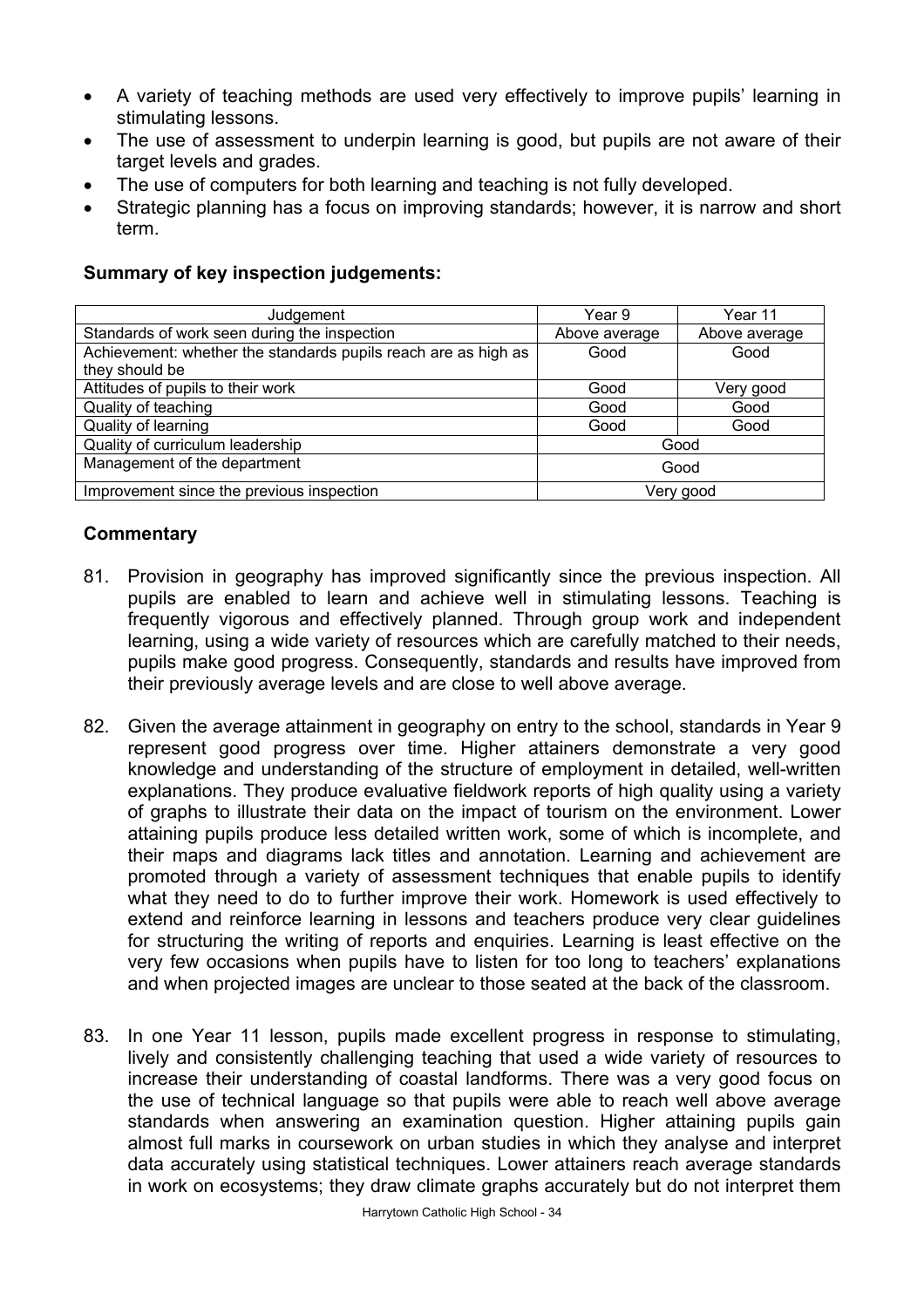well and their explanations of deforestation are too shallow. Nevertheless, they achieve well in relation to their starting points. Pupils with special educational needs make good progress with the help of learning support assistants and the use of different worksheets tailored to their needs.

- 84. In 2004, GCSE results improved and were above average. All pupils on the course were entered and all passed. Boys did much better than boys nationally and there was no significant difference between the results of girls and boys in the school. Overall, pupils gained higher grades in geography than in their other subjects.
- 85. Computers are underused in geography to support and enrich pupils' learning because of limited access to resources. Accommodation, though adequate, does not have facilities for the use of modern technology in teaching.
- 86. The programme of learning provides a very good basis for lesson planning. The development plan has a focus on raising standards and it is effective because it is reviewed frequently. However, it does not contain subject targets and there is no reference to increasing the use of computers for learning and teaching. The procedures for assessment, whilst good, have yet to fully involve and inform pupils of their targets.

### **History**

Provision in history is **good**.

#### **Main strengths and weaknesses**

- Results at GCSE have risen since the last inspection.
- Good leadership and management have improved the quality of teaching and learning.
- Assessment targets do not give enough guidance to pupils on how to improve.
- Some lessons lack variety of pace and activity.
- The positive attitude of most pupils contributes to the effectiveness of their learning.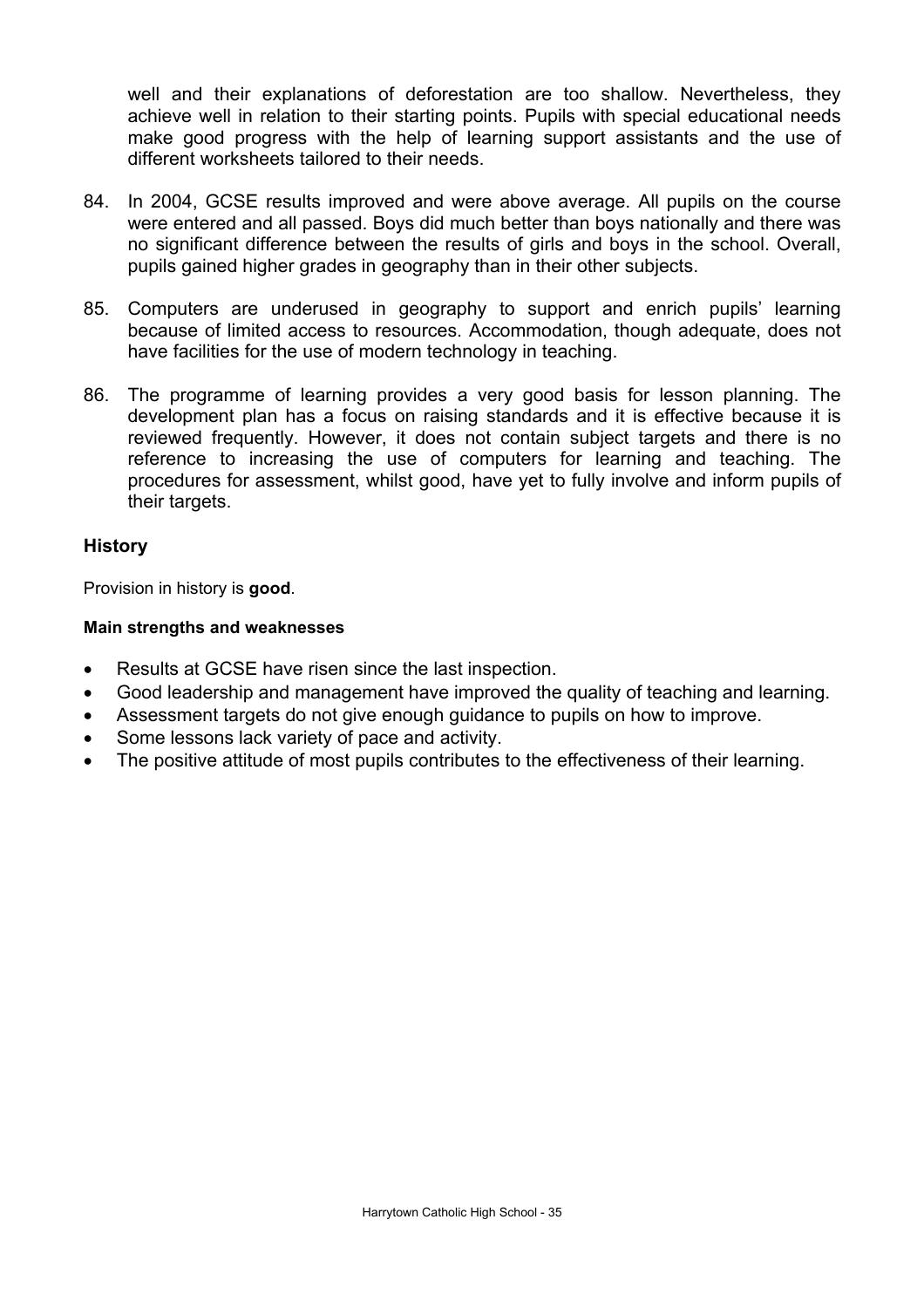## **Summary of key inspection judgements:**

| Judgement                                                      | Year 9        | Year 11 |
|----------------------------------------------------------------|---------------|---------|
| Standards of work seen during the inspection                   | Above average | Average |
| Achievement: whether the standards pupils reach are as high as | Good          | Good    |
| they should be                                                 |               |         |
| Attitudes of pupils to their work                              | Good          | Good    |
| Quality of teaching                                            | Good          | Good    |
| Quality of learning                                            | Good          | Good    |
| Quality of curriculum leadership                               | Good          |         |
| Management of the department                                   | Good          |         |
| Improvement since the previous inspection                      | Good          |         |

- 87. Standards overall are above average. Standards in Year 9 assessments are above average and at GCSE in the last examination were average. There was no significant difference between boys' and girls' results overall, although girls performed better at the highest grades, where they matched the national average, and in the modern world course boys' results were better than girls'. Standards in Year 9 are above average. Most pupils' good subject knowledge enables them to use sources well. They are weaker at the independent selection and evaluation of sources and in explaining why there are differing interpretations of the past. Girls' written work is more detailed and better presented than boys'. Higher attaining pupils write well and with confidence. Standards overall in the current Year 11 are average, with a number of students who started the course with below average attainment, and with a significant minority of pupils now attaining above average standards. Most have good subject knowledge and can write a clear narrative of historical events, using a variety of sources. They are weaker in analysing sources and supporting their judgements with sound reasons. Girls' written work is generally of a higher standard than boys' but boys are more confident in answering questions in class. Higher attaining pupils write well with a good grasp of historical style.
- 88. When pupils enter the school their attainment in history is average. They make good progress at each stage and achievement overall is good. Pupils achieve well in Years 10 and 11. The achievement of pupils with special educational needs is good because of good support by teachers, adapted learning materials and a range of textbooks appropriate to their needs. Higher attaining pupils are engaged by the subject and their interest and commitment are evident in the quality of their written work. Their achievement is good. There is no significant difference in the achievement of boys and girls.
- 89. Teaching is good in most lessons and in all lessons at least satisfactory. Teachers plan effective lessons which advance pupils' knowledge and skills. Good group management keeps pupils on task and innovative methods, such as the use of ICT, develop well study skills and co-operative learning. Where teaching is satisfactory the pace of learning is sometimes slow, opportunities to develop pupils' speaking skills are not always taken and the range of activities is limited.
- 90. Learning in most lessons is good. Pupils are interested and work with concentration. They are engaged and take pride in their work, many using word-processing skills to write essays. Where learning is only satisfactory pupils are too passive and few raise questions or respond at length to teachers' questions.
- 91. Work is marked regularly but targets set for improvement do not give sufficient guidance to pupils on how they may improve, especially in developing higher level analytical skills.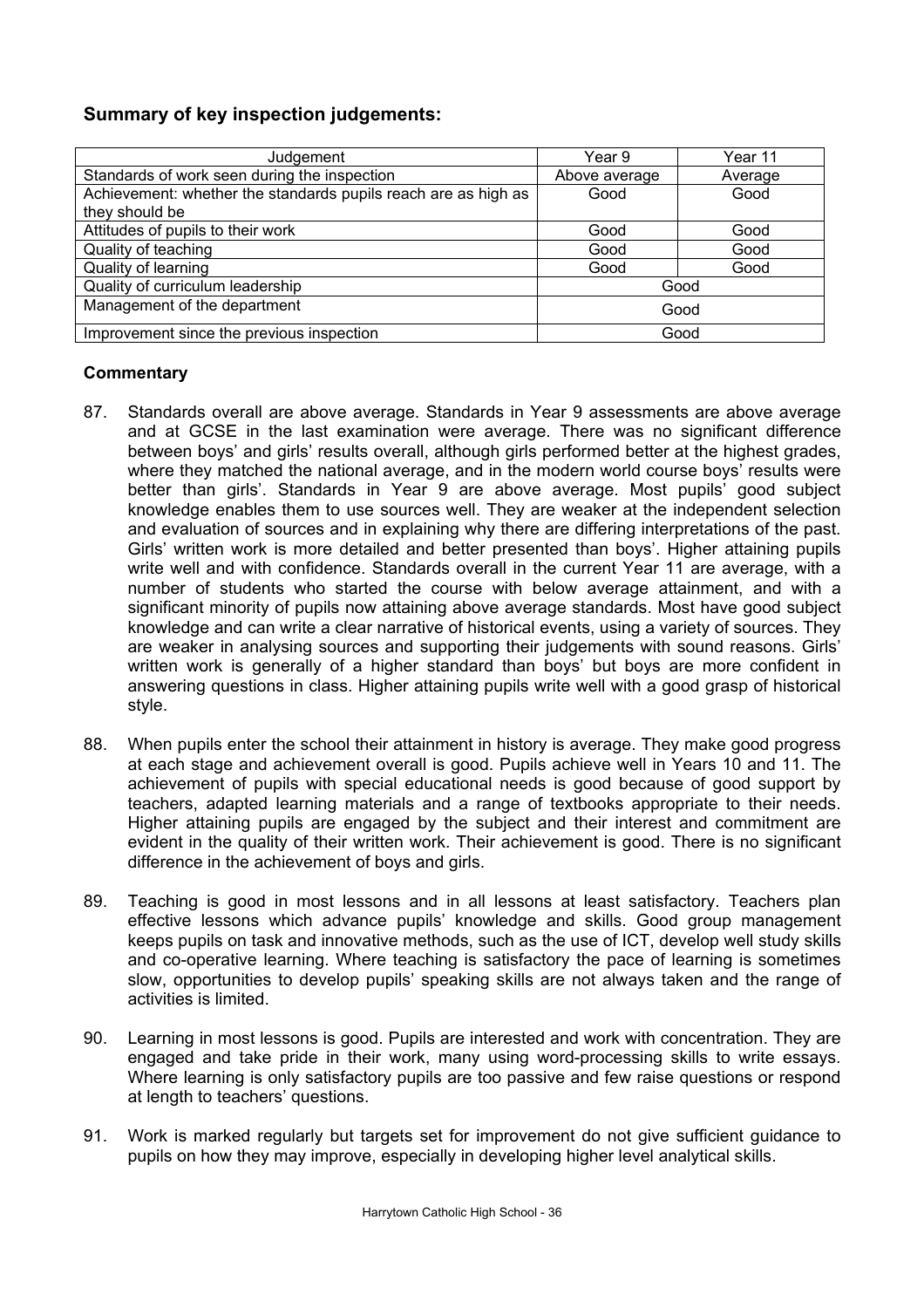- 92. Leadership is good. The response to the last inspection was positive and clear targets for improvement were identified. Management is good. There has been improvement in the quality of teaching, curriculum choice for pupils in Years 10 and 11, and revision support for these pupils.
- 93. Improvement since the last inspection is good. GCSE standards have risen from below average, resources have been improved and there is greater use of ICT to enhance learning.

## **TECHNOLOGY**

#### **Design and technology**

Provision in design and technology is **good**.

#### **Main strengths and weaknesses**

- Standards by the end of Year 11 are above average and GCSE results in food technology are high.
- Specialist teachers have a very good command of their subject.
- Pupils work with commitment and attitudes are good.
- Technician time is insufficient which places additional pressure on teachers to maintain equipment and prepare materials.
- Some of the ICT facilities are dated and there is a lack of appropriate design software.

#### **Summary of key inspection judgements:**

| Judgement                                                      | Year 9  | Year 11       |
|----------------------------------------------------------------|---------|---------------|
| Standards of work seen during the inspection                   | Average | Above average |
| Achievement: whether the standards pupils reach are as high as | Good    | Good          |
| they should be                                                 |         |               |
| Attitudes of pupils to their work                              | Good    | Good          |
| Quality of teaching                                            | Good    | Good          |
| Quality of learning                                            | Good    | Good          |
| Quality of curriculum leadership                               | Good    |               |
| Management of the department                                   | Good    |               |
| Improvement since the previous inspection                      | Good    |               |

- 94. Attainment on entry to the school is below average. Throughout Years 7, 8 and 9 pupils develop their knowledge and skills and by the end of Year 9 standards are average. Pupils know how to respond to a design brief and they work accurately. Higher attainers produce innovative design work. In Years 10 and 11 pupils continue to make gains achieving GCSE results that are above the national average. GCSE results in food technology for 2004 were high. Resistant materials results were also well above the national average for the number of higher grades. In textiles and electronics results were below and well below average. Pupils in food technology have a very good understanding of the design process and high level skills in making. They show very good awareness of the importance of presentation.
- 95. Overall achievement is good. Pupils from all social and ethnic backgrounds achieve well, including those identified with special educational needs. Teachers provide good additional support, although no learning support assistants were observed during the inspection. The achievement of able and talented pupils matches that of others. They are not identified for their talent in design and technology and this may limit their future achievement. Further extension work is required to fully support the development of higher attainers. The department is aware of this need and is working to improve provision.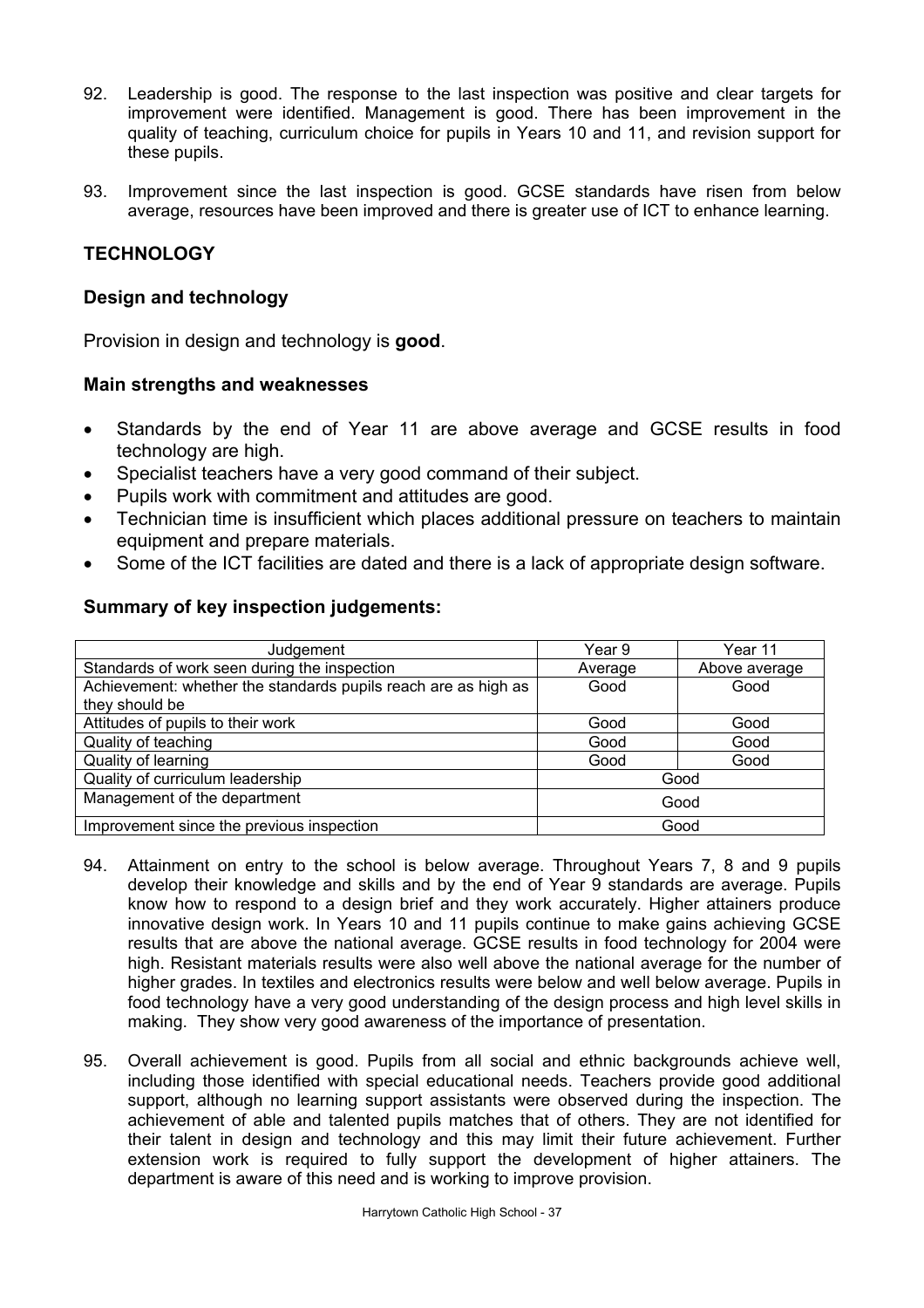- 96. The quality of teaching is good. It is characterised by attention to detail in lesson plans and clear learning objectives. Expectations are made plain to pupils who respond well. Classrooms are well organised and pupils effectively managed. Assessment is good in lessons and helps pupils to achieve at a good rate. Less effective lessons do not meet the needs of higher attainers. Introductions are dominated by the teacher and do not adequately involve the pupils which results in pupil inattention. In some lessons plenary sessions lack focus and insufficient time is given to establishing the quality of learning. Learning is good, pupils are responsible and relationships are good. Pupils persevere at aiming to solve problems without immediate reference to the teacher. Learning is least effective when pupils are not challenged and deadlines are not clear. In these lessons pupils are allowed to work at their own pace and learning is slow. Assessment is good, linked to National Curriculum levels and applied to all aspects of projects. Pupils, especially in Years 10 and 11, know how well they are doing and how to improve. There are inconsistencies in marking, particularly in Years 7 to 9, where the quality of comments varies amongst the different areas of the subject. Marking is good in food technology but is weaker in other areas.
- 97. Leadership and management are good. The head of department has a very clear vision and high aspirations. The effective team of specialists work mainly to their strengths. However, there is a lack of corporate identity and sharing of good practice, particularly of the very good teaching in food technology. There is good development planning. The current level of technician time is insufficient to ensure that the preparation needs of teachers are served or that equipment is always in a serviceable state. Lack of design software and the underutilisation of computer-aided manufacturing equipment restricts the quality and range of activities and products for pupils.
- 98. Despite staffing difficulties, much has been maintained and improved since the previous inspection. There have been improvements in the use of assessment and the time allocation for the subject. Improvement has been good since the previous inspection.

## **VISUAL AND PERFORMING ARTS**

### **Art and design**

Provision in art and design is **good**.

### **Main strengths and weaknesses**

- The curriculum promotes good achievement by giving pupils of all levels of capability creative opportunities to find things that interest them and to succeed.
- Self-assessment in Years 10 and 11 helps to raise standards.
- Teachers make very good use of the local community and environment as inspiration and as a resource for creative work.
- The way that teachers focus on making sure that pupils understand materials and methods promotes good achievement.
- References throughout all years to established artists and art of other cultures help to develop pupils' knowledge and understanding.
- The department makes a good contribution to pupils' spiritual, moral, social and cultural development.
- Time distribution in one-hour periods makes three-dimensional work difficult, particularly large-scale pieces and ceramics in general.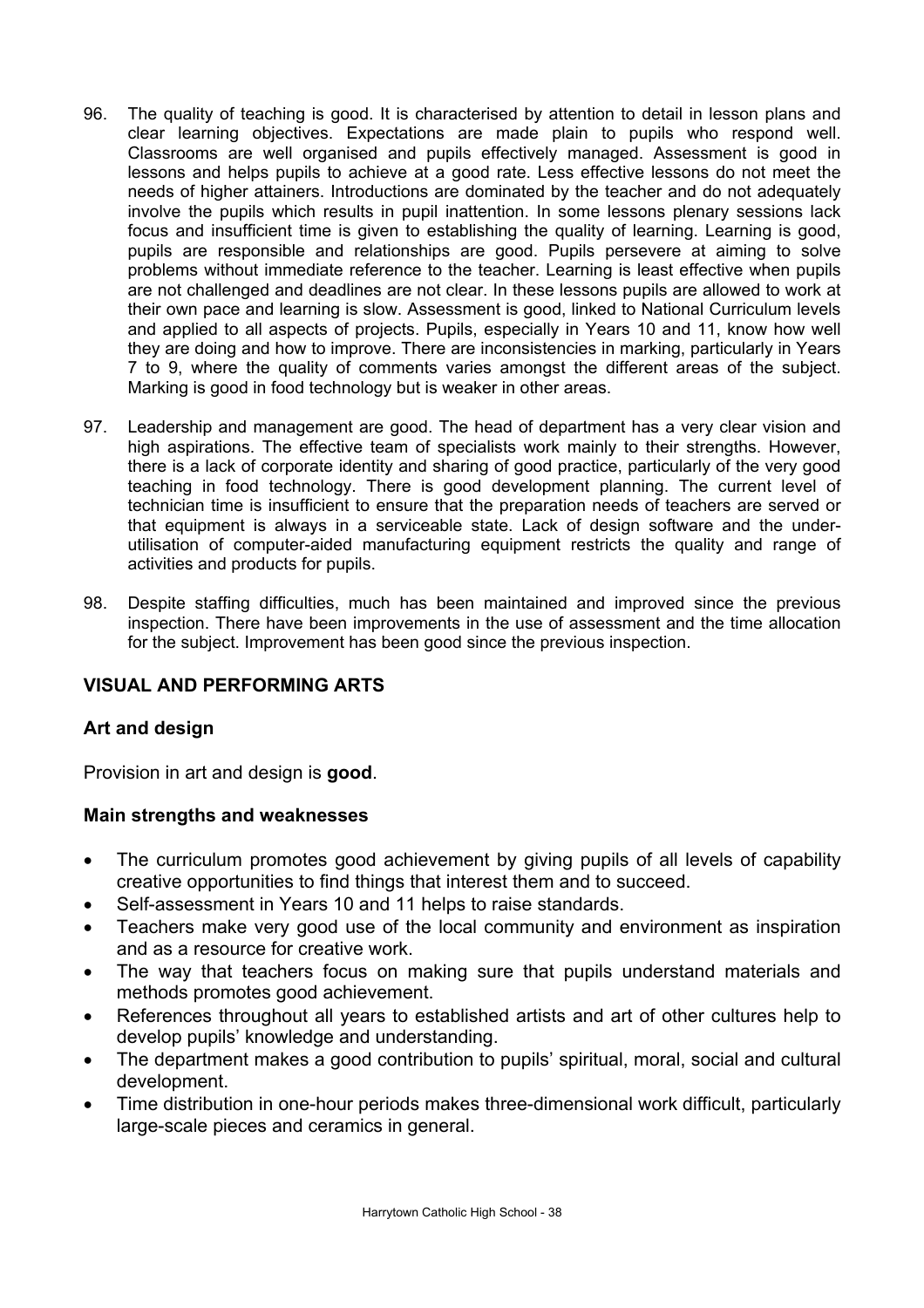## **Summary of key inspection judgements:**

| Judgement                                                      | Year 9        | Year 11    |
|----------------------------------------------------------------|---------------|------------|
| Standards of work seen during the inspection                   | Above average | Well above |
|                                                                |               | average    |
| Achievement: whether the standards pupils reach are as high as | Good          | Good       |
| they should be                                                 |               |            |
| Attitudes of pupils to their work                              | Good          | Good       |
| Quality of teaching                                            | Good          | Good       |
| Quality of learning                                            | Good          | Good       |
| Quality of curriculum leadership:                              | Very good     |            |
| Management of the department:                                  | Good          |            |
| Improvement since the previous inspection:                     |               | Good       |

- 99. Results in GCSE examinations in 2004 were well above average. Although girls did better than boys overall, boys did much better than boys nationally.
- 100. In Years 7 to 9, pupils are introduced to a good range of media. The way that the curriculum is organised to focus on materials and methods of using them means that pupils make rapid gains in skills and knowledge. They develop confidence in using media to express their ideas creatively. Pupils' understanding is developed well – partly because work draws on their own experience and their community, for example the Stockport market project, and partly through constant references by teachers to the work of established artists and the art of other cultures. In Years 10 and 11, teachers build on this good foundation so that pupils' work in Year 11 shows highly creative expressive development. Pupils are aware of themselves as artists and most are able to discuss articulately their work and plans for development. The process of developing work to raise standards is greatly helped by the involvement of pupils in critically assessing their own work, and that of others, because they come to understand clearly what is expected of them and see what is needed to improve. The annotations required by these assessments contribute well to the development of pupils' literacy skills.
- 101. Teaching and learning are good with a number of strong features. Teachers have very good command of their subject which they use to plan interesting projects that capture pupils' interest. Using literature and music to stimulate imaginative responses from pupils contributes much to their wider understanding. Good relationships, challenging tasks matched well to pupils' capabilities and clearly established standards of behaviour contribute to a purposeful working atmosphere. Little time is wasted on classroom management and time is used well. Nevertheless, the distribution of teaching time in one-hour lessons makes provision of threedimensional work – a strength of the department – difficult and places restrictions on the size and type of work that can be attempted. Ceramic and plaster work are particularly affected because of the time needed to prepare materials and to clear up after use. Teachers provide effective demonstrations and support to enable pupils of all levels of attainment, including those with special educational needs, to succeed. Homework is used well to extend learning.
- 102. Leadership is very good, providing a clear vision for development. The department is well managed. It makes a significant contribution to pupils' spiritual, moral, social and cultural development through the range of experience it provides, teachers' support for learning and their challenging expectations to which the great majority of pupils respond well.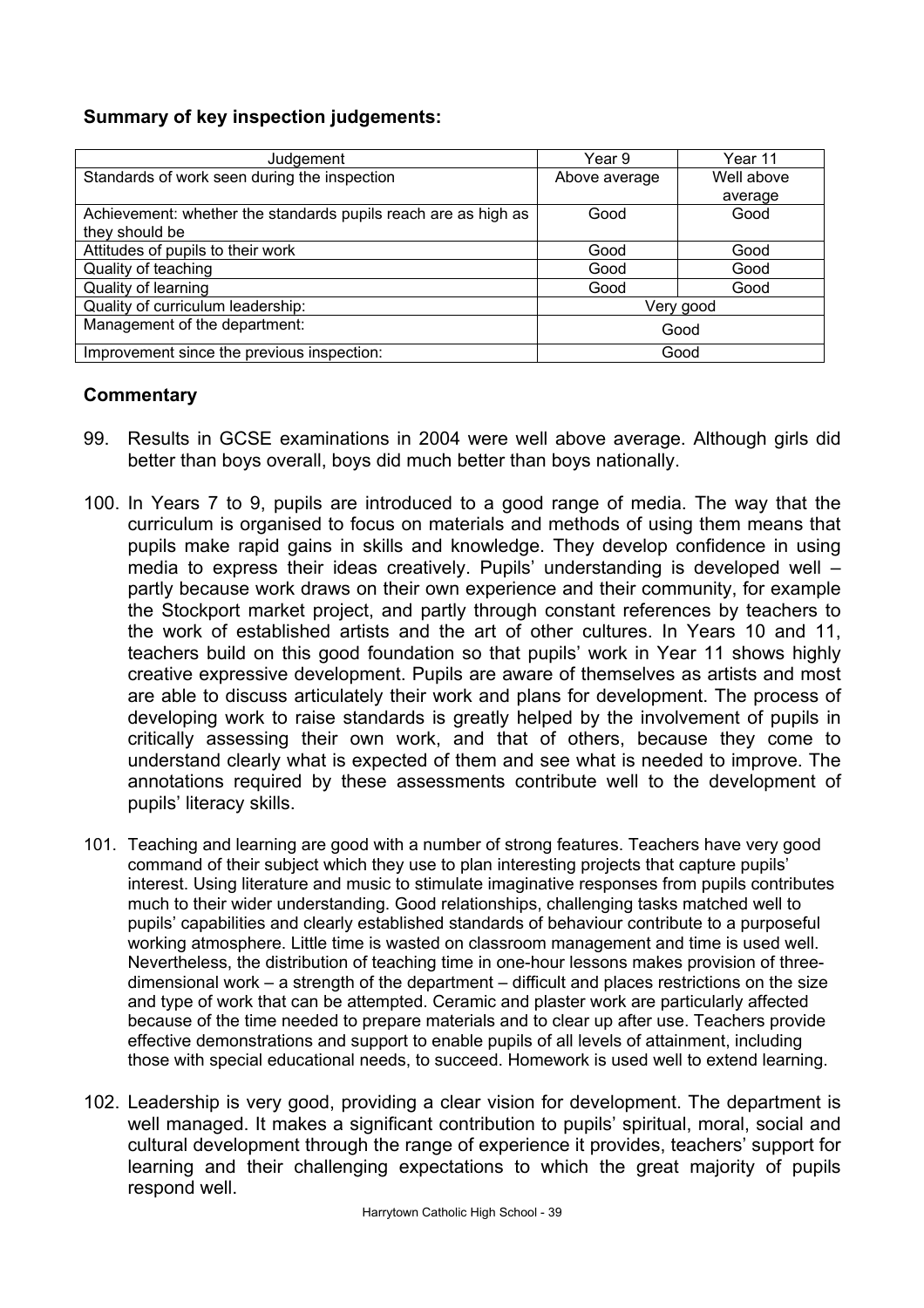103. Improvement since the previous inspection is good. Standards are higher, achievement is better and teaching is consistently good.

## **Drama**

Provision in drama is **good**.

## **Main strengths and weaknesses**

- The very good leadership of the department is responsible for its growing popularity.
- GCSE results are above the national average and are among the best in the school.
- Pupils learn well because teachers have very high expectations of them.
- The subject makes a very good contribution to pupils' spiritual and personal development and to citizenship.
- The unsatisfactory accommodation limits what can be taught and affects standards adversely.

## **Summary of key inspection judgements:**

| Judgement                                       | Year 9       | Year 11       |
|-------------------------------------------------|--------------|---------------|
| Standards of work seen during the inspection    | Average      | Above average |
| Achievement: whether the standards pupils reach |              |               |
| are as high as they should be                   | Good         | Good          |
| Attitudes of pupils to their work               | Good         | Very good     |
| Quality of teaching                             | Good         | Good          |
| Quality of learning                             | Good         | Good          |
| Quality of curriculum leadership                | Very good    |               |
| Management of the department                    | Good         |               |
| Improvement since the previous inspection       | Satisfactory |               |

- 104. By the end of Year 9 pupils improvise character and story lines effectively. They concentrate very well and are beginning to think in character, as is apparent when they are 'hot seated'. They have good verbal skills and use facial expressions, movement and gesture sufficiently well to mime a story so that their audience readily understands. Pupils' writing shows they understand characterisation and form some empathy with characters in their own productions. As only a limited amount of time is allocated to drama in Years 7 to 9, pupils achieve well to reach this standard.
- 105. In the GCSE examination in 2004, pupils achieved results that were above the national average, an improvement on the previous year. In 2004 most pupils performed better in drama than they did in their other subjects. Work seen in Years 10 and 11 matches the 2004 results. Pupils work well in groups and are very aware of the need for teamwork. They respond well to teachers' demands for them to develop their own ideas. Some pupils show a high level of skill with some particularly expressive use of voice. Their written work shows good understanding of how to develop a role. They are perceptive in their observation of their own and others' performance. Their skills improve noticeably during the GCSE course.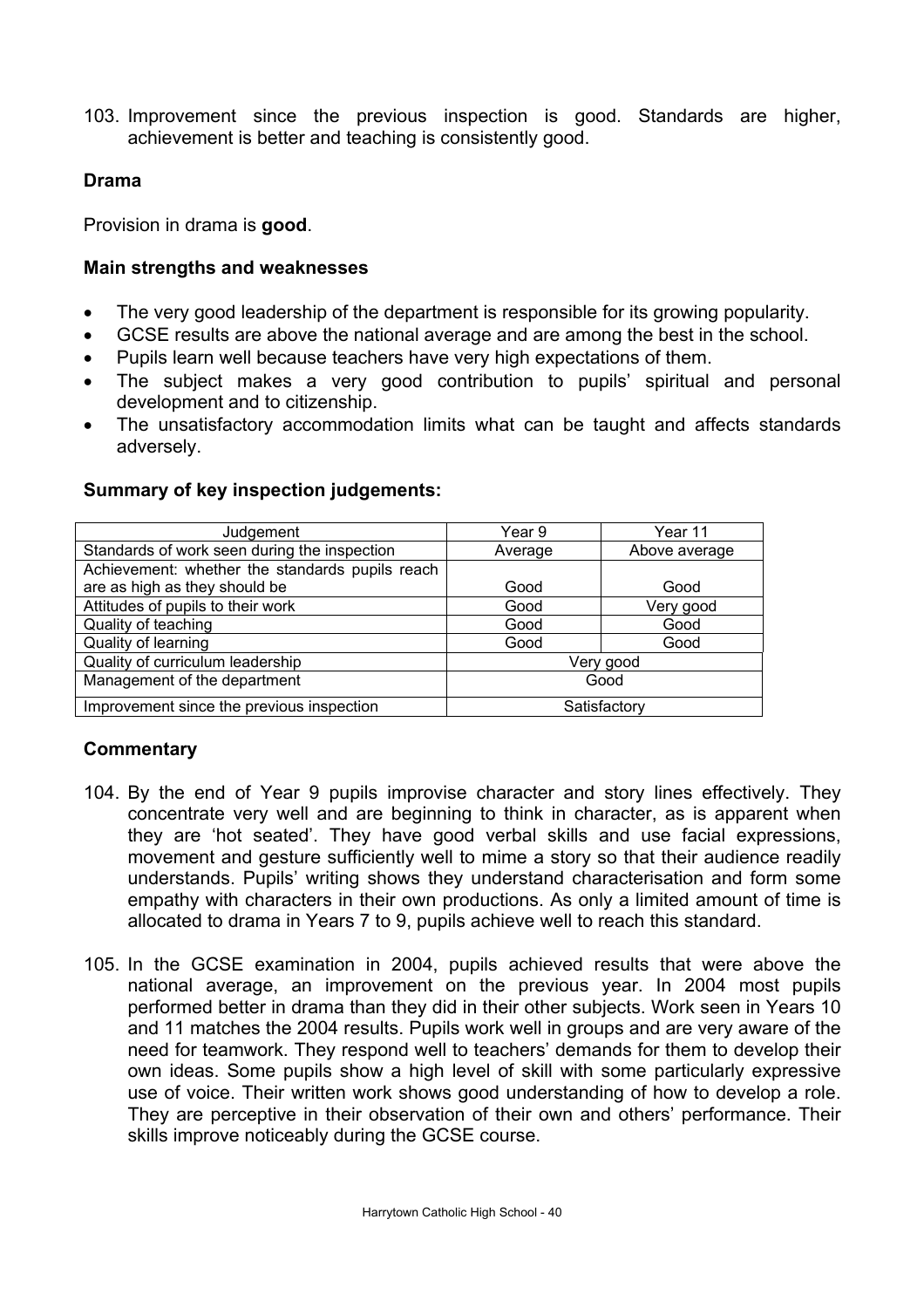- 106. Teachers' very good subject knowledge enables them to plan lessons very thoroughly. They have very high expectations both of pupils' behaviour and of their standards of work. Pupils respond well, particularly to the emphasis that is put on them to work independently. These high expectations ensure that gifted and talented pupils work to their full potential. Pupils who have special educational needs benefit from the good individual attention they receive although teachers do not make full use of learning support assistants when they are present.
- 107. One of the main keys to pupils' good progress is that they are constantly expected to assess their own performance and that of others. They listen well to constructive criticism and thus know what they need to do to improve. In addition, homework is planned well to ensure that pupils reflect on what they have learned and prepare for forthcoming work. The homework booklets designed for Years 7 to 9 are particularly effective. However, teachers' comments on written work do not sufficiently show pupils how to do better.
- 108. The head of department has a very clear understanding of the aims of the department and the subject's contribution to pupils' personal development. These are well reflected in the schemes of work, which give due prominence to the resolution of social and moral issues and to pupils' roles as citizens. However, not enough attention is paid to their place in a multicultural society. There is a successful drive to improve the status of the subject in the school. This is reflected in the increasing numbers of both boys and girls who are opting to follow the GCSE course and the good numbers involved in the after-school Shakespeare Theatre Company. Departmental documentation and record-keeping are very thorough. The good standards of the previous report have been maintained but time allocation needs further thought and the accommodation has deteriorated. The studio is in a poor state of repair and too small for some classes and the lack of adequate lighting limits the curriculum.

## **Music**

Provision in music is **unsatisfactory**.

## **Main strengths and weaknesses**

- There is some well -structured teaching which clearly addresses examination requirements and ensures achievement for Year 11 pupils is good.
- Pupils in Years 7 to 9 are underachieving significantly.
- Leadership and management are unsatisfactory.
- An improved curriculum is providing a broader range of musical experiences, especially for younger pupils, but lessons do not always challenge all pupils.
- Issues from the previous inspection have not been addressed.

## **Summary of key inspection judgements:**

| Judgement                                                      | Year 9         | Year 11 |
|----------------------------------------------------------------|----------------|---------|
| Standards of work seen during the inspection                   | Below average  | Average |
| Achievement: whether the standards pupils reach are as high as | Unsatisfactory | Good    |
| they should be                                                 |                |         |
| Attitudes of pupils to their work                              | Satisfactory   | Good    |
| Quality of teaching                                            | Satisfactory   | Good    |
| Quality of learning                                            | Satisfactory   | Good    |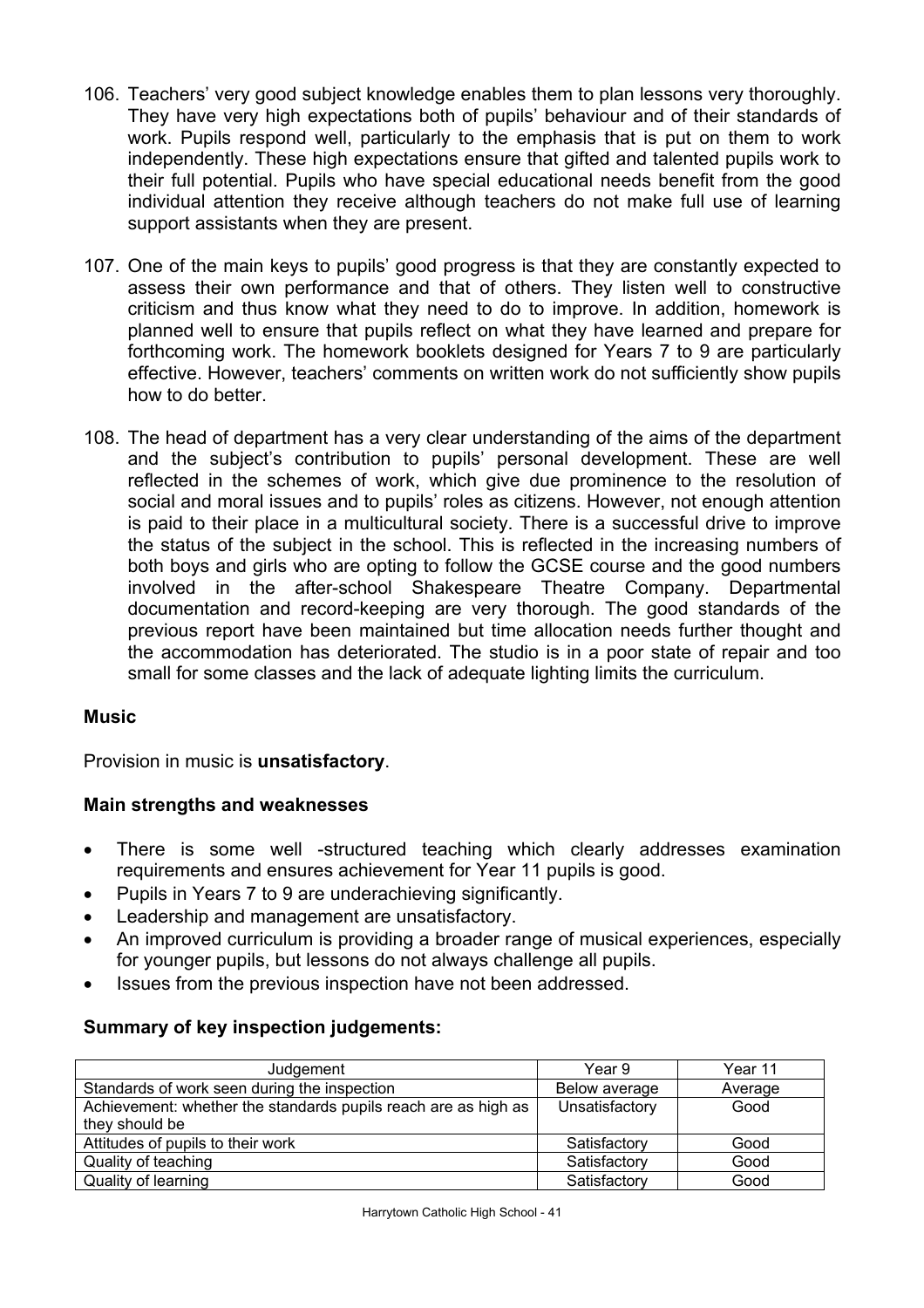| Quality of curriculum leadership          | Unsatisfactory |
|-------------------------------------------|----------------|
| Management of the department              | Unsatisfactory |
| Improvement since the previous inspection | Unsatisfactory |

## **Commentary**

- 109. In the last year, prolonged periods of staff absences caused significant disruption to pupils' learning. This has been a key factor in affecting standards at the end of Year 9 which are below average and lower than those reported at the time of the last inspection. Pupils' musical ability is below average on entry to the school and their achievement during Years 7 to 9 is unsatisfactory. This is so for all groups, including those with special educational needs and gifted and talented pupils. Three quarters of pupils who were entered for the GCSE examination in 2004 attained A\*-C grades. However, there were too few entries to make statistical comparison with national data. The standard of work seen during the inspection of both boys and girls in Year 11 is average and their achievement is good. They can analyse, identify and discuss musical features accurately. However, their compositions lack development of melodic ideas and more complex harmonies.
- 110. Teaching and learning during the inspection were satisfactory for pupils in Years 7 to 9 and good for those in Years 10 and 11. Some very good teaching was observed in Year 11. The very best teaching is characterised by very good subject knowledge, clearly linked music activities and a precise focus in order to develop and link musical skills and knowledge. This means that during practical work, pupils use this knowledge and understand how to improve their work. Pupils are now learning how to use the good range of computers and this technology is helping them compose more complex pieces of music. Pupils in Years 10 and11 work and listen carefully together and have positive attitudes to learning. However, because of frequent staff absences, pupils in Years 7 to 9 have significant gaps in their understanding of music and their attitudes are only satisfactory. The immature attitude of some pupils in Year 7 means that they do not arrive in class ready to learn. Because of the previously narrow range of music teaching, all pupils have had little experience in using classroom instruments and playing in ensembles. Lesson planning for pupils in Years 7 to 9 is still a weakness. Despite some revisions, work is not always matched to their individual needs; sometimes it is too easy for more competent pupils and they become bored during lessons. Questioning in lessons is ineffective and pupils are not involved in evaluating their work. This means that these pupils are not contributing to their learning.
- 111. Leadership and management are unsatisfactory because of the long-term absence of the head of department. There has been unsatisfactory improvement since the previous inspection. Standards for pupils in Years 7 to 9 are lower, the quality of teaching has not improved and because of changes in staff and significant recent staff absences, improvement on other issues has been insufficient. The senior management team are working hard to provide very good structured support for the department in order to address the urgent outstanding issues in provision for music.

### **PHYSICAL EDUCATION**

Provision in physical education is **very good**.

#### **Main strengths and weaknesses**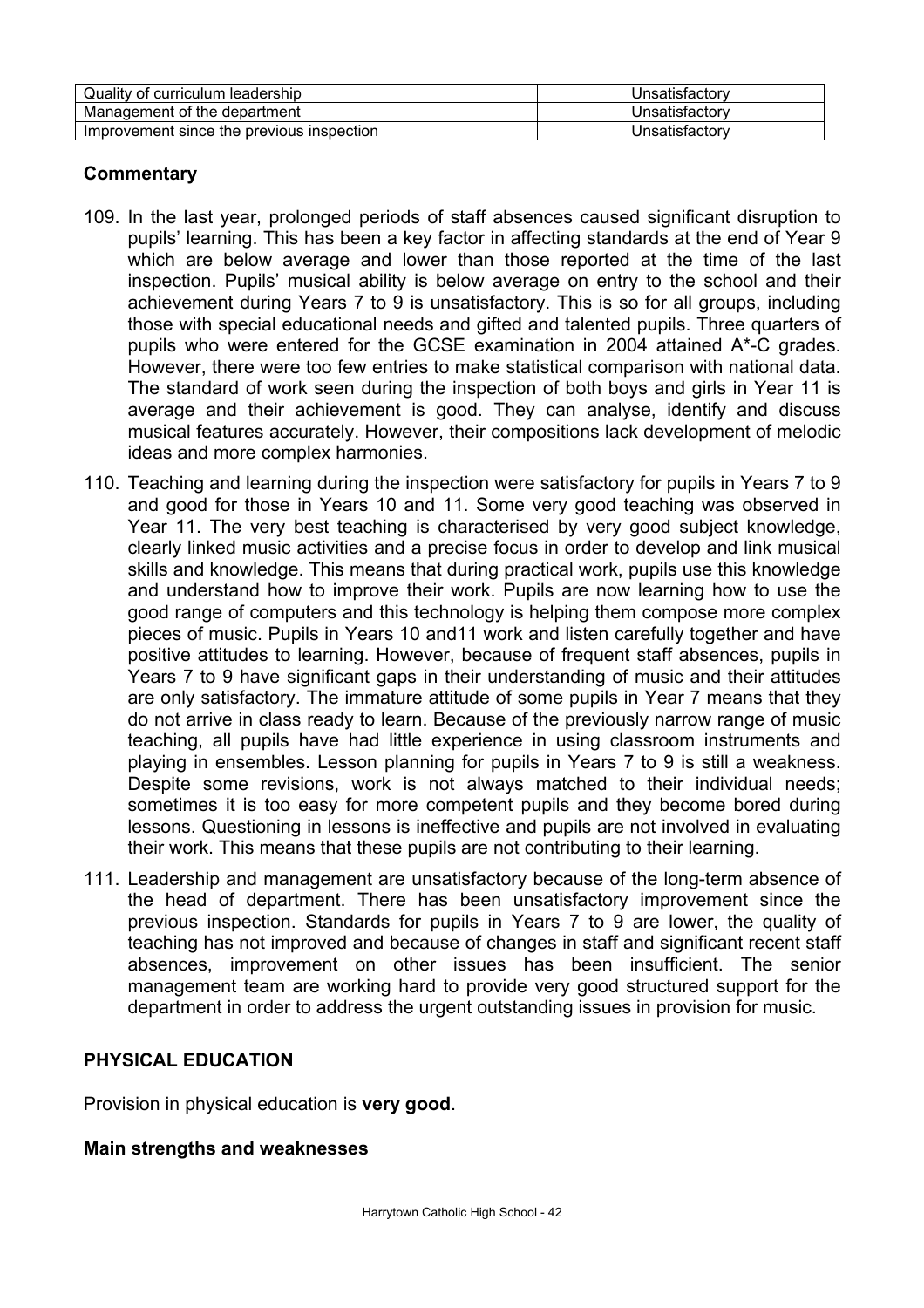- The outstanding teaching and coaching skills of staff produce a very good pace of learning.
- The very good leadership and management promote a high level of commitment from teachers.
- The very good relationships between teachers and pupils are a significant aid to learning.
- Teachers have high expectations and this leads to very good attitudes and behaviour from pupils.

## **Summary of key inspection judgements:**

| Judgement                                                      | Year 9        | Year 11    |
|----------------------------------------------------------------|---------------|------------|
| Standards of work seen during the inspection                   | Above average | Well above |
|                                                                |               | average    |
| Achievement: whether the standards pupils reach are as high as | Good          | Very good  |
| they should be                                                 |               |            |
| Attitudes of pupils to their work                              | Very good     | Very good  |
| Quality of teaching                                            | Excellent     | Excellent  |
| Quality of learning                                            | Excellent     | Excellent  |
| Quality of curriculum leadership                               | Very good     |            |
| Management of the department                                   | Very good     |            |
| Improvement since the previous inspection                      | Very good     |            |

- 112. Standards on entry at Year 7 are average overall for both boys and girls although a small number of pupils are below average. By the end of Year 9 standards are above average representing good achievement, including those pupils with special educational needs. Pupils at all levels of ability continue to make progress in Years 10 and 11 so that by the end of Year 11 standards for boys and girls are well above average in National Curriculum physical education which is taken by all pupils. For example, in a Year 11 girls basketball lesson pupils displayed a high level of skill in dribbling, shooting and passing and learned quickly the principles of zone defence. For those pupils taking GCSE examinations in physical education the proportion of pupils gaining A\*-C grades has remained above the national average over the past three years. Achievement overall is very good for boys and girls. Important factors in the success of the pupils are their very good attitudes and behaviour which enable them to gain maximum benefit from the excellent coaching skills of teachers.
- 113. Teaching and learning are excellent. The outstanding coaching skills, incorporating very good assessment techniques, enable teachers to provide an appropriate level of challenge for pupils at different levels of ability. Consequently, pupils with special educational needs are able to maintain progress at the same pace as their peers. Pupils are routinely given opportunities to assess their own work and that of others and as a result they are very aware of their levels of performance and what they must do to improve. The very high expectations of pupils in both performance and behaviour promote very good attitudes towards learning and encourage pupils to improve. Teachers work very well as a team and share their expertise, providing a powerful body of support for pupils. This encourages the very good relationships between teachers and pupils and generates the joy and enthusiasm present in most lessons.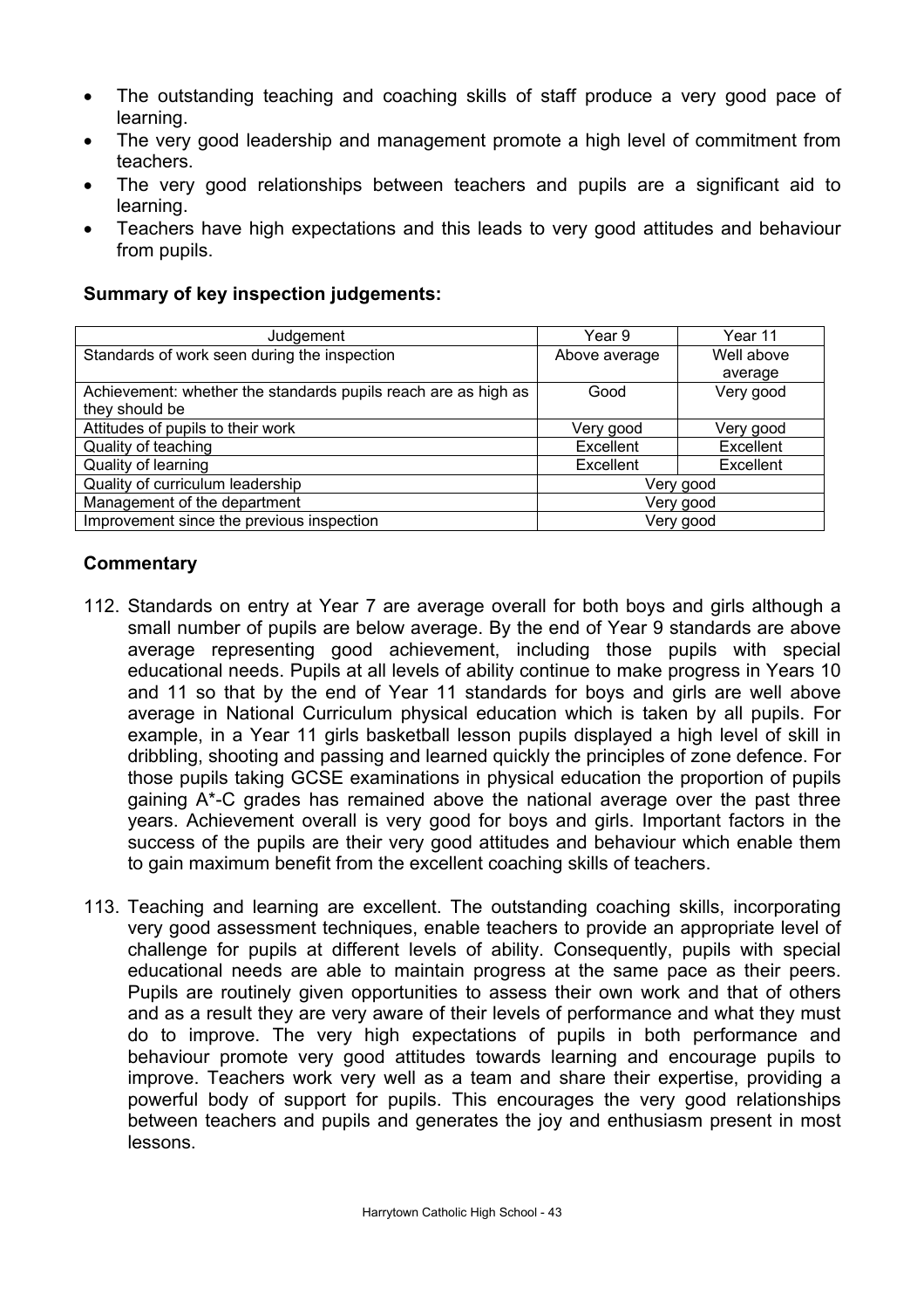- 114. Leadership and management are very good. There is clear understanding and direction from leadership which provide the stimulus and commitment to improvement. Respect for each other's views and very good relationships amongst teachers encourage the sharing of knowledge and expertise and are an excellent model for pupils. Planning is extensive and constructive and promotes the consistent structure to lessons. This is a significant aid to the very good achievement of the pupils. Performance management is established and professional development is related well to the needs of the pupils. There are very good curriculum initiatives to suit the needs of the pupils although-extra curricular activities to challenge the particularly talented pupils could be developed further to enhance work done in lessons. The accommodation difficulties presented by the often-waterlogged playing fields and the lack of a designated room for theory work are managed well although this problem does restrict the very good presentation skills of teachers and the pace of learning.
- 115. Improvement since the last inspection is very good. Teaching is now excellent and self-assessment opportunities are routine in lessons.

## **BUSINESS AND OTHER VOCATIONAL COURSES**

**Business studies** and **health and social care** were sampled during the course of the inspection.

- 116. Attainment in **business studies** is above average. Pupils enter the course with no prior knowledge and make very good progress. GCSE results for 2004 were well above the national average. Boys achieved results well above those of boys nationally and were marginally better than girls in the school. The subject is well taught by enthusiastic staff who have a very good command of their subject. Pupils display positive attitudes and work productively. Achievement is very good. During the inspection Year 11 pupils were considering the implications of the expansion of Manchester Airport. They had a good understanding of the environmental issues and were able to construct arguments both for and against the expansion. Year 10 pupils demonstrated a good level of understanding of the recruitment and selection process. They were able to prepare job descriptions and job specifications having used the Internet to research various job vacancies posted by companies seeking employees.
- 117. Attainment in **health and social care** is just below average although achievement is good. The quality of teaching and learning is good. Pupils are able to talk about their work with understanding. Most are clearly interested in the course and can explain confidently what they are learning about. Study and presentation skills are being developed well. The course is making a good contribution to the school's programme for work-related learning.

## **PERSONAL, SOCIAL AND HEALTH EDUCATION AND CITIZENSHIP**

### **Personal, social and health education**

There is a good, well-planned programme of personal, social and health education within the school, linked to the citizenship curriculum. Teachers address many topics, especially during tutor time, but the programme is not monitored sufficiently to ensure a consistent approach. The quality of this work varies and is dependent on the interest and expertise of the individual teacher in the topic. Relevant issues of health, relationships and dangers of substance abuse are covered well; however, there is a lack of external speakers to enhance the curriculum. Pupils are encouraged to evaluate the units of work and are positive about their work in personal, social and health education.

### **Citizenship**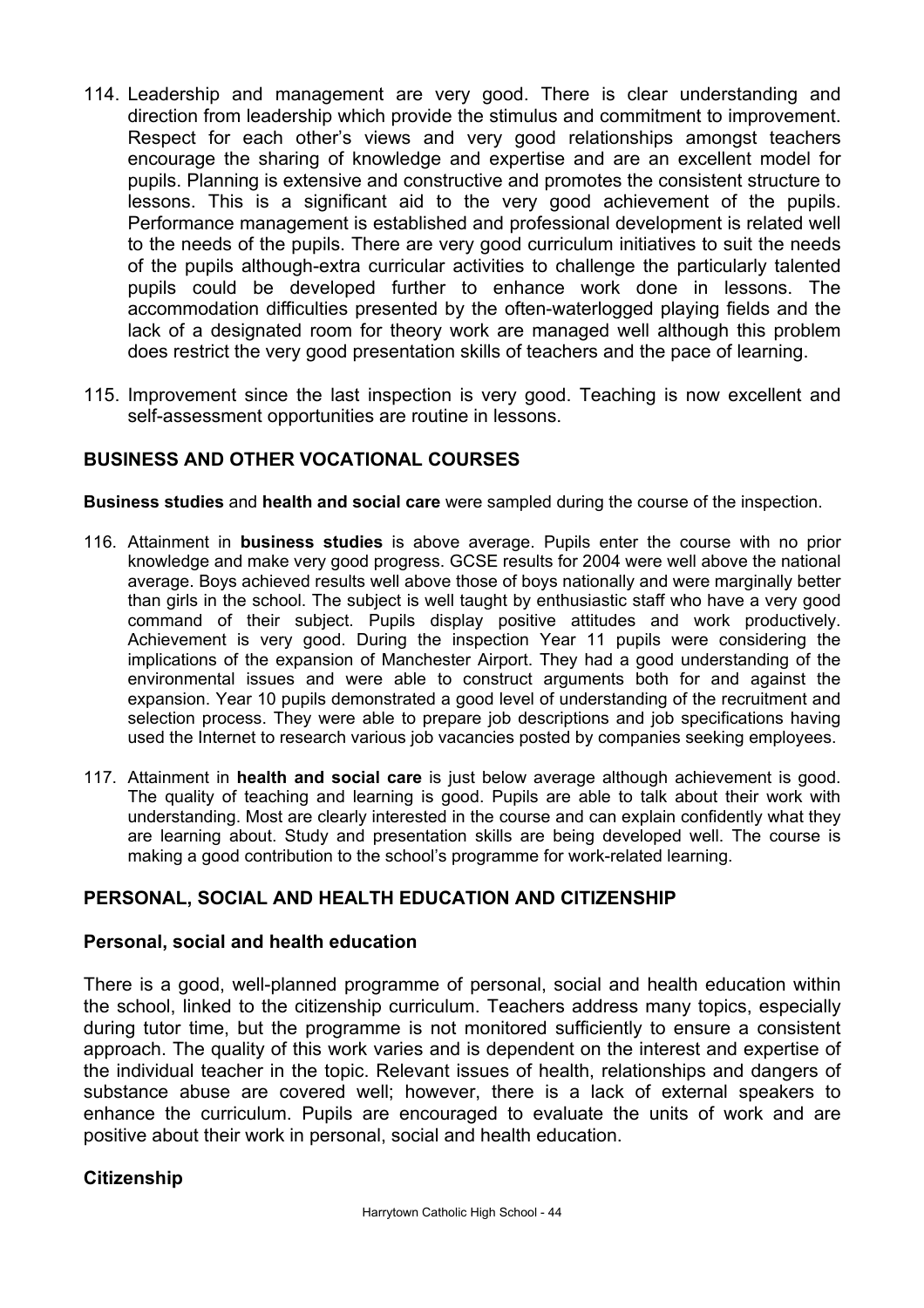Provision in citizenship is **good**.

## **Main strengths and weaknesses**

- Good leadership is providing support and challenge for the development of this subject but assessment arrangements lack rigour.
- Pupils are showing a responsible attitude towards their GCSE examination course.
- Pupils have good opportunities for participation in school and community life and for taking responsible action.
- Some subjects do not plan lessons which directly contribute to citizenship.

## **Summary of key inspection judgements:**

| Judgement                                                      | Year 9         | Year 11 |
|----------------------------------------------------------------|----------------|---------|
| Standards of work seen during the inspection                   | Average        | Average |
| Achievement: whether the standards pupils reach are as high as | Satisfactory   | Good    |
| they should be                                                 |                |         |
| Attitudes of pupils to their work                              | Satisfactory   | Good    |
| Quality of teaching                                            | Satisfactory   | Good    |
| Quality of learning                                            | Satisfactory   | Good    |
| Quality of curriculum leadership                               | Good           |         |
| Management of the department                                   | Satisfactory   |         |
| Improvement since the previous inspection                      | Not applicable |         |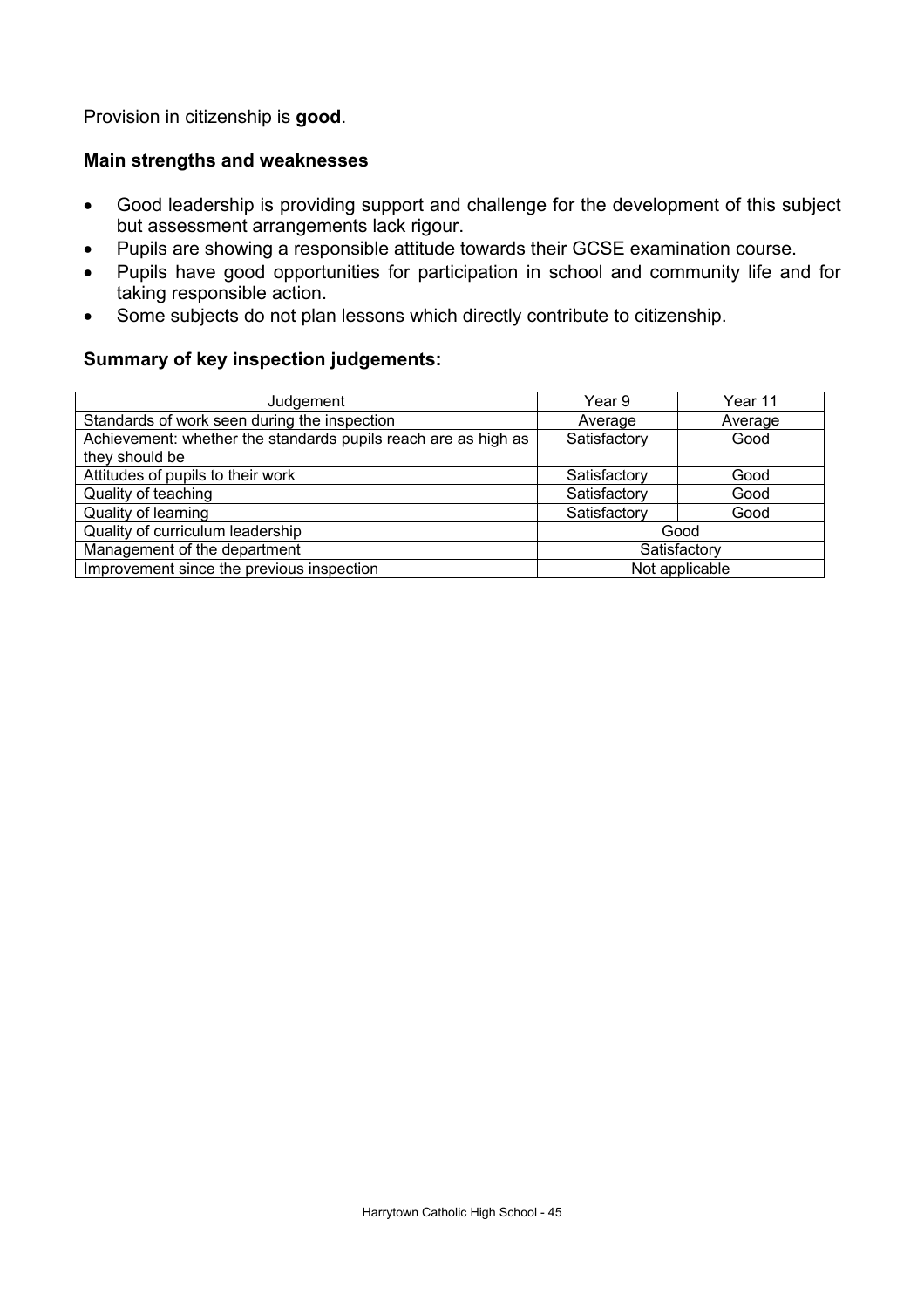- 118. In 2004, teachers' assessments at the end of Year 9 indicated that standards were in line with those found nationally. The work seen during the inspection confirms this. Pupils study a range of topics which are also linked to the requirements of the personal, social and health education programme. All pupils in Year 10 follow the GCSE examination short course. Pupils are able to discuss their research and as a result extend their understanding of how government works in a democracy and within the European Union. Achievement is satisfactory in Years 7 to 9 and good for pupils in Years 10 and 11. Pupils with special educational needs achieve as well as other pupils. This is because pupils work hard and the ethos of the school promotes an awareness of current affairs linked to citizenship issues. Pupils enjoy debate and write up their work conscientiously. This enables them to build up their subject knowledge. Pupils are encouraged to become involved in citizenship activities outside lessons, through organising charitable, social and community events.
- 119. Teaching and learning are satisfactory in Years 7 to 9 and good in Years 10 and 11. Strengths include the way teachers' enthusiasm for the subject encourages and engages pupils in their own learning through debate and research. This means that pupils learn to think for themselves and express opinions to their peers, especially in lessons for pupils in Years 10 and 11. In some lessons the level of challenge demanded of pupils is not good enough. Learning does not have a clear focus and pupils are not clear why and what they are expected to learn. The Internet is used considerably but not always supplemented sufficiently by teachers in order to give a balanced view of pupils' findings. However, where learning is good, teachers develop points well through role-play and well-targeted questioning.
- 120. The citizenship co-ordinator provides good leadership and has been instrumental in developing and promoting citizenship. Very effective displays and posters celebrating good citizenship are prominent in some classrooms and more are beginning to be seen around the school. This allows pupils to realise that citizenship is not confined to lessons. Management is satisfactory and there is an awareness of the need to develop more rigorous assessment to give pupils a clear idea of their progress. The current system is not good enough. Despite a departmental audit of citizenship, the contribution of individual departments varies. There is no monitoring of each subject's contribution and as a result the very good practice found in drama lessons is not replicated in many other subjects.